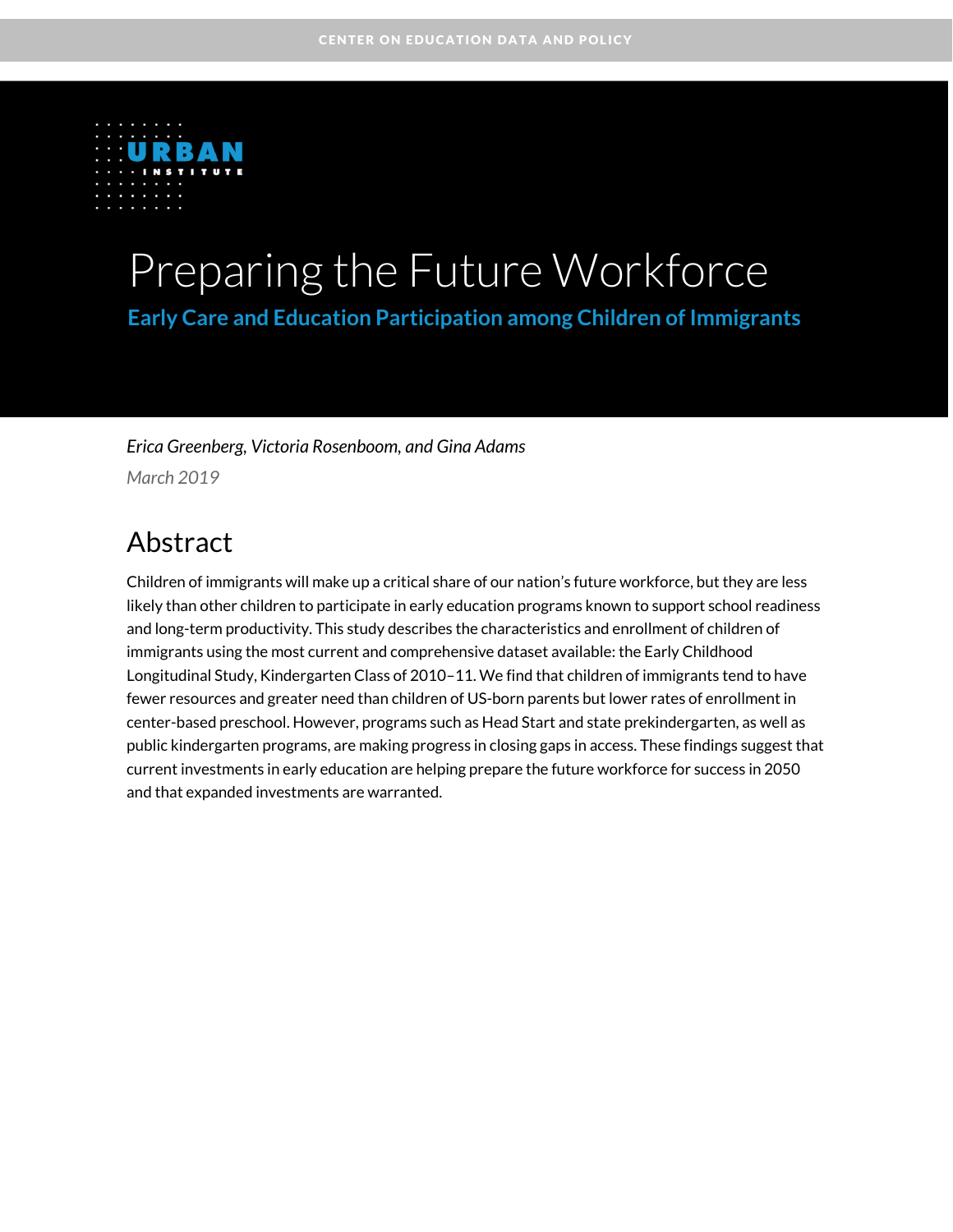# Introduction

Today, one in four young children in the US is the child of an immigrant parent. Children of immigrants will make up a critical share of the 2050 workforce, yet they have been less likely than other children to enroll in early education programs that can support their long-term development and productivity (Corcoran, Steinley, and Grady 2017; Grunewald 2018; Hanson, Adams, and Koball 2016; Karoly and Gonzalez 2011). Research shows that persistent barriers to access, rather than preferences for familial care, explain these gaps (Gelatt, Adams, and Huerta 2014; Greenberg, Adams, and Michie 2016; Greenberg, Michie, and Adams 2018; Huston, Chang, and Gennetian 2002; Park and McHugh 2014; Zucker, Howes, and Garza-Mourino 2007). And these gaps are costly: children of immigrants experience substantial gains in early reading, writing, and math after attending high-quality early education (Crosnoe 2007; Currie and Thomas 1999; Gormley 2008; Loeb et al. 2007; Magnuson, Lahaie, and Waldfogel 2006; Phillips et al. 2017; Votruba-Drzal et al. 2015). Without opportunities for early learning, many young children of immigrants start school at a disadvantage (Crosnoe and López Turley 2011; Fortuny, Hernandez, and Chaudry 2010; Hull and Norris 2018).

This descriptive study examines the demographics of young children of immigrants, their patterns of participation in early education programs, implications for future economic growth and the fiscal sustainability of the US, and policies that can help produce a stronger workforce at midcentury. We employ quantitative description and statistical analyses using the Early Childhood Longitudinal Study, Kindergarten Class of 2010–11 (ECLS-K:2011). The ECLS-K:2011 is a nationally representative study of more than 18,000 children entering kindergarten in fall 2010. These children will be in their forties in 2050. We use the ECLS-K:2011 to examine characteristics of young children of immigrants and their enrollment in early care and education (ECE) programs, including preschool and related arrangements.

This paper centers on three research questions:

- 1. What are the demographics of children of immigrants entering kindergarten in fall 2010?
- 2. What are the patterns of early care and education participation for children of immigrants in the year before kindergarten entry?
- 3. What are the implications of these findings for the long-term economic growth and well-being of the US, and for federal, state, and local policies related to program access and quality?

We address each research question in turn. Throughout, we compare children of immigrants to children of US-born parents, shedding light on the remainder of our future workforce. And we pay special attention to low-income children of immigrants, whose participation in high-quality ECE programs (e.g., state prekindergarten and Head Start) is most likely to improve their short- and longterm outcomes.

In all, this paper provides rich demographic and socioeconomic information on today's children of immigrants and describes the use of programs and policies in place to help them achieve. These investments focus on participating children and their families, but their benefits extend more broadly. In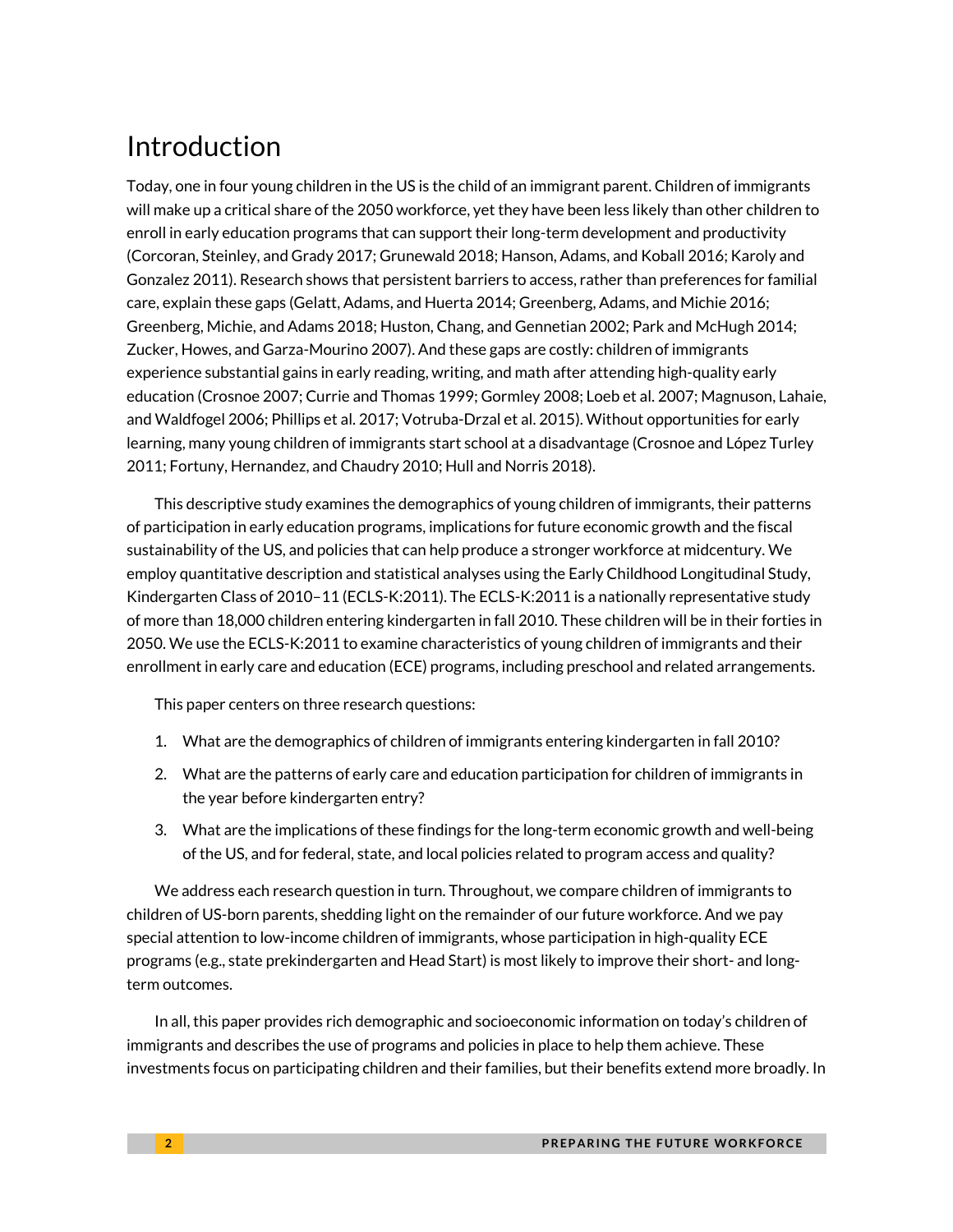the coming decades, all net growth in the American economy is slated to come from immigrants and their children (National Academics of Sciences, Engineering, and Medicine 2017). Preparing this segment of our future workforce to thrive is likely to produce far-reaching ripple effects for the US at midcentury.

### Literature Review and Background

Immigrants and their children are key to America's social and fiscal future (Frey 2018; Pew Research Center 2013).<sup>1</sup> Immigrants include naturalized citizens, lawful permanent residents, asylees and refugees, people with temporary protected status, and unauthorized individuals, who make up less than one-quarter of the total immigrant population.<sup>2</sup> This study focuses on young children of immigrants. These children were born in the US or were born abroad and immigrated before age 5, or the start of kindergarten. Based on current immigration trends and birthrates, the share of working-age adults, ages 18 to 64, with this immigrant background will more than double between 2015 and 2050, increasing from 8 percent to 19 percent (Pew Research Center 2015). The share of younger workers in 2050, ages 18 to 44, with this background will be even higher: 22 percent. Accordingly, our study represents roughly one in five working-age adults at midcentury. $^3$ 

A growing body of evidence demonstrates that high-quality early care and education can prepare children for success in kindergarten and beyond (Phillips et al. 2017; Shonkoff and Phillips 2000; Yoshikawa et al. 2013). As Rob Grunewald (2018), an economist with the Federal Reserve Bank of Minneapolis, explains, "The first few months and years of a child's life establish the building blocks for skill development during school and at the workplace. With a strong foundation, the workforce development pipeline can build on early gains." Here, we focus on formal center-based programs (located in schools and child care centers) that demonstrate higher quality and effectiveness than homebased and parental care, on average. In particular, we highlight center-based programs such as state prekindergarten and the federal Head Start program that are especially likely to support children's growth and development (Bassok et al. 2016; Greenberg, Healy, and Derrick-Mills 2018). While they vary widely in teacher requirements, operating schedules, curricula and assessments, eligibility criteria, and overall resources (Friedman-Krauss et al. 2018), these programs can improve school readiness and put students on a path to future work success.

Children of immigrants, dual-language learners, Hispanic students, and economically disadvantaged students experience benefits from high-quality ECE programs equal to or greater than those of than their peers (Bassok 2010; Dodge et al. 2016.; Gormley 2008; Gormley et al. 2005; Ladd, Muschkin, and Dodge 2014; Magnuson, Lahaie, and Waldfogel 2006; Phillips et al. 2017; Puma et al. 2012; Weiland and Yoshikawa 2013). These benefits are important because children of immigrants are more likely to grow up in less-educated and linguistically isolated families and start school at a disadvantage (Crosnoe and López Turley 2011; Ha, Ybarra, and Johnson 2017; Magnuson, Lahaie, and Waldfogel 2006; Votruba-Drzal et al. 2015). Two recent, nationally representative studies find that center-based preschool attendance is related to gains in math, reading, and expressive language, and reductions in aggressive behaviors, for children of immigrants (Magnuson, Lahaie, and Waldfogel 2006; Votruba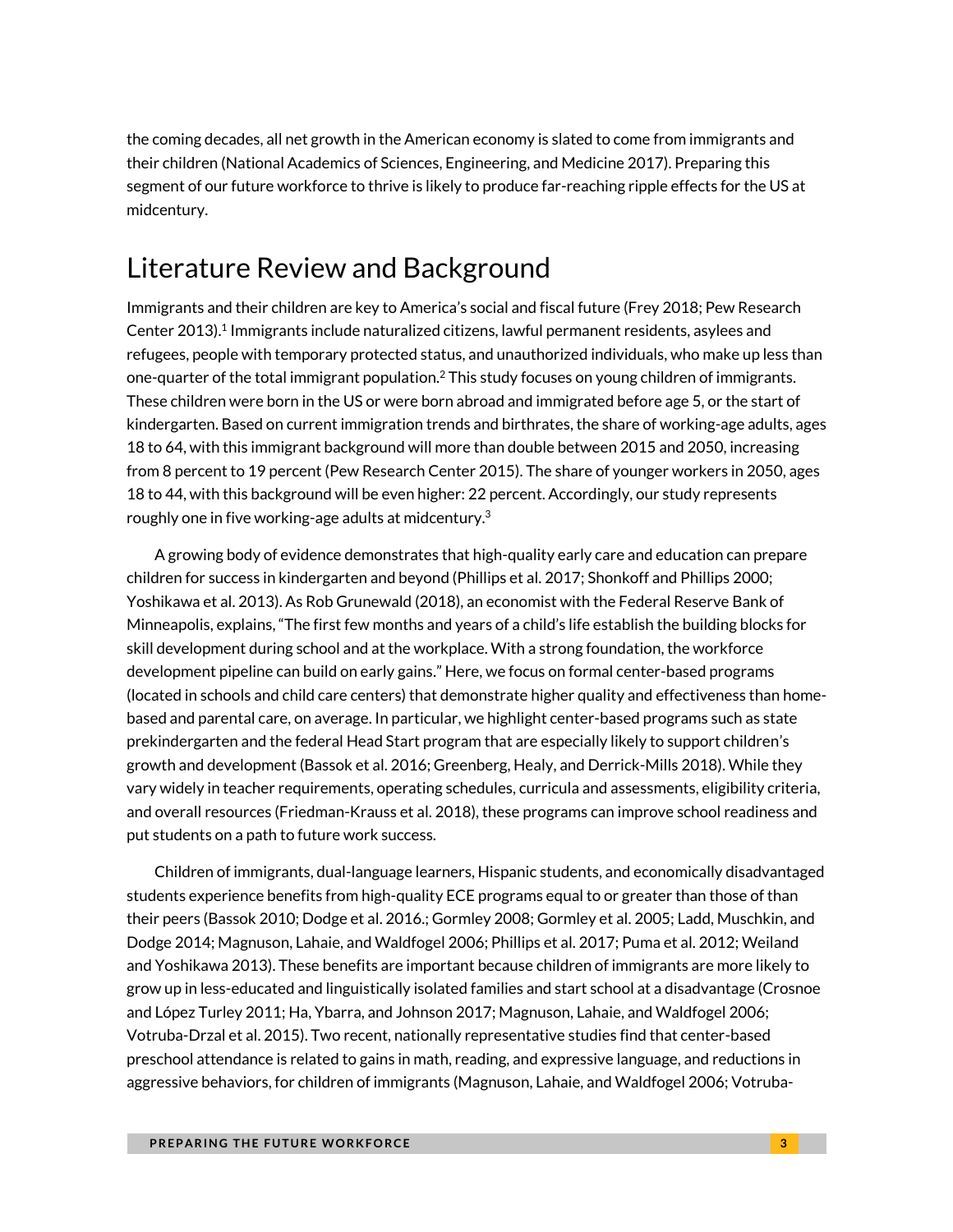Drzal et al. 2015). Similarly, three studies find that center-based programs have larger impacts on reading and math skills for dual language learners compared to non-dual language learners (Magnuson, Lahaie, and Waldfogel 2006; Morris et al. 2018; Puma et al. 2012). After participating in higher-quality preschool programs, children of Mexican immigrant families experience gains in math achievement, along with aggressive behaviors (Crosnoe 2007). While not focused on children of immigrants, specifically, a quasi-experimental study of public preschool in Tulsa, Oklahoma found positive effects on reading, writing, and math skills among Hispanic children (Gormley 2008).

Although high-quality ECE programs may benefit children of immigrants, research documents historic gaps in enrollment between children of immigrants and children of U.S.-born parents. Enrollment gaps have been explained by persistent barriers to access and characteristics of disadvantage, rather than preferences for familial care (Gelatt, Adams, and Huerta 2014; Guzman, Hickman, Turner, and Gennetian 2016; Greenberg, Adams, and Michie 2016; Greenberg, Michie, and Adams 2018; Huston, Chang, and Gennetian 2002; Johnson, Padilla, and Votruba-Drzal 2017; Park and McHugh 2014; Zucker, Howes, and Garza-Mourino 2007). These barriers to access include oversubscribed programs; inadequate outreach by programs; inconvenient locations, hours, and schedules; insufficient translation and interpretation services; and distrust of government entities (Adams and McDaniel 2012; Gelatt, Adams, and Huerta 2014; Greenberg, Adams, and Michie 2016; Hanson, Adams, and Koball 2016; Park and McHugh 2014). A recent study found that immigrant parents with low English proficiency are less likely to enroll their children in center-based programs compared to immigrants with English proficiency (Sandstrom and Gelatt 2017).

Growing public investments in ECE may be working to close gaps in access between children of immigrants and children of U.S.-born parents. State prekindergarten and Head Start programs now spend nearly \$14 billion and enroll almost 2.2 million children, reaching historic highs (Friedman-Krauss et al. 2018). Some of these programs focus recruitment efforts and programming on immigrant families (Greenberg, Michie, and Adams 2018). Recent research on low-income Hispanic families in Chicago suggests that center-based ECE access gaps are narrowing in publicly funded programs—and rates of ECE participation are rising for Hispanic families, nationwide (López et al. 2017; Mendez, Crosby, and Siskind 2018). We build on these findings by examining detailed patterns of ECE participation among all children of immigrants using recent, nationally representative data.

# Data and Methods

Our primary data source is the nationally representative Early Childhood Longitudinal Study, Kindergarten Class of 2010–11 (ECLS-K:2011). This restricted-use dataset includes rich information on more than 18,000 children attending kindergarten in the 2010–11 school year (Tourangeau et al. 2013). Information was collected through an integrated set of parent and teacher surveys and direct child assessments. While sample sizes differ across variables of interest, we used sample weights throughout to account for differential response rates along with design-based sampling. We used paired jackknife replication to adjust the standard errors in all analyses.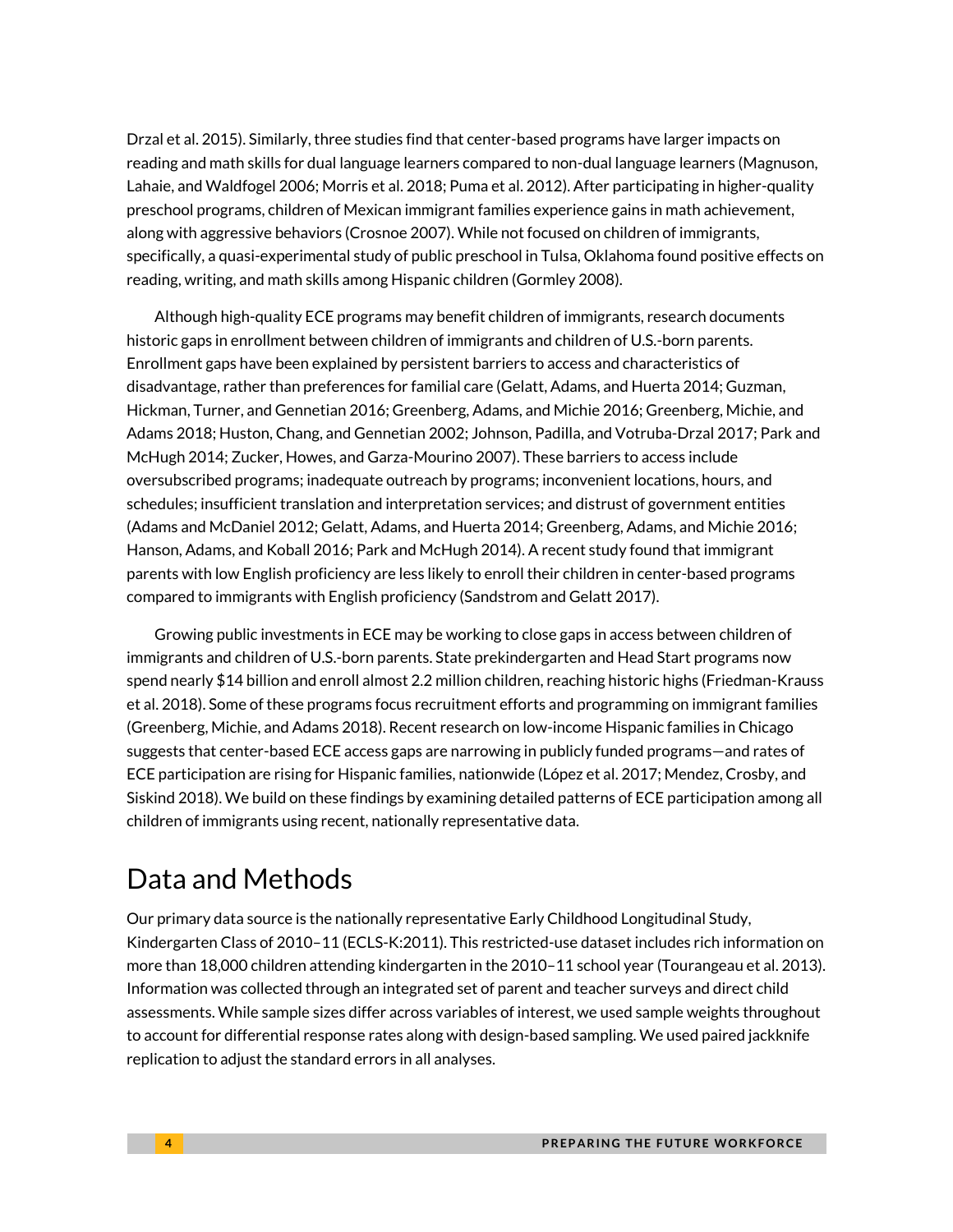Key variables for this study come from surveys administered to parents in the fall and spring of their children's kindergarten year. Parents are first asked about their countries of origin in the spring survey. We used their responses to identify whether a child is a child of at least one immigrant parent or a child of US-born parents (including US territories). We defined *children of immigrants* as those with at least one foreign-born parent*.* We also focused on fall parent survey questions regarding children's early care and education participation in the year before kindergarten entry. These questions allowed us to identify children who enrolled in formal arrangements, such as state prekindergarten, Head Start, and child care centers, as well as those who experienced relative, nonrelative, and parental care in that year. We classified early care and education into three main sectors: center-based care, home-based care, and parental care.

*Center-based care* is defined as a program that "may be in a child's school or in another location, such as a church or a free-standing building." We further disaggregated center-based care into three types of arrangements:

- *State prekindergarten.* Parent identified the arrangement as a "state-sponsored preschool or state sponsored prekindergarten program."
- **Head Start.** Parent identified the arrangement by name as a "federally sponsored preschool program primarily for children from low-income families."
- *Other center-based care.* Parent identified the arrangement as neither state sponsored or federally sponsored but still based in a center.

Within *home-based care*, the ECLS-K defined two arrangements:

- *Nonrelative care.* Parent identified the arrangement as one provided by someone not related to the child in a private home, which may be the child's home, the caregiver's home, or another home. This arrangement includes licensed home child care providers, informal care by friends or neighbors, and a range of other nonrelative care settings based outside of child care centers.
- *Relative care.* Parent identified the arrangement as one provided by a relative other than the child's parents in a private home, which may be the child's home, the caregiver's home, or another home.

All children not in center-based or home-based care were classified as receiving *parental care* only.

Because a large portion of children were in multiple nonparental care arrangements, we systematically assigned them to a single main care arrangement. First, we used the primary care arrangement, as defined in the ECLS-K:2011 manual and constructed based on the greatest number of hours the child spent in each nonparental care arrangement in a given week. This information helped classify the vast majority of children in the sample. For the remaining children, who experienced two types of care for the same number of hours each week, we developed a hierarchy of assignment: we assigned to center-based care first (if they experienced any center-based care), followed by relative care, and nonrelative care last. Finally, we assigned a small number of children identified as being in both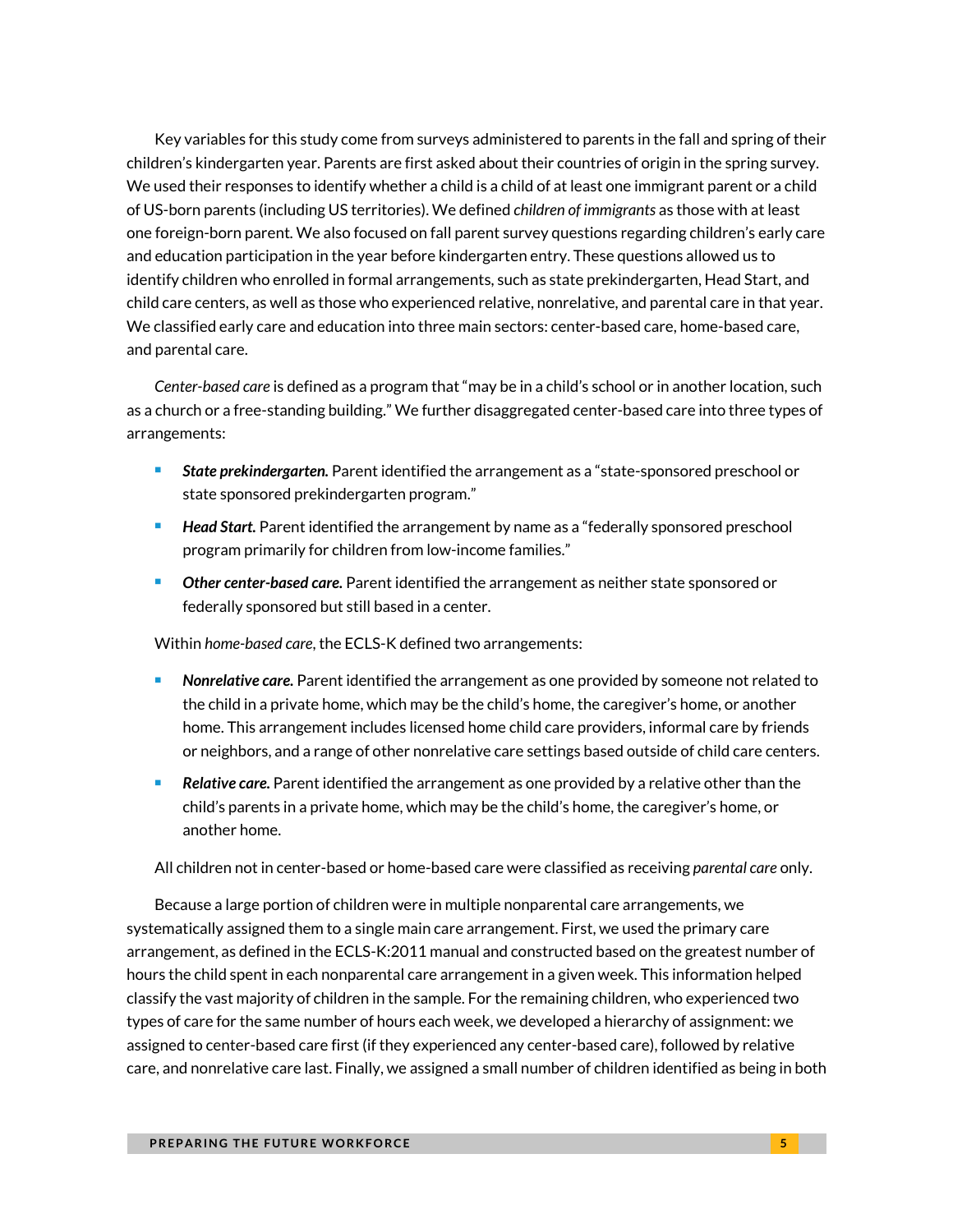state prekindergarten and Head Start. These children were assigned to state prekindergarten because combined programs typically conform to state rules and program structure, using Head Start for supplemental support (Friedman-Krauss et al. 2018).

In addition to examining child and parent demographic characteristics, we also assessed household characteristics and features of the early care and education experience (i.e., caregiver language and half- or full-day schedules) that may be salient to immigrant families. Finally, we assessed the relationship between early education experiences and kindergarten performance in key areas like math, reading, socioemotional domains, and executive function, which includes the skills and processes that govern learning (e.g., working memory, mental flexibility, and self-control).

*Child demographic characteristics.* These characteristics were often collected from multiple sources, including school administrative data and fall and spring parent surveys. For ease of analysis, we used the composite variables that were derived by the National Center for Education Statistics (NCES). These variables include the child's race or ethnicity (defined in mutually exclusive categories by the NCES), sex, and age at kindergarten entry, along with the region and location type (urban, suburban, town, or rural) of the child's school in kindergarten. Using the fall parent survey questions on the age of each member of the household, we derived a variable that identified children who are the oldest of their siblings. Additionally, we used the spring parent survey to provide more detailed information on whether the child is a child of immigrants in a one-parent household with one immigrant parent, twoparent household with one immigrant parent, or two-parent household with two immigrant parents.

*Parent demographic characteristics.* We focused on the spring parent survey to determine the age at which immigrant parents moved to the US. Using the age they moved to the US and their current age, we determined how many years it has been since the immigrant parent moved to the United States. When two parents are immigrants, we use the years since "parent 1" (generally the mother or maternal parent figure) moved to the United States. Additionally, we used the spring parent survey to determine the parents' region of origin. For a child with parents from different regions of birth outside the United States, we created a separate category to indicate that their parents were born in two different regions. Although parents reported specific countries of origin, we classified countries into regions based on those available in the American Community Survey. Additional parent characteristics were aggregated at the household level (e.g., parents' highest educational attainment) and reported as household characteristics.

*Household characteristics.* Similar to the child demographic characteristics, most of the characteristics in this section relied on composite variables derived by the NCES. These include the household poverty level, number of siblings in child's household, and primary language spoken at home.

We also used the fall parent survey to determine

 $\blacksquare$  if the child received WIC (Special Supplemental Nutrition Program for Women, Infants, and Children) benefits as an infant or child;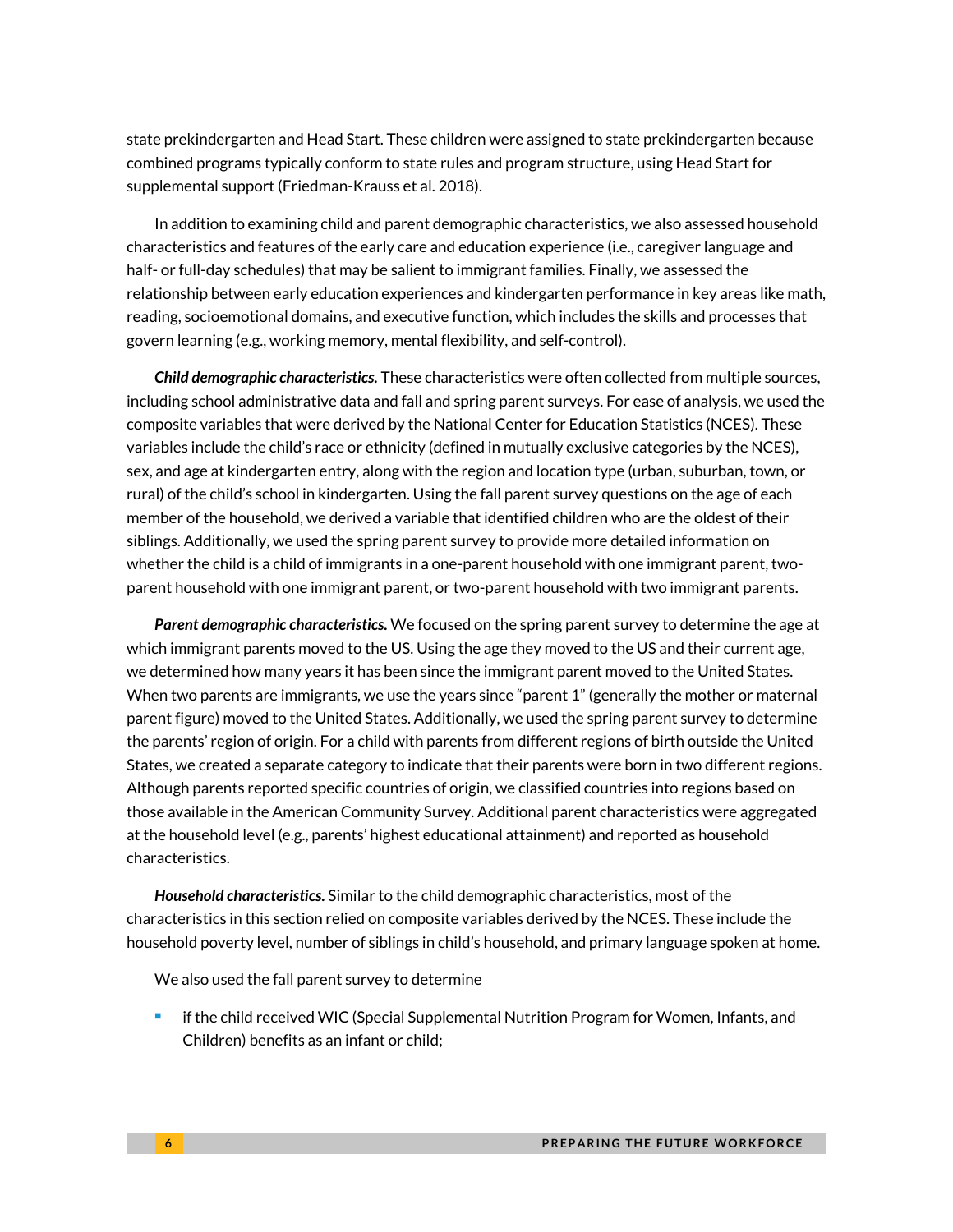- $\blacksquare$  if any person in the household received TANF (Temporary Assistance to Needy Families) in the past 12 months, and the number of months that the person in the household received TANF; and
- if any person in the household received SNAP (Supplemental Nutrition Assistance Program, also known as food stamps) benefits in the past 12 months, and the number of months that the person received SNAP.

To determine the household food security status, we used the derived variable from the spring parent survey. This variable was determined using responses to 18 food security questions designed to measure the households' food security.<sup>4</sup> We also examined residential mobility using an included variable on the number of places that the child lived for four months or more since the child was born. Detailed variables on primary home language allowed us to explore children's formative linguistic environments, but the ECLS-K:2011 does not include enough information to determine whether households have limited English proficiency or linguistic isolation.<sup>5</sup>

To determine the number of parents in a household, we used a simplified version of a derived composite variable from the fall parent survey. We defined two-parent households as those with two biological, adoptive, step-, or foster parents or one biological, adoptive, step-, or foster parent and one other partner. One-parent households include only one biological, adoptive, step-, or foster parent and no other parent figures. We defined children without any biological, adoptive, step-, or foster parents present in their household as having one or more related or unrelated guardians. This allowed us to derive three household categories: one or more related or unrelated guardians only, one parent, and two parents.

We also look at other adult nonparent family members in the household, which provides important contextual information on potential caregivers. For these variables, we use the fall parent survey's detailed information on up to 25 household members and their relationships with the child. Using these survey questions, we derived five variables on adults (ages 18 and older) in the household:

- Whether an adult grandparent lives with the child
- Whether an aunt or uncle lives with the child
- Whether an adult sibling lives with the child
- Whether an adult cousin or other relative lives with the child
- **URED 2018 Whether any nonparent adult relative, including grandparents, aunts, uncles, siblings, cousins** and other relatives, lives with the child

Additional household characteristics follow our main definition of parents. We used parental employment from the fall parent survey to define four categories of the household's employment status: no parent employed, one parent employed in a one-parent household, one parent employed in a two-parent household, and two parents employed. We used the same parental employment information from the fall parent survey to define a more detailed version of the household's employment status that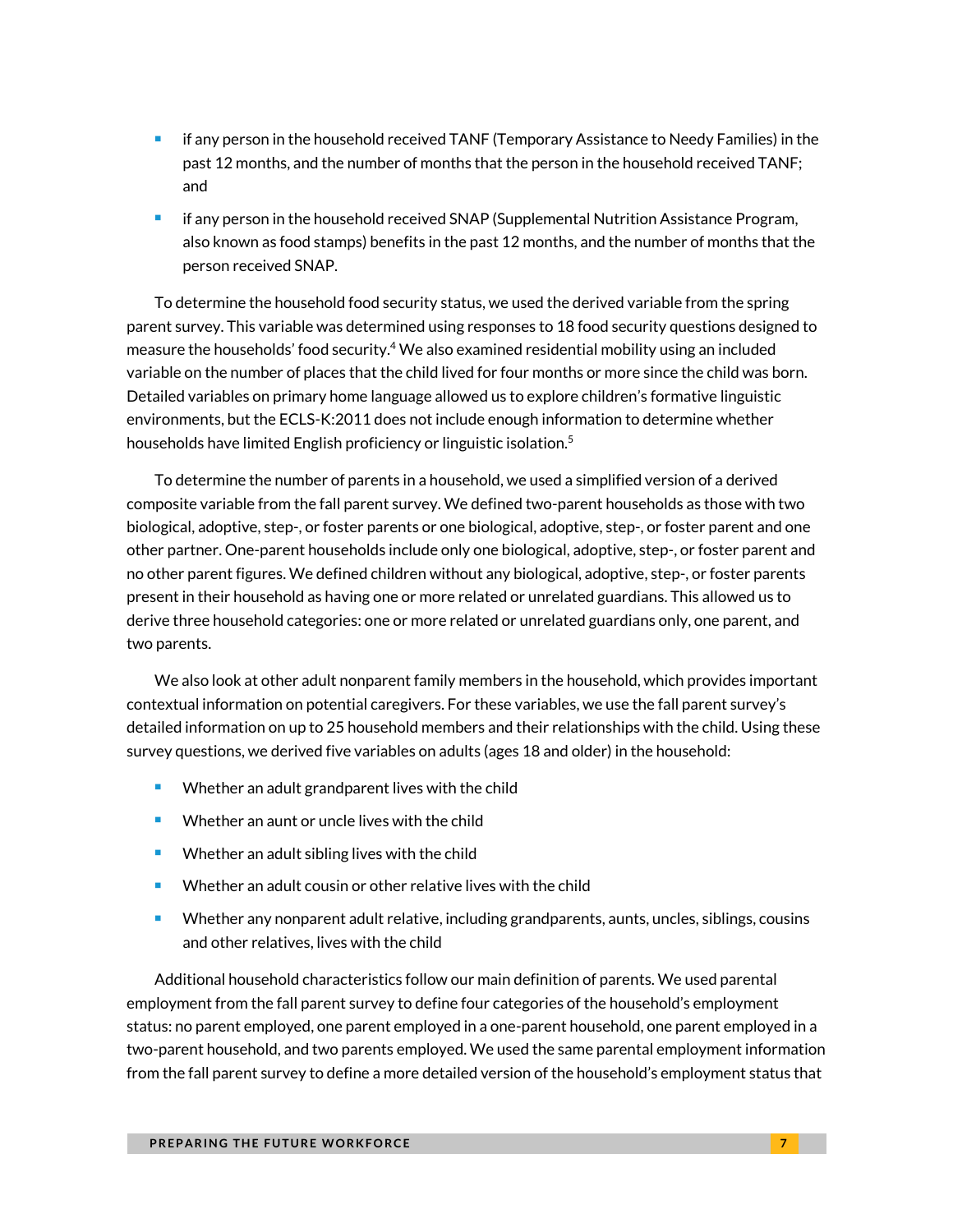takes part-time and full-time status into account. To define household educational attainment, we used the educational attainment of the parent in a one-parent household or highest educational attainment in a two-parent household. In households with "other guardians," we used the employment status or highest educational attainment of their guardians.

*Early care and education and kindergarten characteristics.* For these characteristics, we used the fall parent survey to examine whether children were in their primary early care and education arrangements part time (up to 20 hours a week) or full time (more than 20 hours a week), and what the ECE caregiver's primary language was. We used a composite variable primarily based on a school administrator questionnaire to determine whether the child later attended kindergarten in a private school or public school.

*Child school performance indicators.* These indicators are derived from direct child assessments and teacher survey data collected in the fall of kindergarten. In the ECLS-K:2011, children were assessed based on their initial performance on a language screener. All children were administered two tasks from the Preschool Language Assessment Scale (preLAS 2000) to determine if children understood English well enough to take subsequent assessments in English. Regardless of home language or performance on language screening, all children also received the first 18 items of the English basic reading skills (EBRS) assessment in English. Those who did not know English well enough, based on the language screening, and whose home language was Spanish were given Spanish-language versions of their mathematics and executive function assessments and a different reading test that measures Spanish early reading skills (SERS). Children who did not understand English well enough, based on the language screening, and whose home language was not Spanish or English were not given any additional assessments after the EBRS. $6$ 

For reading and math assessments, we used the item response theory–based scores, which transformed children's scores to be on the same scale. Children's executive function was measured using the Woodcock-Johnson numbers reversed task. For all other outcomes, we used the fall teacher survey data to determine whether the child was retained in kindergarten, whether the child has an Individualized Education Program or Individualized Family Service Plan on file, and measures of the child's socioemotional skills. Children's socioemotional skills were measured using the Social Skills Rating System, which has four measures: self-control, interpersonal skills, externalizing problem behaviors, and internalizing problem behaviors. We selected the pair of measures with highest reliability and strongest links to the literature on preschool efficacy (Moffit et al. 2011): self-control (alpha of 0.81 in the ECLS-K:2011, above the standard threshold of 0.8) and interpersonal skills (alpha of 0.86).

*Additional considerations.* The ECLS-K:2011 includes a national sample of children entering kindergarten in the fall of the 2010–11 school year. The timing of data collection warrants two contextual points important for this study. First, the Great Recession made more families eligible for means-tested public early learning programs but decreased resources for these programs and left more parents unemployed and therefore available to provide parental care. Second, this school year occurred during a period of unusually high unauthorized immigration and immigration enforcement (Pew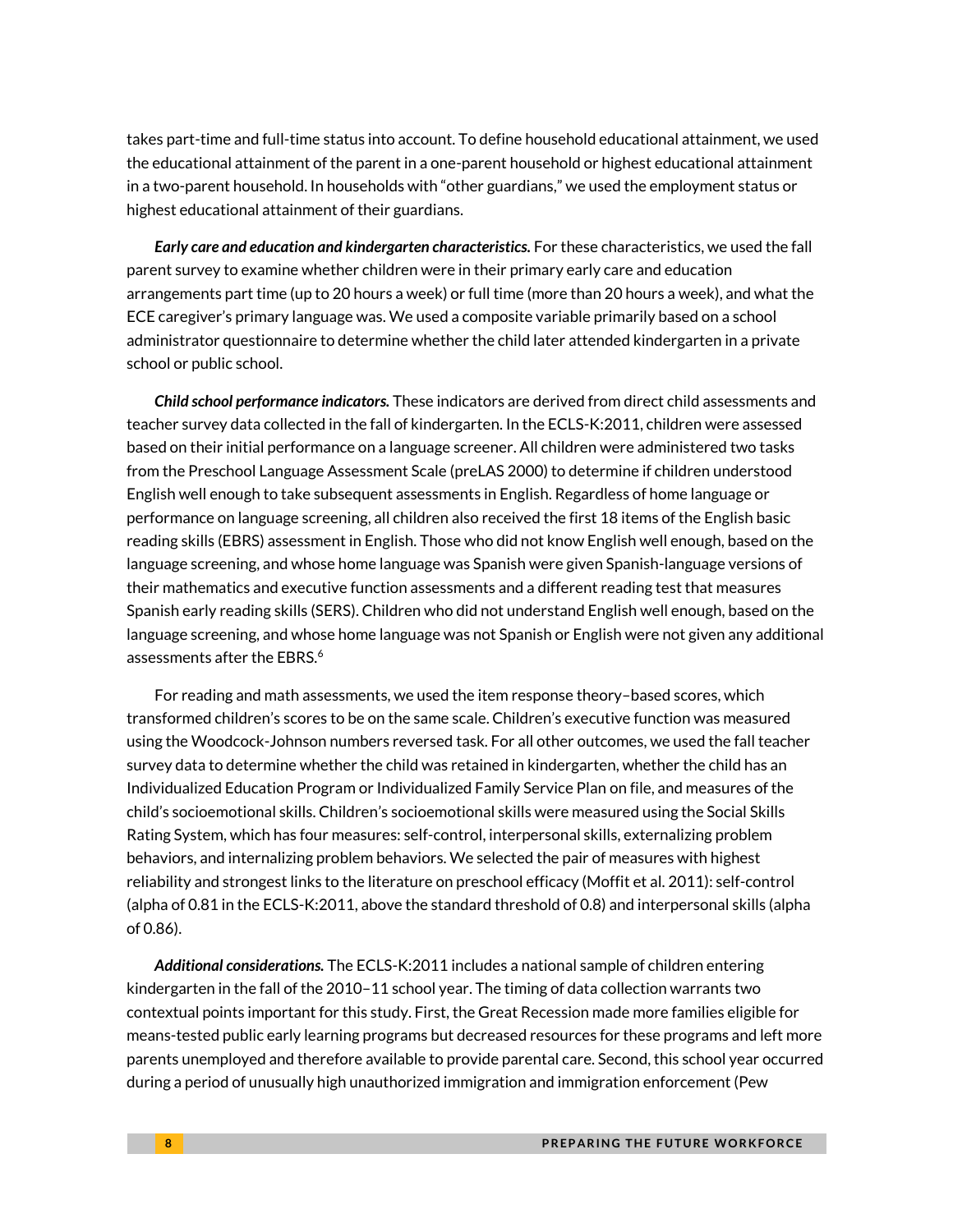Research Center 2015). These dynamics could have affected whether sampled families participated in the ECLS-K:2011, as well as the information they shared. We encourage readers to keep these points in mind in interpreting study findings.

In addition, though the ECLS-K:2011 is considered a nationally representative data source, its data collection methods differ from those in the American Community Survey (ACS) and other census-type sources. We compared kindergarteners in the ECLS-K:2011 with those in the 2010 ACS and 2016 ACS on several key demographic characteristics to identify contemporaneous differences along with recent changes among this population. Children of immigrants appear substantively similar across the ECLS-K, 2010 ACS, and 2016 ACS on most characteristics. We note important differences alongside related findings, below.

### **What Are the Demographics of Children of Immigrants Entering Kindergarten in Fall 2010?**

Nationwide, nearly one-quarter of all kindergarteners (23 percent) in fall 2010 had at least one immigrant parent. Among low-income families (earning up to 200 percent of the federal poverty level), the share is higher: close to one-third (31 percent) of low-income kindergarteners were children of immigrants, reflecting their relative economic disadvantage. Table 1 captures rich information on the characteristics of children of immigrants, comparable information on children of US-born parents, and the results of statistical tests of differences between these groups.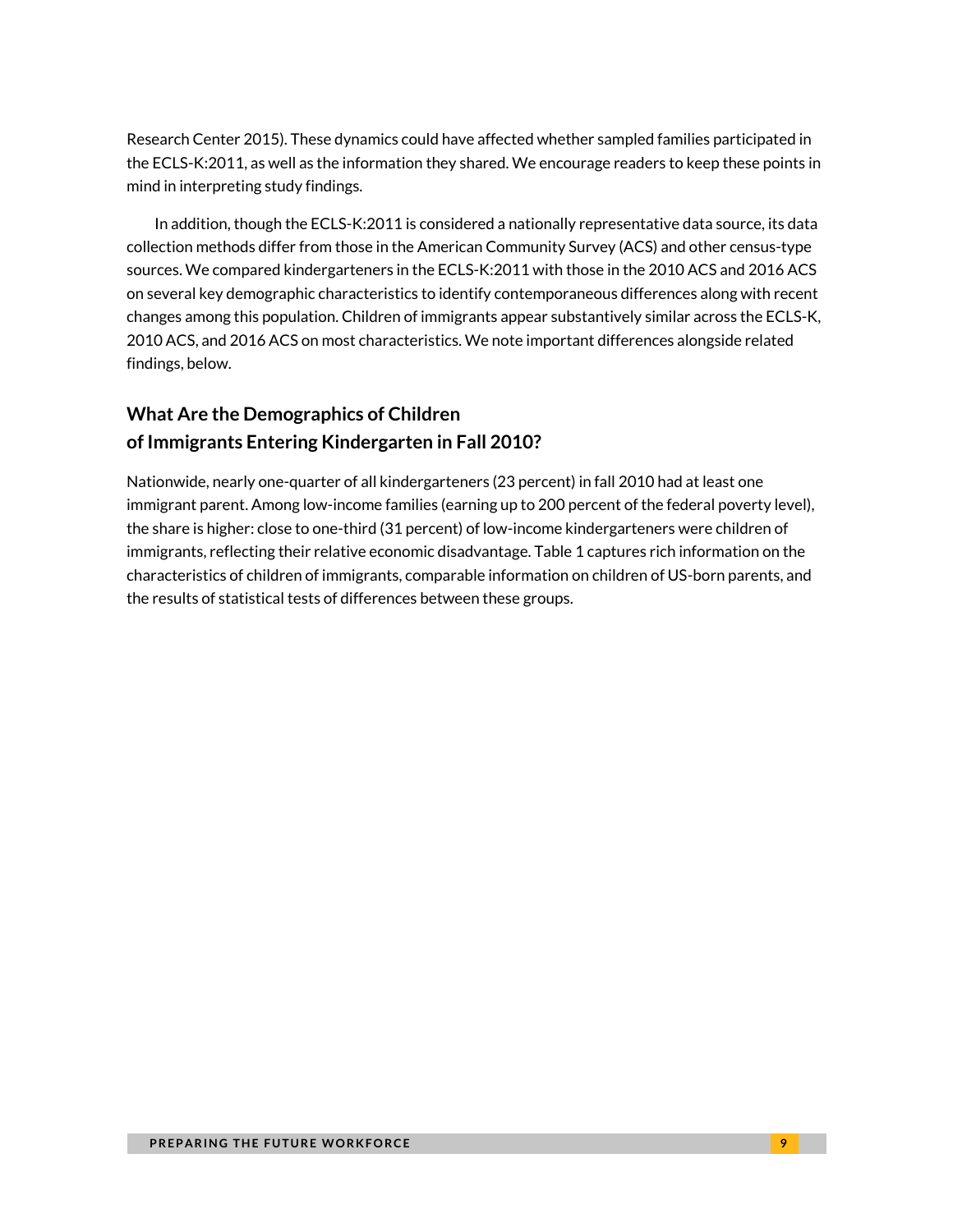#### TABLE 1

**Descriptive Characteristics of Children of Immigrants, Children with US-Born Parents, Low-Income Children of Immigrants, and Low-Income Children of US-Born Parents**

*Children entering kindergarten in fall 2010*

|                                                            |                                          | <b>All Children</b>                                     |                              | <b>Low-Income Children</b>               |                                                  |                        |  |
|------------------------------------------------------------|------------------------------------------|---------------------------------------------------------|------------------------------|------------------------------------------|--------------------------------------------------|------------------------|--|
|                                                            | Children of<br>immigrants<br>$(N=3,950)$ | <b>Children of</b><br>US-born<br>parents<br>$(N=9,470)$ | T-test<br>( <i>p</i> -value) | Children of<br>immigrants<br>$(N=2,380)$ | Children of<br>US-born<br>parents<br>$(N=4,020)$ | T-test<br>$(p$ -value) |  |
| Child's demographic characteristics                        |                                          |                                                         |                              |                                          |                                                  |                        |  |
| Child's race or ethnicity                                  |                                          |                                                         |                              |                                          |                                                  |                        |  |
| White, non-Hispanic                                        | 17%                                      | 69%                                                     | 0.00                         | 7%                                       | 53%                                              | 0.00                   |  |
| Black or African American, non-Hispanic                    | 6%                                       | 14%                                                     | 0.00                         | 7%                                       | 24%                                              | 0.00                   |  |
| Hispanic                                                   | 58%                                      | 11%                                                     | 0.00                         | 77%                                      | 15%                                              | 0.00                   |  |
| Asian, non-Hispanic                                        | 14%                                      | 1%                                                      | 0.00                         | 7%                                       | 0%                                               | 0.00                   |  |
| American Indian, Alaska Native, Native Hawaiian or Pacific |                                          |                                                         |                              |                                          |                                                  |                        |  |
| Islander, non-Hispanic                                     | 1%                                       | 1%                                                      | 0.19                         | 1%                                       | 2%                                               | 0.09                   |  |
| Two or more races, non-Hispanic                            | 4%                                       | 4%                                                      | 0.51                         | 1%                                       | 5%                                               | 0.00                   |  |
| Child is female                                            | 49%                                      | 48%                                                     | 0.40                         | 50%                                      | 49%                                              | 0.46                   |  |
| Child is the oldest of their siblings                      | 40%                                      | 43%                                                     | 0.04                         | 35%                                      | 41%                                              | 0.00                   |  |
| Child was born outside the US and US territories           | 7%                                       | 1%                                                      | 0.00                         | 7%                                       | 0%                                               | 0.00                   |  |
| Child of immigrants, detailed                              |                                          |                                                         |                              |                                          |                                                  |                        |  |
| No immigrant parents                                       |                                          | 100%                                                    |                              |                                          | 100%                                             |                        |  |
| One immigrant parent in a one-parent household             | 13%                                      |                                                         |                              | 18%                                      |                                                  |                        |  |
| One immigrant parent in a two-parent household             | 31%                                      |                                                         |                              | 20%                                      |                                                  |                        |  |
| Two immigrant parents in a two-parent household            | 56%                                      |                                                         |                              | 63%                                      |                                                  |                        |  |
| Child's age (years) at kindergarten entry                  | 5.43                                     | 5.54                                                    | 0.00                         | 5.42                                     | 5.53                                             | 0.00                   |  |
| Census region of child's school in kindergarten            |                                          |                                                         |                              |                                          |                                                  |                        |  |
| Northeast                                                  | 14%                                      | 14%                                                     | 0.73                         | 11%                                      | 11%                                              | 0.97                   |  |
| Midwest                                                    | 14%                                      | 27%                                                     | 0.00                         | 12%                                      | 25%                                              | 0.00                   |  |
| South                                                      | 34%                                      | 39%                                                     | 0.10                         | 38%                                      | 45%                                              | 0.13                   |  |
| West                                                       | 39%                                      | 19%                                                     | 0.00                         | 39%                                      | 19%                                              | 0.00                   |  |
| Location type of child's school in kindergarten            |                                          |                                                         |                              |                                          |                                                  |                        |  |
| City                                                       | 48%                                      | 25%                                                     | 0.00                         | 55%                                      | 31%                                              | 0.00                   |  |
| Suburb                                                     | 36%                                      | 35%                                                     | 0.88                         | 30%                                      | 26%                                              | 0.23                   |  |
| Town                                                       | 5%                                       | 13%                                                     | 0.00                         | 4%                                       | 14%                                              | 0.00                   |  |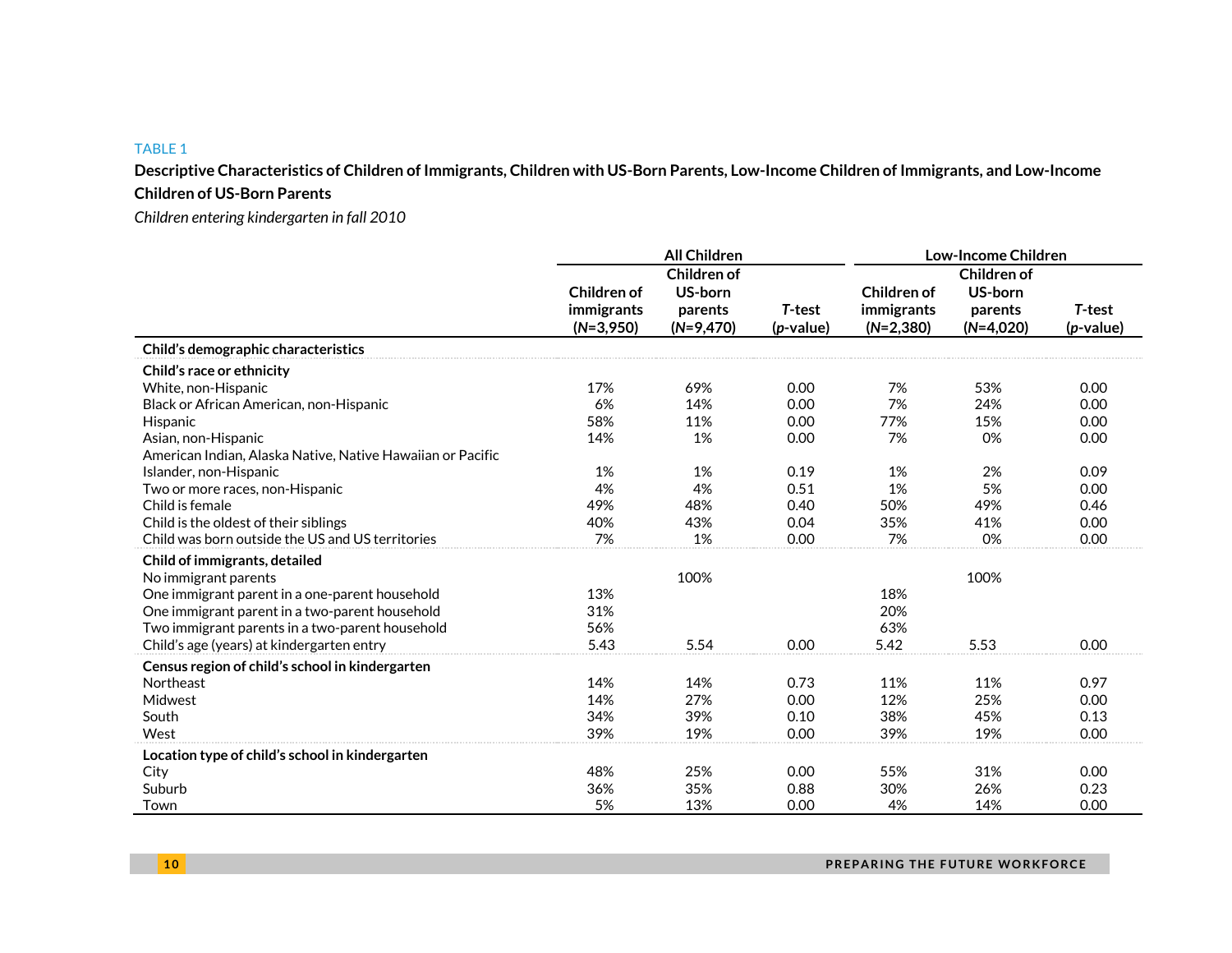|                                                                                                                                                                                                                                                                                                                                         |                                                       | <b>All Children</b>                              |                                      | <b>Low-Income Children</b>                           |                                                  |                                      |  |
|-----------------------------------------------------------------------------------------------------------------------------------------------------------------------------------------------------------------------------------------------------------------------------------------------------------------------------------------|-------------------------------------------------------|--------------------------------------------------|--------------------------------------|------------------------------------------------------|--------------------------------------------------|--------------------------------------|--|
|                                                                                                                                                                                                                                                                                                                                         | Children of<br>immigrants<br>$(N=3,950)$              | Children of<br>US-born<br>parents<br>$(N=9,470)$ | T-test<br>(p-value)                  | Children of<br>immigrants<br>$(N=2,380)$             | Children of<br>US-born<br>parents<br>$(N=4,020)$ | T-test<br>$(p$ -value)               |  |
| Rural                                                                                                                                                                                                                                                                                                                                   | 11%                                                   | 27%                                              | 0.00                                 | 10%                                                  | 28%                                              | 0.00                                 |  |
| Parent demographic characteristics<br>Years since immigrant parent moved to the US <sup>a</sup><br>Age mother moved to the US <sup>b</sup><br>Age father moved to the US <sup>c</sup>                                                                                                                                                   | 16.38<br>19.34<br>19.90                               |                                                  |                                      | 14.38<br>19.76<br>20.13                              |                                                  |                                      |  |
| Parents' region of origin<br>United States and territories<br>Africa and West Indies<br>East Asia and Pacific<br>Europe, Canada, and Australia<br>Mexico<br>Middle East and South Asia<br>Other Central America and Spanish-speaking Caribbean<br>Parents born in two different regions of the world<br>South America<br>Southeast Asia | 6%<br>8%<br>11%<br>36%<br>7%<br>6%<br>17%<br>4%<br>3% | 100%                                             |                                      | 6%<br>3%<br>4%<br>51%<br>3%<br>6%<br>22%<br>3%<br>2% | 100%                                             |                                      |  |
| <b>Household characteristics</b>                                                                                                                                                                                                                                                                                                        |                                                       |                                                  |                                      |                                                      |                                                  |                                      |  |
| Poverty level<br><100% of FPL<br>100-200% of FPL<br>≥200% of FPL                                                                                                                                                                                                                                                                        | 39%<br>23%<br>38%                                     | 20%<br>22%<br>58%                                | 0.00<br>0.23<br>0.00                 | 63%<br>37%                                           | 48%<br>52%                                       | 0.00<br>0.00                         |  |
| Household food security status<br>Food secure<br>Low food security<br>Very low food security                                                                                                                                                                                                                                            | 81%<br>15%<br>3%                                      | 89%<br>8%<br>3%                                  | 0.00<br>0.00<br>0.18                 | 72%<br>23%<br>5%                                     | 79%<br>15%<br>5%                                 | 0.00<br>0.00<br>0.65                 |  |
| Parents' highest educational attainment<br>No high school diploma or equivalent<br>High school diploma or equivalent<br>Some college, vocational or tech program, associate's degree<br>Bachelor's degree<br>Graduate, master's, doctoral, or professional degree<br>Any person in the household has received TANF in the past 12       | 22%<br>22%<br>20%<br>17%<br>18%                       | 4%<br>17%<br>35%<br>23%<br>21%                   | 0.00<br>0.00<br>0.00<br>0.00<br>0.10 | 34%<br>31%<br>22%<br>9%<br>4%                        | 8%<br>30%<br>47%<br>10%<br>5%                    | 0.00<br>0.55<br>0.00<br>0.58<br>0.24 |  |
| months                                                                                                                                                                                                                                                                                                                                  | 6%                                                    | 6%                                               | 0.91                                 | 9%                                                   | 12%                                              | 0.04                                 |  |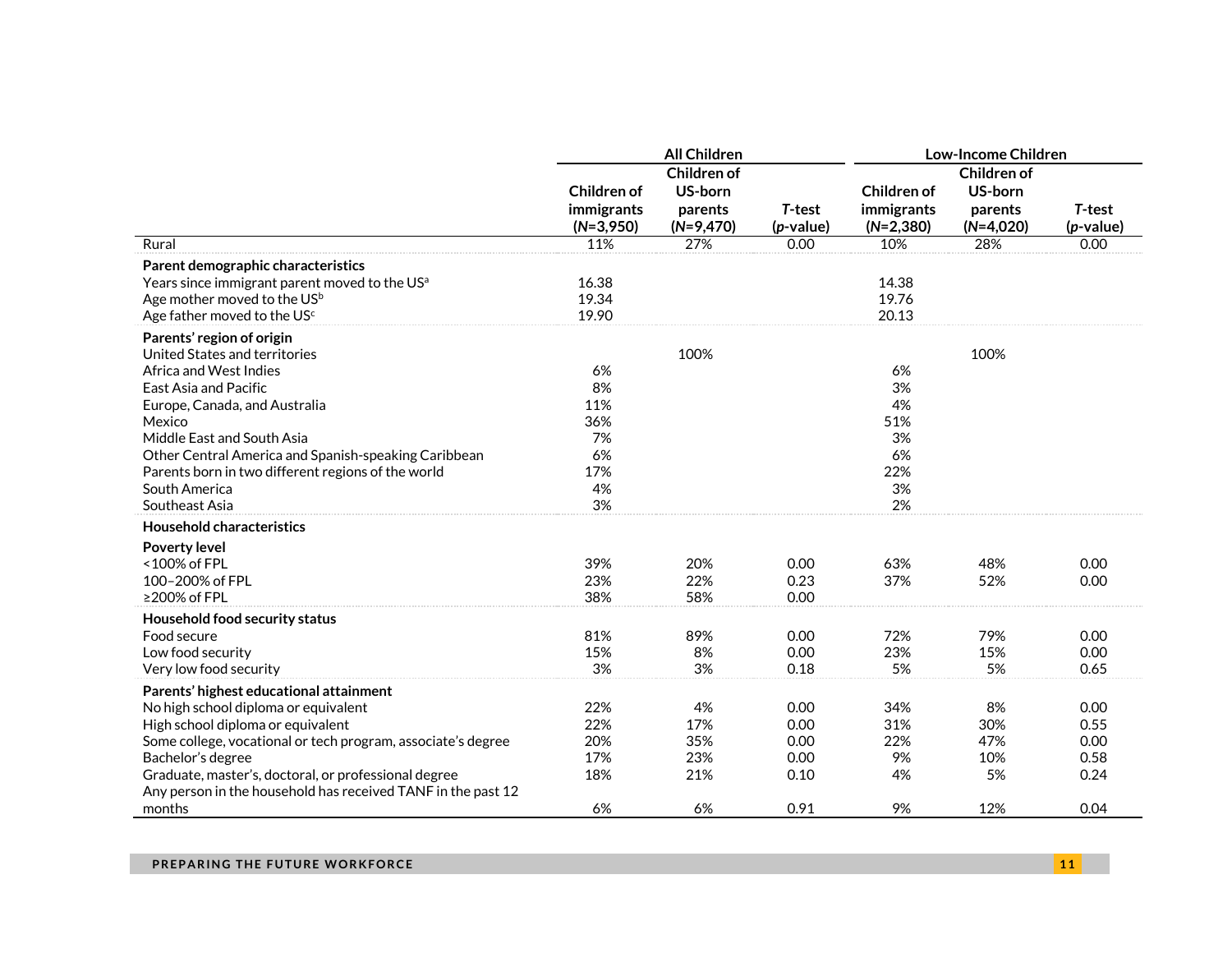|                                                                      |                    | <b>All Children</b> |              | Low-Income Children |             |              |  |  |
|----------------------------------------------------------------------|--------------------|---------------------|--------------|---------------------|-------------|--------------|--|--|
|                                                                      |                    | Children of         |              | Children of         |             |              |  |  |
|                                                                      | <b>Children of</b> | US-born             |              | Children of         | US-born     |              |  |  |
|                                                                      | immigrants         | parents             | T-test       | immigrants          | parents     | T-test       |  |  |
|                                                                      | $(N=3,950)$        | $(N=9,470)$         | $(p$ -value) | $(N=2,380)$         | $(N=4,020)$ | $(p$ -value) |  |  |
| Number of months in the past 12 months the household received        |                    |                     |              |                     |             |              |  |  |
| <b>TANF</b>                                                          | 9.18               | 8.22                | 0.09         | 9.29                | 8.19        | 0.06         |  |  |
| Any person in the household has received food stamps in the past     |                    |                     |              |                     |             |              |  |  |
| 12 months                                                            | 28%                | 26%                 | 0.40         | 43%                 | 56%         | 0.00         |  |  |
| Number of months in the past 12 months the household received        |                    |                     |              |                     |             |              |  |  |
| food stamps                                                          | 9.56               | 9.63                | 0.74         | 9.68                | 9.80        | 0.52         |  |  |
| Child received WIC benefits as infant or child                       | 59%                | 44%                 | 0.00         | 82%                 | 78%         | 0.05         |  |  |
| Number of parent figures in the household                            |                    |                     |              |                     |             |              |  |  |
| No resident parents in the household                                 | 1%                 | 3%                  | 0.00         | 1%                  | 4%          | 0.00         |  |  |
| Single parent in the household                                       | 14%                | 22%                 | 0.00         | 19%                 | 40%         | 0.00         |  |  |
| Two parents in the household                                         | 85%                | 75%                 | 0.00         | 80%                 | 56%         | 0.00         |  |  |
| Households' employment status                                        |                    |                     |              |                     |             |              |  |  |
| No parent employed                                                   | 9%                 | 11%                 | 0.02         | 13%                 | 23%         | 0.00         |  |  |
| One parent employed, one-parent household                            | 9%                 | 15%                 | 0.00         | 13%                 | 24%         | 0.00         |  |  |
| One parent employed, two-parent household                            | 45%                | 28%                 | 0.00         | 49%                 | 29%         | 0.00         |  |  |
| Two parents employed                                                 | 37%                | 46%                 | 0.00         | 25%                 | 24%         | 0.20         |  |  |
| Households' employment status, detailed                              |                    |                     |              |                     |             |              |  |  |
| No parent employed                                                   | 9%                 | 11%                 | 0.02         | 13%                 | 23%         | 0.00         |  |  |
| One parent employed part time, one-parent household                  | 3%                 | 4%                  | 0.11         | 5%                  | 8%          | 0.00         |  |  |
| One parent employed full time, one-parent household                  | 6%                 | 11%                 | 0.00         | 8%                  | 16%         | 0.00         |  |  |
| One parent employed part time, two-parent household                  | 6%                 | 2%                  | 0.00         | 8%                  | 3%          | 0.00         |  |  |
| One parent employed full time, two-parent household                  | 39%                | 26%                 | 0.00         | 41%                 | 26%         | 0.00         |  |  |
| Two parents employed part time                                       | 2%                 | 1%                  | 0.00         | 3%                  | 1%          | 0.00         |  |  |
| One parent employed part time and one parent employed full time      | 14%                | 17%                 | 0.00         | 11%                 | 9%          | 0.03         |  |  |
| Two parents employed full time                                       | 21%                | 28%                 | 0.00         | 11%                 | 13%         | 0.11         |  |  |
| Number of places that the child has lived for 4 months or more       | 1.84               | 2.07                | 0.00         | 1.85                | 2.38        | 0.00         |  |  |
| Number of siblings in the household                                  | 1.57               | 1.45                | 0.03         | 1.80                | 1.63        | 0.01         |  |  |
| Whether other nonparent adult relatives live in the household        |                    |                     |              |                     |             |              |  |  |
| A grandparent lives with the child                                   | 11%                | 11%                 | 0.99         | 13%                 | 18%         | 0.00         |  |  |
| An aunt or uncle lives with the child                                | 9%                 | 4%                  | 0.00         | 13%                 | 7%          | 0.00         |  |  |
| An adult sibling lives with the child                                | 6%                 | 3%                  | 0.00         | 8%                  | 4%          | 0.00         |  |  |
| Some other adult relative (not sibling, aunt, uncle, or grandparent) |                    |                     |              |                     |             |              |  |  |
| lives with the child                                                 | 2%                 | 2%                  | 0.68         | 2%                  | 3%          | 0.49         |  |  |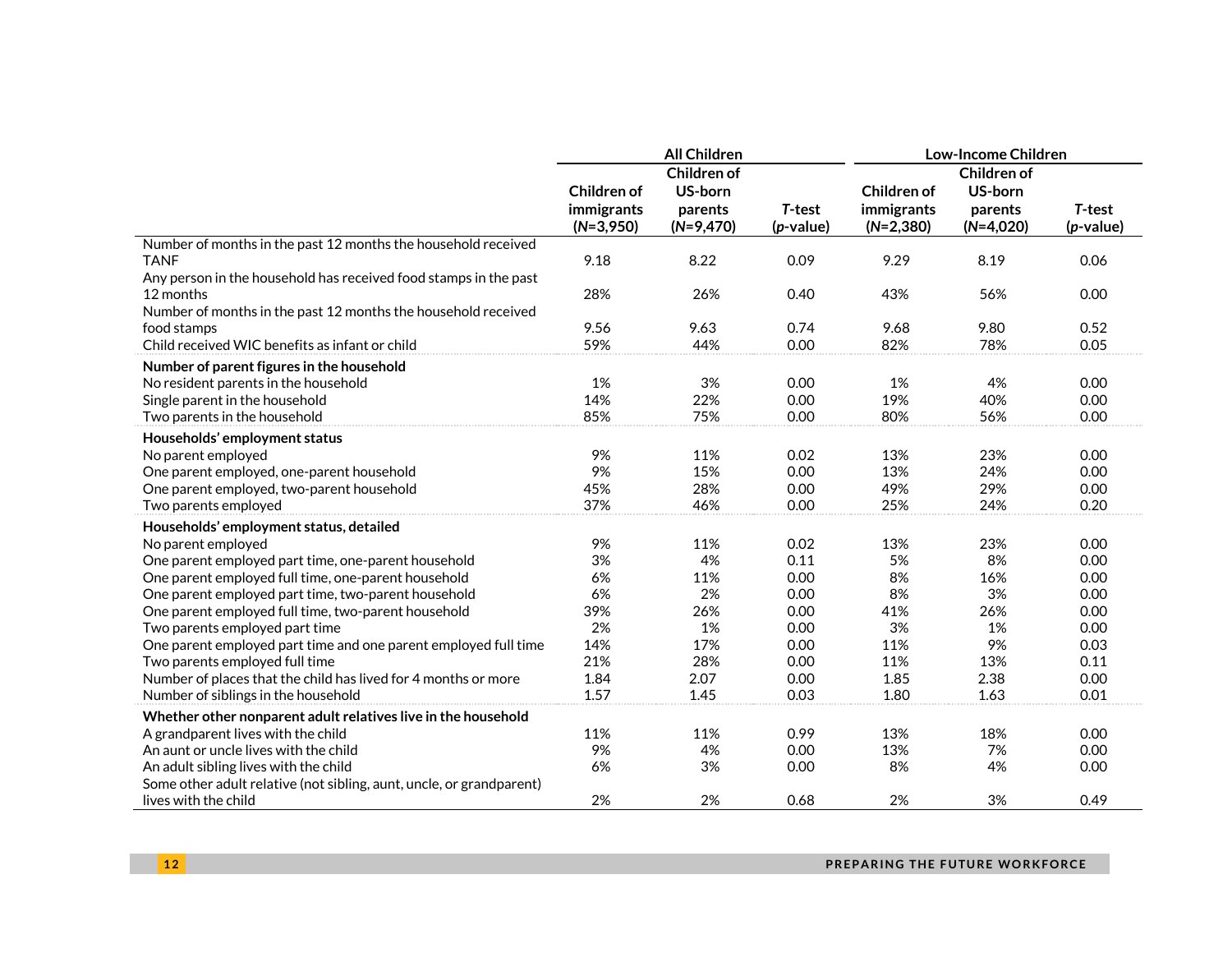|                                                                  |                   | <b>All Children</b> |                    | Low-Income Children |             |              |  |
|------------------------------------------------------------------|-------------------|---------------------|--------------------|---------------------|-------------|--------------|--|
|                                                                  |                   | Children of         |                    |                     | Children of |              |  |
|                                                                  | Children of       | US-born             |                    | Children of         | US-born     |              |  |
|                                                                  | <i>immigrants</i> | parents             | T-test             | immigrants          | parents     | T-test       |  |
|                                                                  | $(N=3,950)$       | $(N=9,470)$         | ( <i>p</i> -value) | $(N=2,380)$         | $(N=4,020)$ | $(p$ -value) |  |
| An adult nonparent relative lives with the child                 | 23%               | 16%                 | 0.00               | 29%                 | 26%         | 0.06         |  |
| Any language other than English is spoken at home                | 79%               | 6%                  | 0.00               | 89%                 | 10%         | 0.00         |  |
| Primary language spoken at home                                  |                   |                     |                    |                     |             |              |  |
| African language                                                 | 1%                |                     |                    | 1%                  |             |              |  |
| Arabic                                                           | 1%                |                     |                    | 1%                  |             |              |  |
| Can't choose primary, two languages equal, or multiple languages | 5%                |                     |                    | 5%                  | 1%          | 0.00         |  |
| Chinese                                                          | 2%                |                     |                    | 1%                  |             |              |  |
| Eastern European language                                        | 1%                |                     |                    | 1%                  |             |              |  |
| English                                                          | 41%               | 99%                 | 0.00               | 26%                 | 98%         | 0.00         |  |
| Filipino                                                         | 1%                |                     |                    |                     |             |              |  |
| Indian subcontinent language                                     | 3%                |                     |                    | 1%                  |             |              |  |
| Korean                                                           | 1%                |                     |                    |                     |             |              |  |
| Other language                                                   | 1%                |                     |                    | 1%                  |             |              |  |
| Spanish                                                          | 42%               | 1%                  | 0.00               | 61%                 | 1%          | 0.00         |  |
| Vietnamese                                                       | 1%                |                     |                    | 1%                  |             |              |  |

**Source:** Authors' estimates using the Early Childhood Longitudinal Study, Kindergarten Class of 2010–11.

**Notes:** FPL = federal poverty level; TANF = Temporary Assistance for Needy Families; WIC = Special Supplemental Nutrition Program for Women, Infants, and Children. Estimates are weighted by the appropriate sample weights. All *N*s have been rounded to the nearest 10 in accordance with National Center for Education Statistics requirements.

<sup>a</sup>In instances where two parents are immigrants, we use the years since the first responding parent, most often the mother, moved to the United States.

<sup>b</sup>This is the age that the first responding parent, who is usually the mother, moved to the United States. When there is no mother in the household, this represents the age that the father moved to the United States.

<sup>c</sup>This is the age that the second responding parent, who is usually the father, moved to the United States.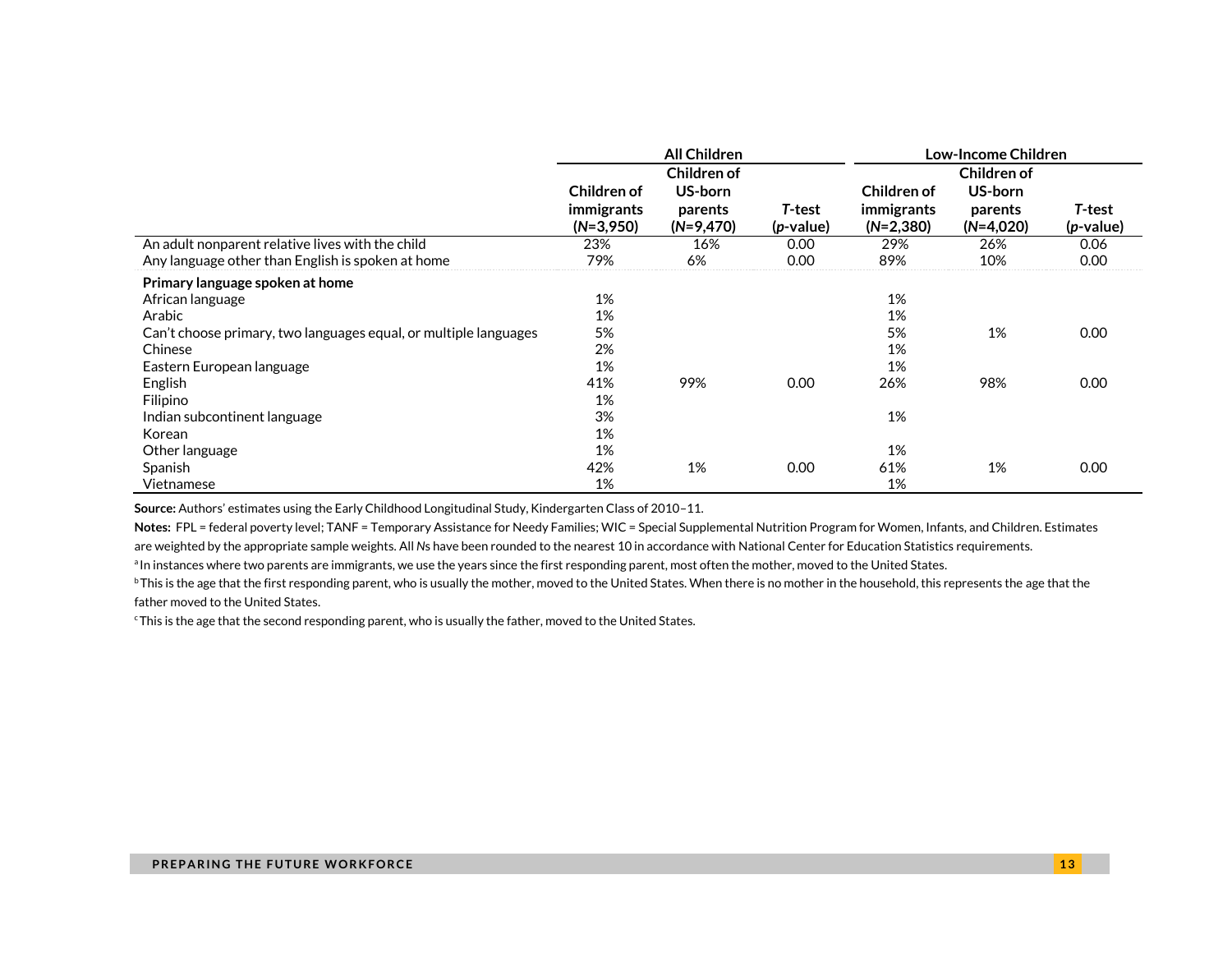*Children of immigrants are diverse.* In terms of race and ethnicity, 58 percent are Hispanic, 17 percent are non-Hispanic white, and 14 percent are non-Hispanic Asian. Smaller shares are non-Hispanic black (6 percent), two or more races (4 percent), or American Indian, Alaska Native, Native Hawaiian, or Pacific Islander (1 percent, with most children having parents from Pacific Island nations). Children from low-income immigrant families are more likely to be Hispanic (77 percent) than their high-income peers. These patterns are substantively similar in the 2010 ACS, though the 2016 ACS shows declines in the share of children who are Hispanic (52 percent versus 57 percent; table 2).

Nearly all young children of immigrants are US citizens, having been born in the US, but 7 percent are immigrants themselves. Among children of immigrants with two parents in the household, 64 percent have two foreign-born parents, but 36 percent have one foreign-born and one US-born parent. Children of immigrants are far more likely to be in the West and in urban areas and are less likely to be in the Midwest, South, and rural areas and small towns. They start kindergarten about a month younger than children of US-born parents, on average.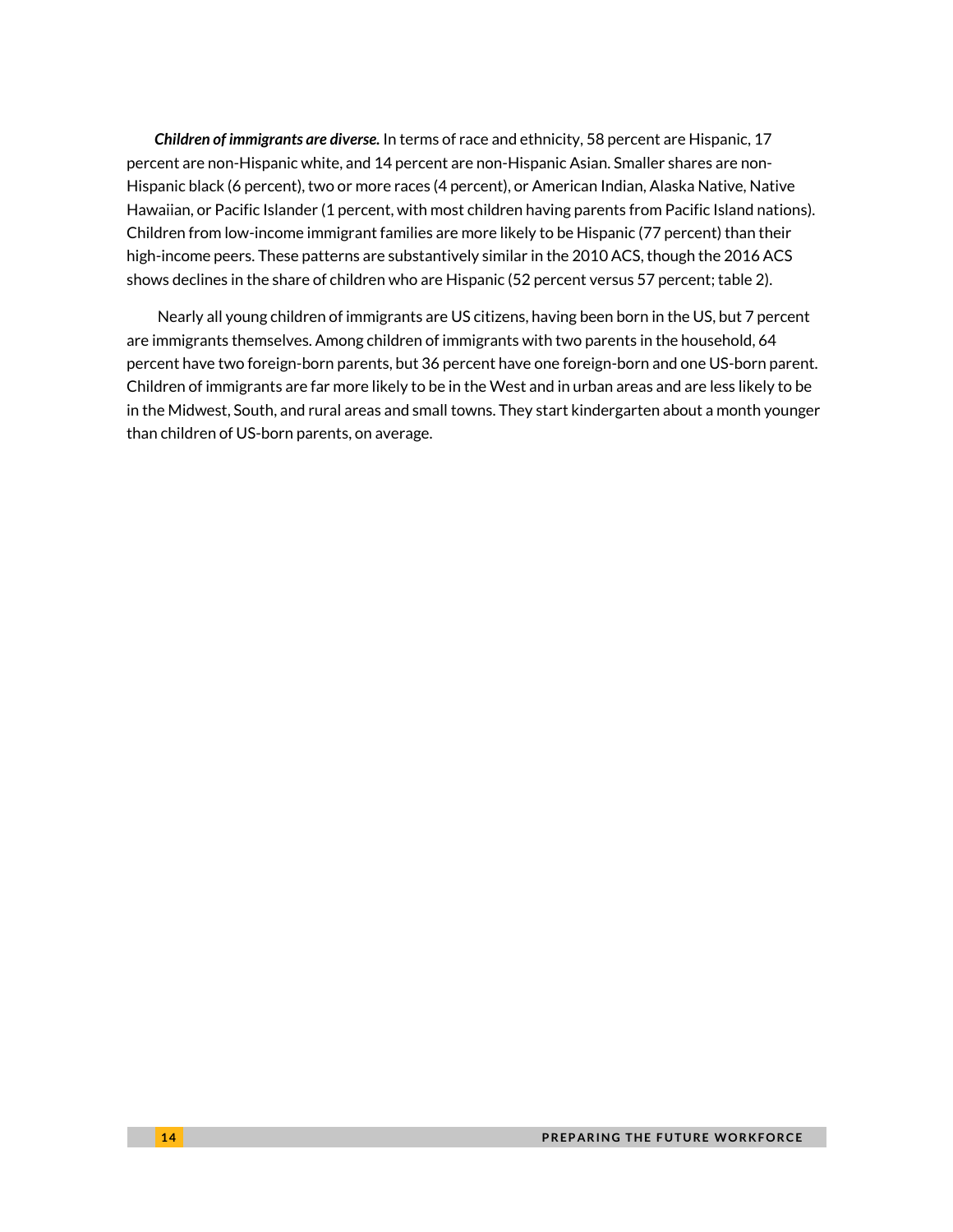#### TABLE 2

### **Select Descriptive Characteristics of Children of Immigrants in the ECLS-K:11 and ACS**

|                                                      | <b>ECLS-K:11</b>              |                                         | 2010 ACS Kindergarteners      |                                         | 2016 ACS Kindergarteners      |                                         |  |
|------------------------------------------------------|-------------------------------|-----------------------------------------|-------------------------------|-----------------------------------------|-------------------------------|-----------------------------------------|--|
|                                                      | All children<br>of immigrants | Low-income<br>children of<br>immigrants | All children<br>of immigrants | Low-income<br>children of<br>immigrants | All children<br>of immigrants | Low-income<br>children of<br>immigrants |  |
| Child's race or ethnicity                            |                               |                                         |                               |                                         |                               |                                         |  |
| White, non-Hispanic                                  | 17%                           | 7%                                      | 15%                           | 8%                                      | 17%                           | 11%                                     |  |
| Black or African American, non-Hispanic              | 6%                            | 7%                                      | 7%                            | 6%                                      | 9%                            | 9%                                      |  |
| Hispanic                                             | 58%                           | 77%                                     | 57%                           | 74%                                     | 52%                           | 68%                                     |  |
| Asian, non-Hispanic                                  | 14%                           | 7%                                      | 16%                           | 8%                                      | 17%                           | 9%                                      |  |
| American Indian, Alaska Native, Native Hawaiian or   |                               |                                         |                               |                                         |                               |                                         |  |
| Pacific Islander, non-Hispanic                       | 1%                            | 1%                                      | 1%                            | 1%                                      | 1%                            | 1%                                      |  |
| Two or more races, non-Hispanic                      | 4%                            | 1%                                      | 3%                            | 2%                                      | 4%                            | 2%                                      |  |
| Child is female                                      | 49%                           | 50%                                     | 49%                           | 49%                                     | 49%                           | 50%                                     |  |
| Child was born outside the US and US territories     | 7%                            | 7%                                      | 9%                            | 10%                                     | 11%                           | 11%                                     |  |
| Parents' region of origin                            |                               |                                         |                               |                                         |                               |                                         |  |
| Africa and West Indies                               | 6%                            | 6%                                      | 8%                            | 7%                                      | 11%                           | 10%                                     |  |
| East Asia and Pacific                                | 8%                            | 3%                                      | 9%                            | 4%                                      | 9%                            | 5%                                      |  |
| Europe, Canada, and Australia                        | 11%                           | 4%                                      | 10%                           | 4%                                      | 10%                           | 5%                                      |  |
| Mexico                                               | 36%                           | 51%                                     | 43%                           | 59%                                     | 36%                           | 51%                                     |  |
| Middle East and South Asia                           | 7%                            | 3%                                      | 9%                            | 5%                                      | 11%                           | 6%                                      |  |
| Other Central America and Spanish-speaking Caribbean | 6%                            | 6%                                      | 11%                           | 12%                                     | 13%                           | 16%                                     |  |
| Parents born in two different regions of the world   | 17%                           | 22%                                     |                               |                                         |                               |                                         |  |
| South America                                        | 4%                            | 3%                                      | 6%                            | 5%                                      | 5%                            | 4%                                      |  |
| Southeast Asia                                       | 3%                            | 2%                                      | 4%                            | 3%                                      | 4%                            | 3%                                      |  |
| <b>Poverty level</b>                                 |                               |                                         |                               |                                         |                               |                                         |  |
| <100% FPL                                            | 39%                           | 63%                                     | 27%                           | 49%                                     | 24%                           | 46%                                     |  |
| 100-200% FPL                                         | 23%                           | 37%                                     | 28%                           | 51%                                     | 28%                           | 54%                                     |  |
| ≥200% FPL                                            | 38%                           |                                         | 44%                           |                                         | 48%                           |                                         |  |
| Number of parent figures in the household            |                               |                                         |                               |                                         |                               |                                         |  |
| No resident parents in the household                 | 1%                            | 1%                                      | 1%                            | 1%                                      | 1%                            | 1%                                      |  |
| Single parent in the household                       | 14%                           | 19%                                     | 16%                           | 22%                                     | 16%                           | 23%                                     |  |
| Two or more parent figures in the household          | 85%                           | 80%                                     | 83%                           | 77%                                     | 83%                           | 76%                                     |  |
| Parents' highest educational attainment              |                               |                                         |                               |                                         |                               |                                         |  |
| No high school diploma or equivalent                 | 22%                           | 34%                                     | 26%                           | 39%                                     | 20%                           | 33%                                     |  |
| High school diploma or equivalent or some college    | 43%                           | 53%                                     | 43%                           | 50%                                     | 43%                           | 52%                                     |  |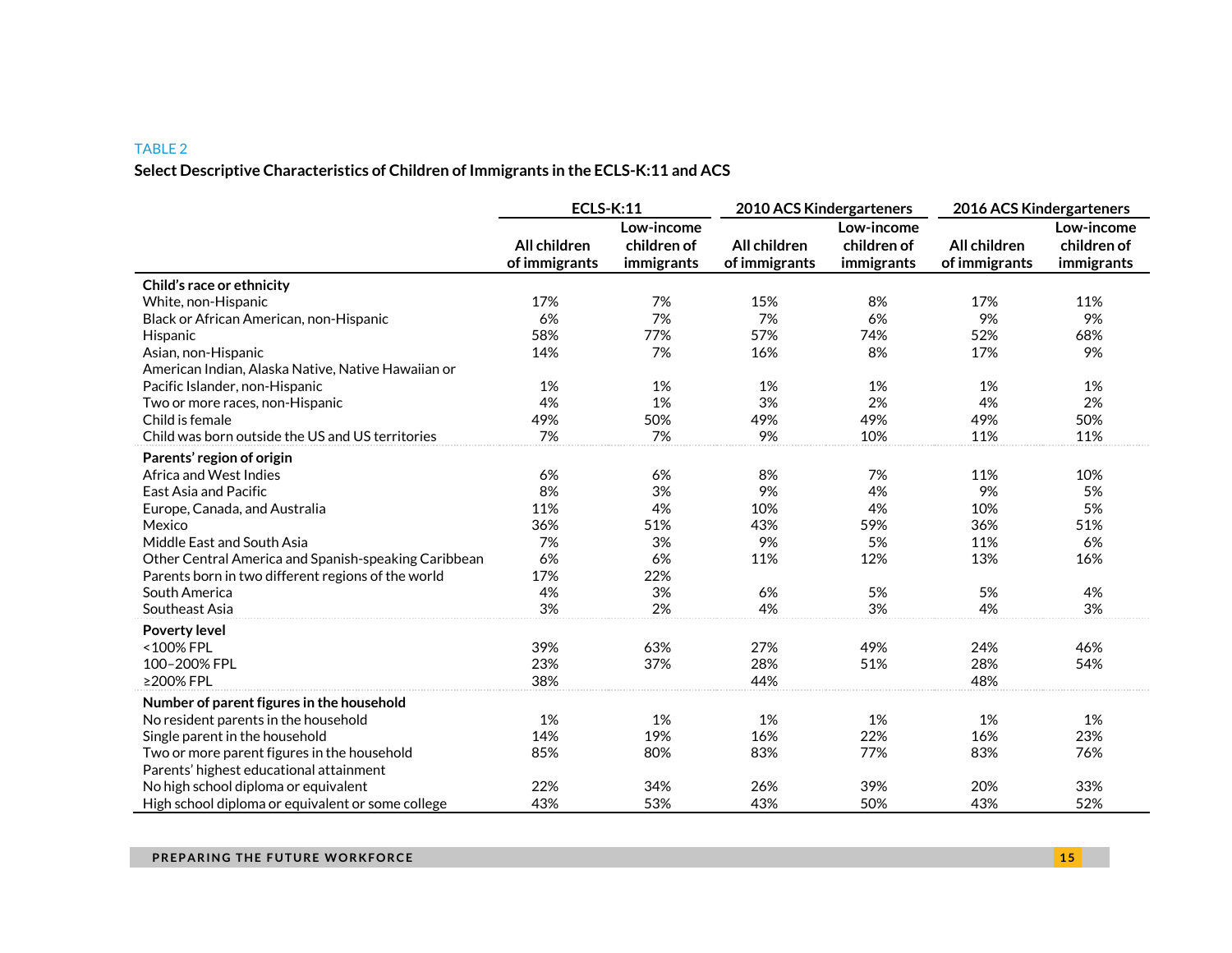|                                                                                                                                                                       | $ECLS-K:11$                   |                                         | 2010 ACS Kindergarteners      |                                         | 2016 ACS Kindergarteners      |                                         |  |
|-----------------------------------------------------------------------------------------------------------------------------------------------------------------------|-------------------------------|-----------------------------------------|-------------------------------|-----------------------------------------|-------------------------------|-----------------------------------------|--|
|                                                                                                                                                                       | All children<br>of immigrants | Low-income<br>children of<br>immigrants | All children<br>of immigrants | Low-income<br>children of<br>immigrants | All children<br>of immigrants | Low-income<br>children of<br>immigrants |  |
| Bachelor's degree or higher                                                                                                                                           | 35%                           | 14%                                     | 31%                           | 11%                                     | 37%                           | 14%                                     |  |
| Household's employment status<br>No parent employed<br>One parent employed, one-parent household<br>One parent employed, two-parent household<br>Two parents employed | 9%<br>9%<br>45%<br>37%        | 13%<br>13%<br>49%<br>25%                | 10%<br>11%<br>44%<br>35%      | 15%<br>14%<br>51%<br>20%                | 7%<br>12%<br>44%<br>37%       | 11%<br>16%<br>52%<br>21%                |  |
| Census region of child's school in kindergarten<br>Northeast<br>Midwest<br>South<br>West                                                                              | 14%<br>14%<br>34%<br>39%      | 11%<br>12%<br>38%<br>39%                | 18%<br>12%<br>34%<br>37%      | 15%<br>11%<br>36%<br>38%                | 19%<br>12%<br>35%<br>34%      | 17%<br>12%<br>36%<br>35%                |  |

**Source:** Authors' estimates using the Early Childhood Longitudinal Study, Kindergarten Class of 2010–11, and 2010 American Community Survey and 2016 American Community Survey Public Use Microdata Samples downloaded from IPUMS-USA.

**Notes:** ACS = American Community Survey; ECLS-K:11 = Early Childhood Longitudinal Study, Kindergarten Class of 2010–11; FPL = federal poverty level. Estimates are weighted by the appropriate sample weights. All *N*s have been rounded to the nearest 10 in accordance with National Center for Education Statistics requirements.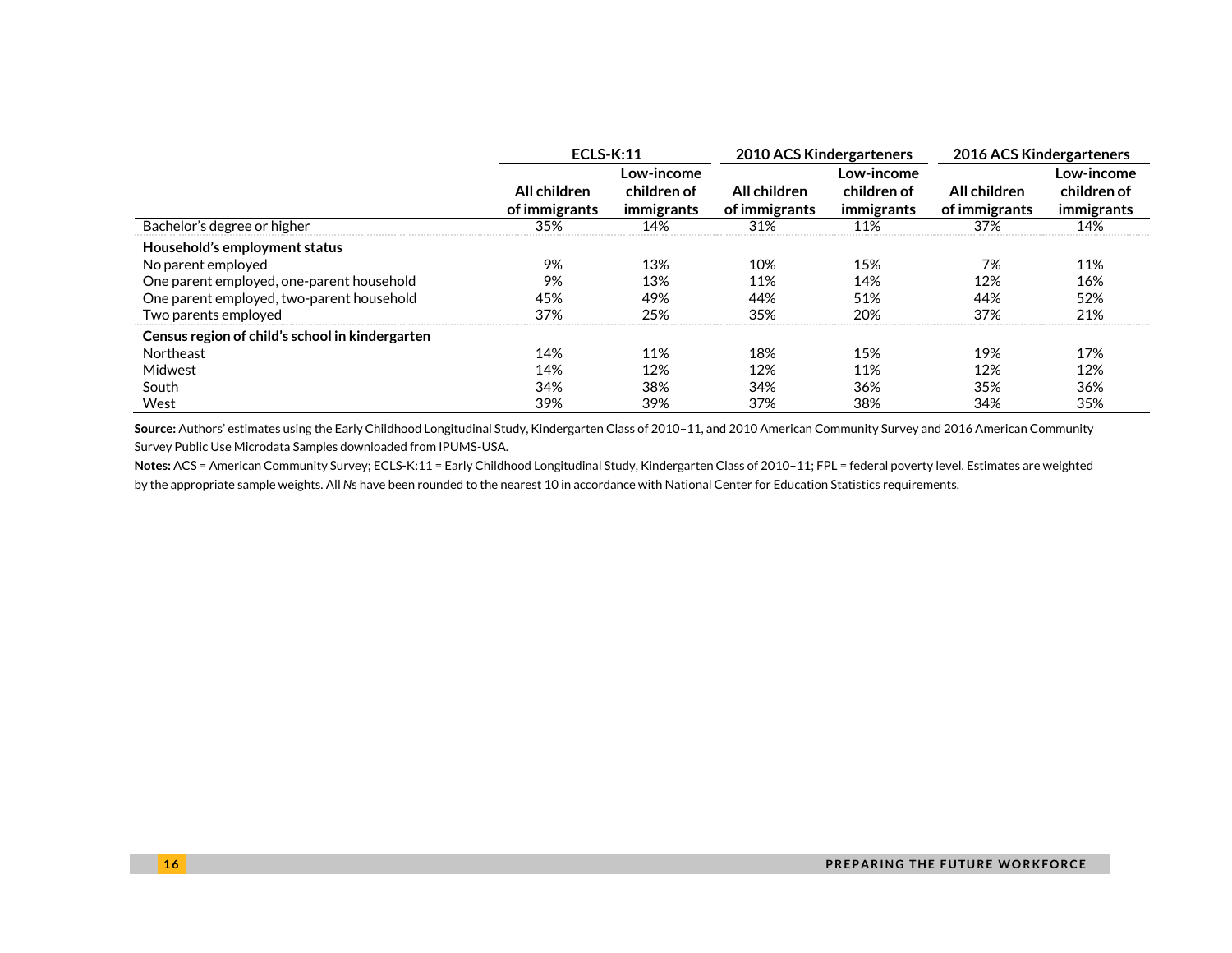*Immigrant parents are diverse.* On average, they moved to the US around age 19 and have been living in the country for about 16 years when their children enter kindergarten, but there is a considerable range in both arrival age and duration of stay. Thirty-six percent of all immigrant parents, and 51 percent of low-income immigrant parents, come from Mexico. The next most common origin is two parents born in different regions of the world (17 percent of all children of immigrants and 22 percent of low-income children of immigrants); while these regions may be Mexico and Central America, there are also people from opposite sides of the globe whose children start school in the US. Smaller shares of immigrant parents come from Europe, Canada, and Australia; East and Southeast Asia; the Middle East and South Asia; and South America, and they tend to be higher-income. Immigrant parents from Africa and the West Indies and Central America and the Spanish-speaking Caribbean are equally likely to be low or high income.

*Many immigrant families have substantial economic need, but some are highly advantaged.* Children of immigrants are nearly twice as likely as children of US-born parents to live in poverty (39 percent versus 20 percent). Even among low-income families (earning up to 200 percent of the federal poverty level), a much higher share of children of immigrants falls below the federal poverty level (63 percent versus 48 percent). Children of immigrants are nearly twice as likely to live in households with low food security (15 percent versus 8 percent among all children; 23 percent versus 15 percent among low-income children). We note some caution in interpreting these findings: the ECLS-K:2011 captures a higher share of children living in poverty than does the ACS (39 percent versus 27 percent in 2010 and 24 percent in 2016; table 2). This is partially the result of intentional oversampling, and may suggest that the ECLS-K:2011 is more effective at capturing hard-to-count populations, <sup>7</sup> but differences remain after using design-based weights.

Immigrant parents have substantially less formal education than US-born parents, on average, providing some explanation for these patterns. Thirty-four percent of low-income immigrant parents have less than a high school diploma or equivalent—more than four times the rate among low-income US-born parents (8 percent). But immigrant parents are nearly identical to US-born parents in their share of graduate, master's, doctoral, and professional degrees (about 20 percent), and low-income immigrant and US-born parents are equally likely to have bachelor's (10 percent) and advanced degrees (5 percent). Among highly skilled immigrant families, a substantial share is higher income (Hanson, Adams, and Koball 2016).

*Despite their economic need, low-income immigrant families draw on fewer public resources than their US-born peers.* Immigrant households with young children are less likely to receive TANF (9 percent versus 12 percent) and SNAP (43 percent versus 56 percent) during the preschool year—even though they often include more potential beneficiaries (e.g., two parents and additional adult siblings, aunts, and uncles). Spells on each program are roughly equivalent for both groups. The exception to this pattern is WIC: children of immigrants are more likely to receive this benefit as an infant or child than children of US-born parents (82 percent versus 78 percent).

Eligibility rules related to immigration status and citizenship play a role in explaining these patterns. Eligibility for WIC depends on family income and "nutritional risk" but does not take into account the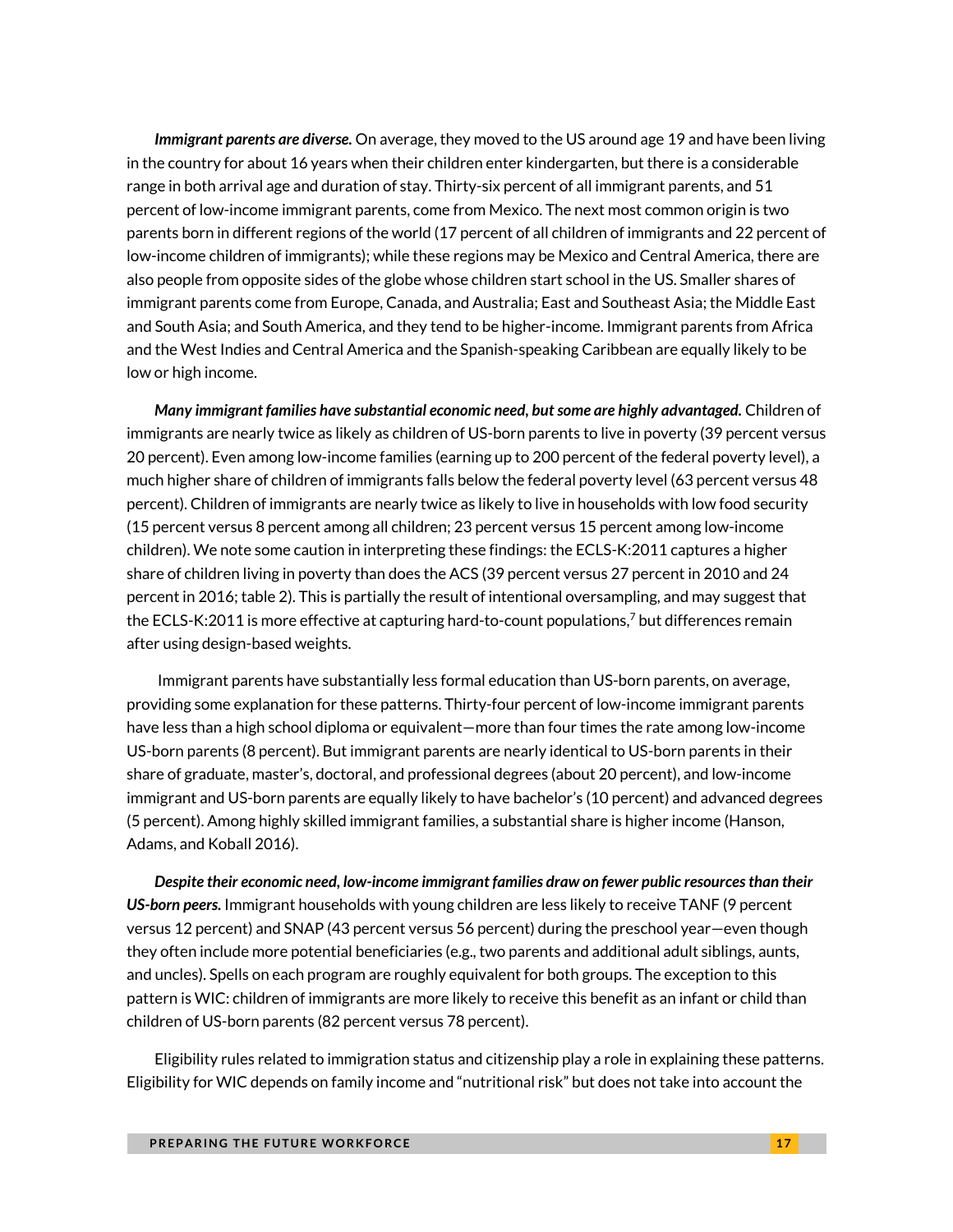immigration status of parents or children.<sup>8</sup> Conversely, immigration status is a key criterion for determining SNAP and TANF eligibility. Parents and children can qualify separately for SNAP and (in most states) TANF, meaning that citizen children are typically eligible even if mixed-status families are less familiar or less willing than others to participate in these programs (Cohen et al. 2016; NIF 2018). $^{\circ}$ In addition, lawful permanent residents are ineligible for federal SNAP and TANF benefits in the five years following green card receipt, though in some states, they are eligible for state-funded benefits.<sup>10</sup> Refugees, immigrant military personnel and veterans and their families, and other select categories of noncitizens are eligible for these benefits regardless of length of time in the US.

*Immigrant families draw on considerable strengths.* Children of immigrants are more likely to have two parents in the household (85 percent versus 75 percent). This advantage grows among low-income families (80 percent versus 56 percent). In two-parent households, children of immigrants are more likely to have one nonworking (stay-at-home) parent than children of US-born parents (45 percent versus 28 percent among all children; 49 percent versus 29 percent among low-income children). This arrangement can alleviate the need for child care but also explains some of the economic hardship described above. Nearly identical shares of children from low-income immigrant and US-born families have two working parents (25 percent versus 24 percent), but immigrant families are slightly more likely to have at least one employed parent working part-time (3 percent versus 1 percent having two parents employed part time; 11 percent versus 9 percent having one parent employed full time and one employed part time). Low-income children of immigrants are about half as likely to have one parent working in a one-parent household (13 percent versus 24 percent) or no parents working (13 percent versus 23 percent).

At kindergarten entry, children of immigrants have slightly less residential mobility than children of US-born parents (1.84 versus 2.07 places of living for four months or more, on average). They have slightly more siblings (1.57 compared with 1.45, on average) and are somewhat more likely to have an adult sibling (6 percent versus 3 percent) or adult aunt or uncle (9 percent versus 4 percent) living the household, though no more likely to live with a grandparent (11 percent for all children). These findings suggest the possibility of greater division of resources but also greater availability of in-home caregivers than US-born families, though many adult relatives may be employed and unable to provide consistent care.

*Immigrant families speak a wide variety of languages at home.* Seventy-nine percent of children of immigrants, and 89 percent low-income children of immigrants, live in households where languages other than English are spoken. Smaller shares of children of US-born families experience other languages at home (6 percent of all children and 10 percent of children from low-income families). Children of immigrants are equally likely to have Spanish and English as their primary home language (about 40 percent for both), but Spanish is substantially more likely among low-income immigrant families (61 percent versus 26 percent). The remainder of American kindergarteners speak a wide array of languages at home: Indian subcontinent languages (3 percent) and Chinese (2 percent) are among the more common, while some children (5 percent) speak two or more languages. One percent of children speak each of the following: an African language, Arabic, an Eastern European language, Filipino,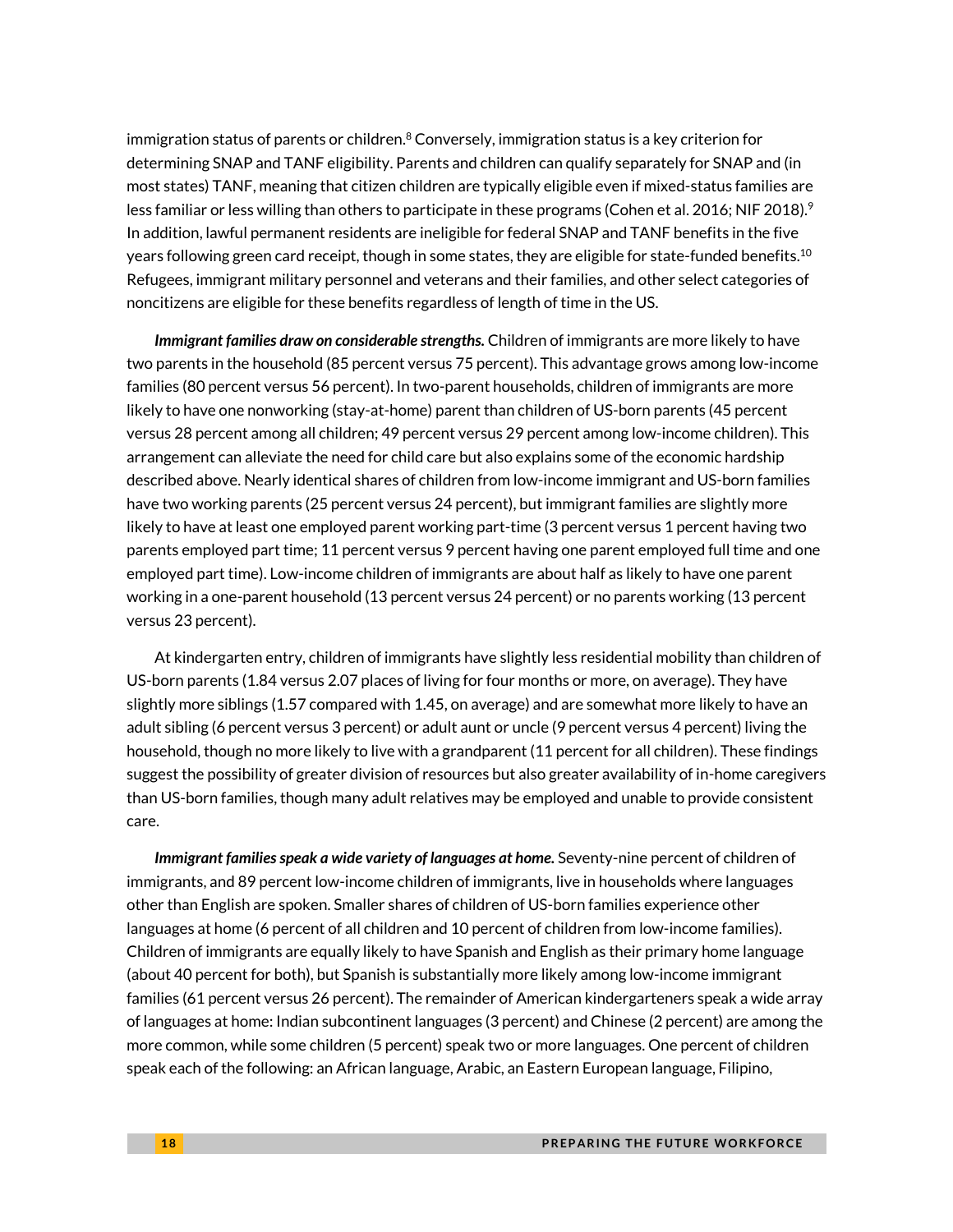Korean, or Vietnamese. While these shares are low, in general, speakers may be concentrated in local communities, creating demand for translation and interpretation in languages other than English and Spanish (Gelatt, Adams, and Monson 2014).

*Children of immigrants entering kindergarten in 2010 are demographically, socioeconomically, and linguistically diverse.* They are more likely than children of US-born parents to be Hispanic, located in the West, attending school in cities and suburbs, and living in two-parent households of low income and low educational attainment, but there are many children of immigrants who do not conform to these tendencies. Thirty-eight percent of children of immigrants are not low income, and some of these children live in highly educated, high-earning households. Eleven percent of children of immigrants have at least one parent from Europe, Canada, or Australia, and 8 percent have at least one parent from East Asia or the Pacific. Because of this diversity, immigrant families may bring different needs and preferences to their search and selection of early care and education.

### **What Are the Patterns of Early Care and Education Participation for Children of Immigrants in the Year before Kindergarten Entry?**

Children have a variety of experiences in the year before kindergarten. Some participate in structured programs in child care centers and schools, others attend licensed or legally unlicensed programs in child care providers' homes, others are cared for in their own homes by relatives or paid caregivers, and still others are cared for by parents. Children may have multiple child care arrangements over the course of a day or a week or experience frequent changes in their arrangements, with implications for their growth and development (Morrissey 2009; Ros Pilarz 2018). The ECLS-K allows us to identify children's primary early care and education arrangements (attended the greatest number of hours per week, in general) and examine features of that arrangement like operating schedule and caregiver language.

*Children of immigrants are less likely to enroll in center- and home-based programs and more likely to experience parental care in the year before kindergarten.* Figure 1 shows participation in each sector among children of immigrants and children of US-born parents, by income. Among low-income children, we find a gap of 8 percentage points (45 percent versus 53 percent) in center-based enrollment between children of immigrants and children of US-born parents. The gap is smaller but persists among children from high-income families (earning more than 200 percent of the federal poverty level): a difference of 3 percentage points (63 percent versus 66 percent). Children of immigrants are also less likely to participate in home-based programs (gaps of 3 to 5 percentage points, depending on children's family income). These gaps are explained by greater use of parental care: in the year before kindergarten, 37 percent of low-income children of immigrants are primarily cared for by their parents, compared with 24 percent of children of US-born parents—a 13 percentage-point gap. The gap for highincome children is smaller (5 percentage points, or 18 percent versus 13 percent). These gaps are similar to others observed in recent research (Corcoran, Steinley, and Grady 2017; Hanson, Adams, and Koball 2016).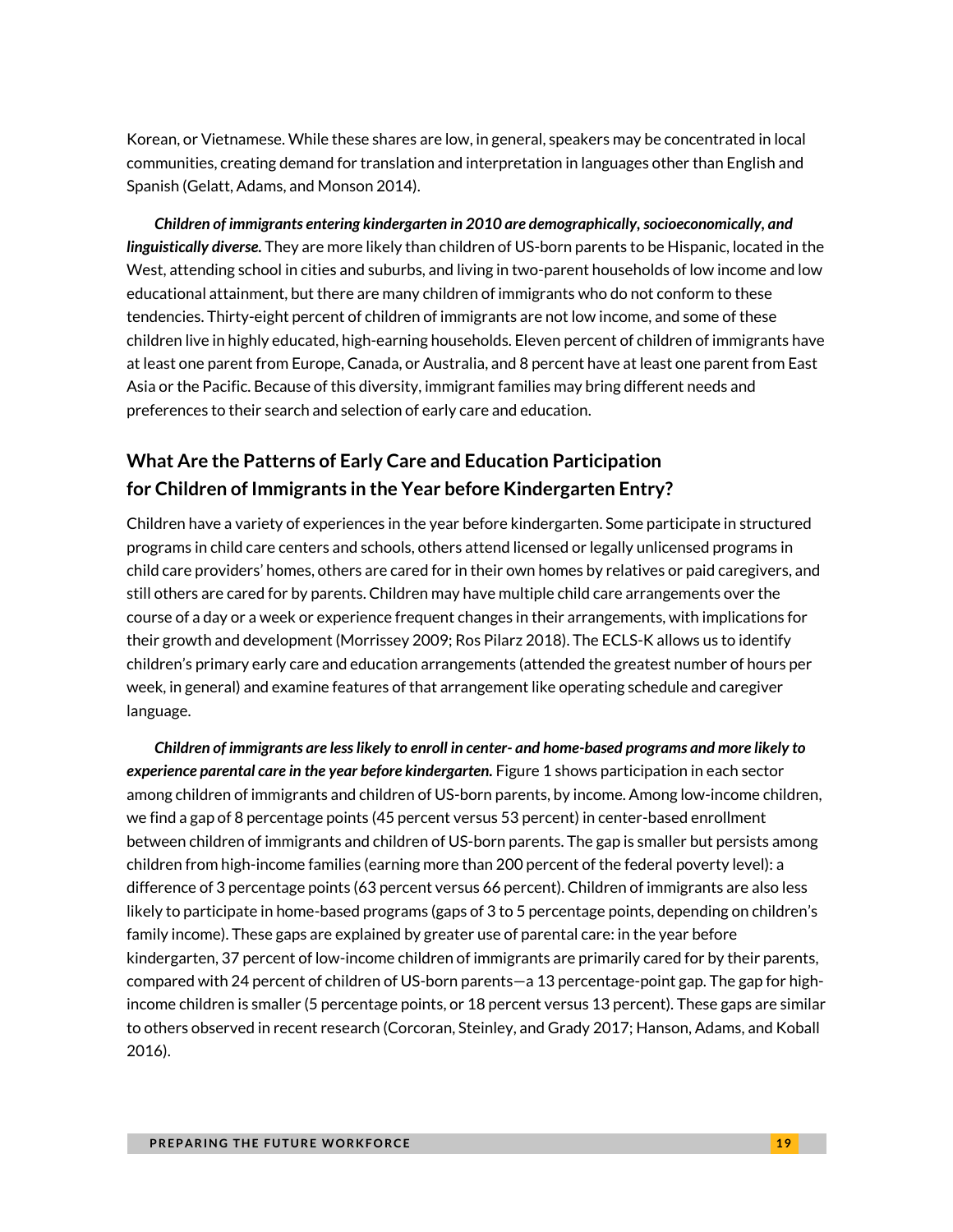#### FIGURE 1

#### **Early Care and Education Participation in the Year before Kindergarten**

- 
- Low-income children of immigrants Low-income children of US-born parents
	-
- $\blacksquare$  Higher-income children of immigrants  $\blacksquare$  Higher-income children of US-born parents



**Source:** Authors' estimates using the Early Childhood Longitudinal Study, Kindergarten Class of 2010–11. **Note:** Estimates are weighted by the appropriate sample weights.

Next, we investigate participation in specific center-based programs and find a surprising reversal of trends. Children of immigrants are nearly as, if not more, likely than children of US-born parents to participate in state prekindergarten and Head Start (figure 2). These programs are publicly funded and generally found to be of higher quality than others (Bassok et al. 2016; Greenberg, Healy, and Derrick-Mills 2018). Low-income children of immigrants are nearly as likely to attend state prekindergarten programs (15 percent versus 17 percent) and slightly more likely to attend Head Start (18 percent versus 17 percent) than low-income children of US-born parents. We observe no enrollment gaps among high-income children: 12 percent of high-income children of immigrants and children of US-born parents attend state prekindergarten (open to children of all incomes in a growing number of states), and small shares of high-income children attend Head Start (6 percent of children of immigrants versus 4 percent of children of US-born parents, eligible based on lower incomes during the preschool year or other criteria, such as involvement in the foster care system). It appears that public investments in early care and education have reduced long-standing enrollment disparities among immigrant families—and that disparities would be substantially larger without these investments.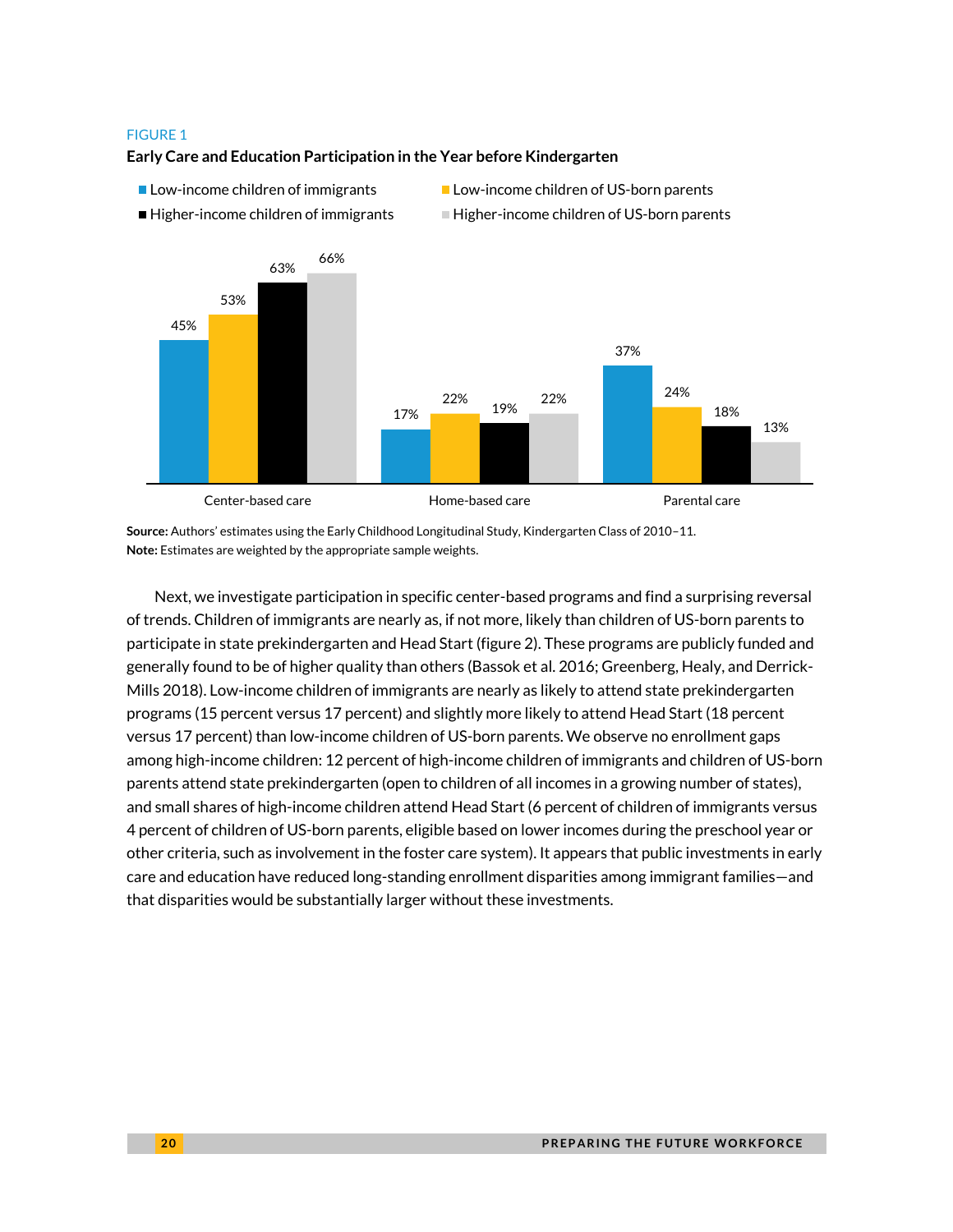#### FIGURE 2

#### **Center-Based Early Care and Education Participation in the Year before Kindergarten**

*Children of immigrants and children of US-born parents, by income, entering kindergarten in 2010*



Low-income children of immigrants Low-income children of US-born parents

*Overall gaps in center-based care participation come from child care programs other than state prekindergarten and Head Start.* These programs are primarily designed to support parents' employment and education and include a diverse mix of for- and nonprofits funded through private tuition, public subsidies, and philanthropic donations (Chien 2015; Greenberg, Healy, and Derrick-Mills 2018). Among these programs, gaps are larger for low-income children (8 percentage points, with 12 percent of children of immigrants and 20 percent of children of US-born parents enrolled) than high-income children (4 percentage points, with 45 percent of children of immigrants versus 49 percent of children of US-born parents enrolled). These findings spur questions about the role of family needs, preferences, and resources in enrolling in other center-based care programs.

To address these questions, we modeled selection into center-based care, in general, and each of its component arrangements. We fit multinomial logistic regression models that use a rich set of child and family background characteristics to predict enrollment in center-based and home-based care (relative to parental care) and state prekindergarten and Head Start (relative to other centers, and conditional on participation in center-based care). Results are estimated for all children of immigrants and low-income children of immigrants (table 3).

**Source:** Authors' estimates using the Early Childhood Longitudinal Study, Kindergarten Class of 2010–11. **Note:** Estimates are weighted by the appropriate sample weights.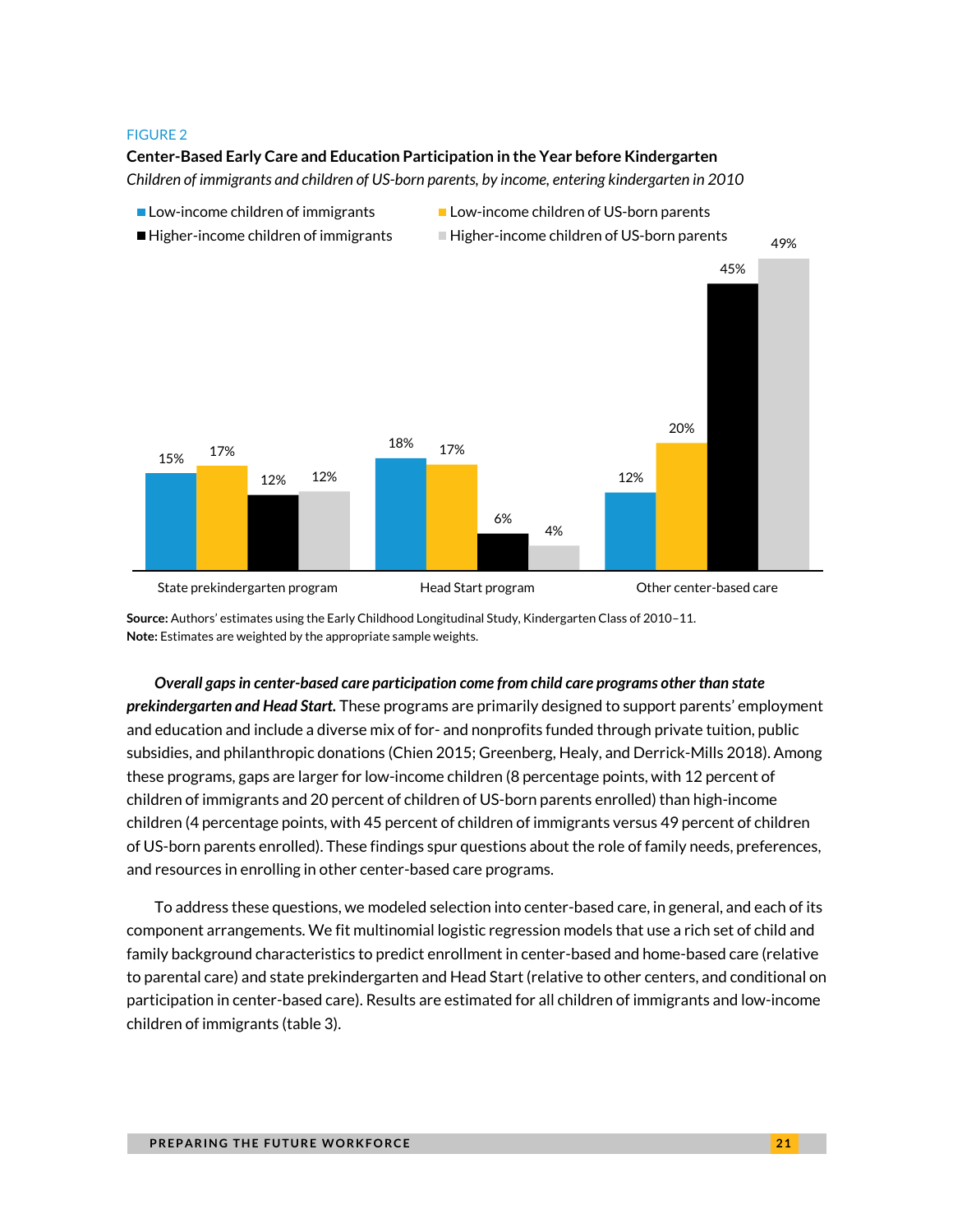#### TABLE 3

#### **Associations between Child and Family Characteristics and Early Care and Education Participation**

*Children entering kindergarten in fall 2010*

|                                            |                              | <b>All Children of Immigrants</b> |                              |                          | Low-Income Children of Immigrants |                            |                              |                          |  |
|--------------------------------------------|------------------------------|-----------------------------------|------------------------------|--------------------------|-----------------------------------|----------------------------|------------------------------|--------------------------|--|
|                                            | (1)<br>Center-<br>based care | (2)<br>Home-<br>based care        | (3)<br><b>State</b><br>pre-K | (4)<br><b>Head Start</b> | (1)<br>Center-<br>based care      | (2)<br>Home-<br>based care | (3)<br><b>State</b><br>pre-K | (4)<br><b>Head Start</b> |  |
| Child's race or ethnicity                  |                              |                                   |                              |                          |                                   |                            |                              |                          |  |
| Black or African American, non-Hispanic    | 0.90                         | 1.01                              | 1.35                         | $4.79***$                | 1.42                              | 2.54                       | 3.06                         | $7.42***$                |  |
|                                            | (0.31)                       | (0.48)                            | (0.79)                       | (2.21)                   | (0.60)                            | (1.54)                     | (2.23)                       | (4.35)                   |  |
| Hispanic                                   | 1.43                         | $2.00***$                         | $2.70***$                    | $3.61***$                | $2.27***$                         | $3.78***$                  | $3.00**$                     | $2.84*$                  |  |
|                                            | (0.31)                       | (0.50)                            | (0.77)                       | (1.30)                   | (0.67)                            | (1.73)                     | (1.43)                       | (1.50)                   |  |
| Asian, non-Hispanic                        | 1.30                         | 1.15                              | 0.87                         | 1.18                     | $1.89*$                           | 1.93                       | 1.73                         | 1.36                     |  |
|                                            | (0.30)                       | (0.32)                            | (0.28)                       | (0.40)                   | (0.72)                            | (1.00)                     | (1.16)                       | (0.91)                   |  |
| American Indian, Alaska Native, Native     | $0.28**$                     | 0.80                              | 0.31                         | 5.20                     | 0.62                              | 1.89                       | 0.38                         | 4.39                     |  |
| Hawaiian or Pacific Islander, non-Hispanic | (0.17)                       | (0.56)                            | (0.30)                       | (5.84)                   | (0.44)                            | (1.50)                     | (7.27)                       | (85.54)                  |  |
| Two or more races, non-Hispanic            | 0.89                         | 0.81                              | 0.97                         | 1.74                     | 0.95                              | 2.17                       | 0.54                         | 3.03                     |  |
|                                            | (0.26)                       | (0.37)                            | (0.39)                       | (0.74)                   | (0.53)                            | (1.78)                     | (9.58)                       | (2.14)                   |  |
| Child is female                            | 1.08                         | 1.21                              | 0.82                         | $0.61***$                | $1.27*$                           | 1.05                       | 1.05                         | 0.76                     |  |
|                                            | (0.12)                       | (0.18)                            | (0.17)                       | (0.11)                   | (0.16)                            | (0.19)                     | (0.27)                       | (0.15)                   |  |
| Child was born outside the US and US       | 1.14                         | 1.07                              | 0.77                         | $0.45*$                  | 1.07                              | 1.43                       | 0.70                         | 0.49                     |  |
| territories                                | (0.22)                       | (0.30)                            | (0.36)                       | (0.21)                   | (0.22)                            | (0.54)                     | (0.36)                       | (0.27)                   |  |
| Child is the oldest of their siblings      | $1.30**$                     | $1.63***$                         | 1.20                         | 0.93                     | 1.09                              | $1.78***$                  | 1.48                         | 1.27                     |  |
|                                            | (0.16)                       | (0.24)                            | (0.24)                       | (0.21)                   | (0.16)                            | (0.30)                     | (0.41)                       | (0.35)                   |  |
| Child's age (years) at kindergarten entry  | $1.29*$                      | 1.05                              | 0.83                         | 0.78                     | $1.58***$                         | 1.34                       | $0.49**$                     | 0.55                     |  |
|                                            | (0.19)                       | (0.21)                            | (0.26)                       | (0.20)                   | (0.23)                            | (0.27)                     | (0.17)                       | (0.21)                   |  |
| Child participates in an English language  | 0.99                         | 1.32                              | $2.24***$                    | $1.78***$                | 0.91                              | 1.32                       | $2.16***$                    | 1.46                     |  |
| program for ELLs                           | (0.14)                       | (0.27)                            | (0.43)                       | (0.38)                   | (0.15)                            | (0.30)                     | (0.61)                       | (0.34)                   |  |
| Primary language spoken at home is not     | $0.61***$                    | $0.54***$                         | 0.83                         | 1.37                     | $0.58***$                         | $0.56**$                   | 1.08                         | $1.77*$                  |  |
| only English                               | (0.10)                       | (0.11)                            | (0.24)                       | (0.30)                   | (0.10)                            | (0.16)                     | (0.31)                       | (0.52)                   |  |
| Log family income in 2011                  | $1.23***$                    | $1.37**$                          | $0.75***$                    | $0.60***$                | 1.04                              | 1.42                       | 1.18                         | 0.76                     |  |
|                                            | (0.09)                       | (0.18)                            | (0.10)                       | (0.09)                   | (0.11)                            | (0.36)                     | (0.37)                       | (0.16)                   |  |

**22 PREPARING THE FUTURE WORKFORCE**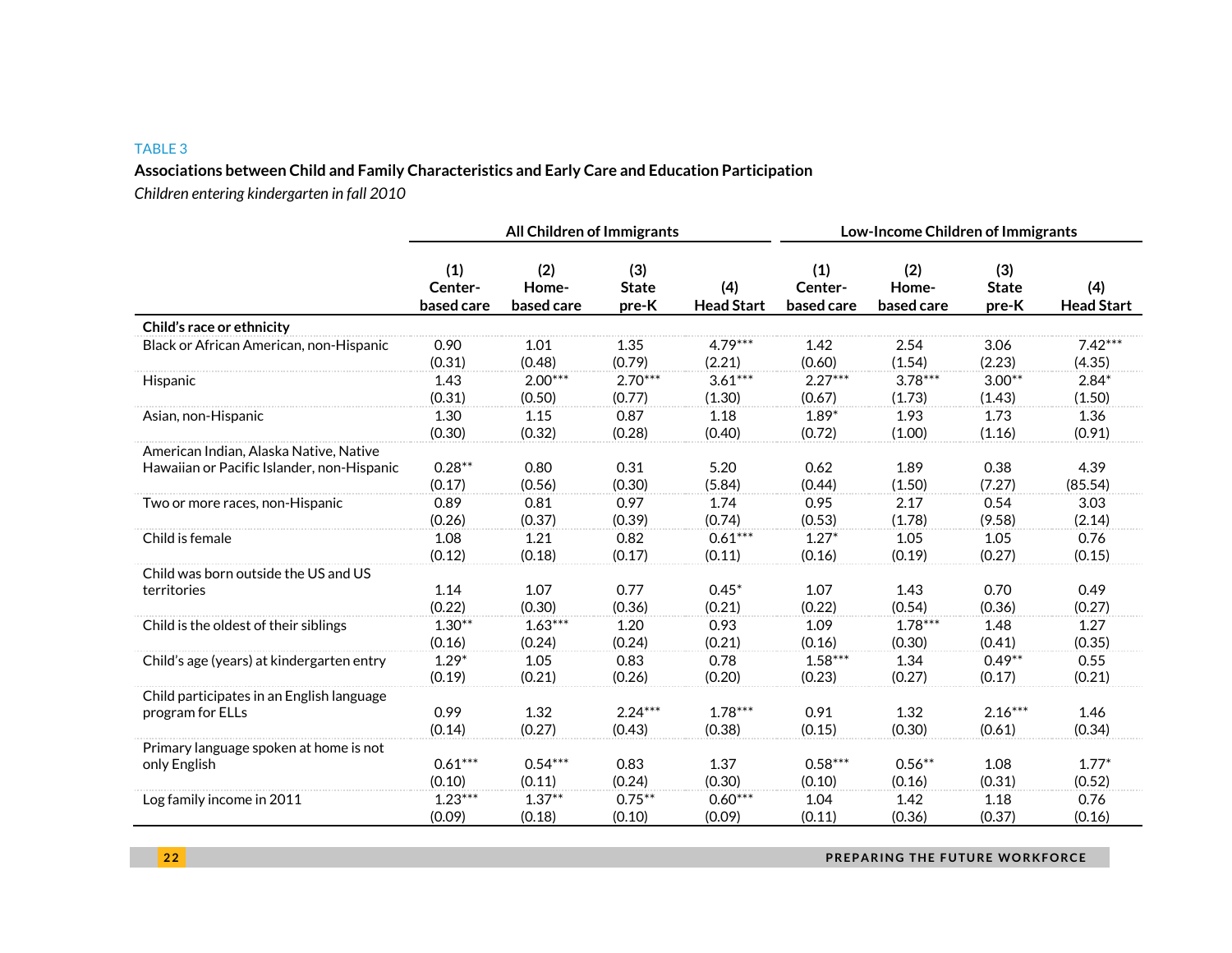|                                              |                              | All Children of Immigrants |                              |                          | Low-Income Children of Immigrants |                            |                              |                          |  |  |
|----------------------------------------------|------------------------------|----------------------------|------------------------------|--------------------------|-----------------------------------|----------------------------|------------------------------|--------------------------|--|--|
|                                              | (1)<br>Center-<br>based care | (2)<br>Home-<br>based care | (3)<br><b>State</b><br>pre-K | (4)<br><b>Head Start</b> | (1)<br>Center-<br>based care      | (2)<br>Home-<br>based care | (3)<br><b>State</b><br>pre-K | (4)<br><b>Head Start</b> |  |  |
| Number of parent figures in the<br>household |                              |                            |                              |                          |                                   |                            |                              |                          |  |  |
| Single parent in the household               | 1.30                         | $4.09**$                   | 0.64                         | 0.59                     | 1.01                              | 2.34                       | 1.54                         | 2.86                     |  |  |
|                                              | (0.56)                       | (2.86)                     | (0.68)                       | (0.72)                   | (0.46)                            | (1.43)                     | (1.78)                       | (2.39)                   |  |  |
| Two parents in the household                 | 1.16                         | 1.71                       | 0.50                         | 0.22                     | 1.07                              | 0.98                       | 1.62                         | 1.32                     |  |  |
|                                              | (0.48)                       | (1.26)                     | (0.54)                       | (0.25)                   | (0.47)                            | (0.72)                     | (1.88)                       | (1.07)                   |  |  |
| Years since immigrant parent moved to        | $1.01*$                      | $1.02**$                   | 0.99                         | $0.97***$                | 1.00                              | 1.01                       | 0.99                         | $0.98*$                  |  |  |
| the US                                       | (0.01)                       | (0.01)                     | (0.01)                       | (0.01)                   | (0.01)                            | (0.01)                     | (0.02)                       | (0.01)                   |  |  |
| An adult nonparent relative lives with the   | 0.84                         | $1.87***$                  | 1.00                         | 1.28                     | 0.93                              | $1.81***$                  | 0.74                         | 1.05                     |  |  |
| child                                        | (0.11)                       | (0.32)                     | (0.21)                       | (0.29)                   | (0.14)                            | (0.33)                     | (0.19)                       | (0.24)                   |  |  |
| Households' employment status, detailed      |                              |                            |                              |                          |                                   |                            |                              |                          |  |  |
| One parent employed part time, one-          | 1.72                         | $3.77***$                  | 0.49                         | 1.22                     | 1.74                              | $3.67***$                  | 0.68                         | 1.16                     |  |  |
| parent household                             | (0.68)                       | (1.71)                     | (0.39)                       | (0.78)                   | (0.70)                            | (1.80)                     | (0.58)                       | (0.68)                   |  |  |
| One parent employed full time, one-          | 1.86                         | $6.17***$                  | 0.76                         | 0.91                     | $2.01*$                           | $4.93***$                  | 0.79                         | 0.99                     |  |  |
| parent household                             | (0.72)                       | (2.59)                     | (0.42)                       | (0.51)                   | (0.80)                            | (2.28)                     | (0.46)                       | (0.58)                   |  |  |
| One parent employed part time, two-          | 1.29                         | 2.30                       | 1.49                         | $3.50**$                 | 1.28                              | 2.16                       | 1.28                         | $3.41*$                  |  |  |
| parent household                             | (0.44)                       | (1.32)                     | (0.96)                       | (2.12)                   | (0.46)                            | (1.25)                     | (0.76)                       | (2.16)                   |  |  |
| One parent employed full time, two-          | 1.23                         | 1.78                       | 1.94                         | $3.49**$                 | 1.44                              | 1.86                       | 1.50                         | $3.06***$                |  |  |
| parent household                             | (0.33)                       | (0.91)                     | (0.94)                       | (1.69)                   | (0.40)                            | (0.96)                     | (0.71)                       | (1.47)                   |  |  |
| Two parents employed part time               | 1.52                         | $7.90***$                  | 1.34                         | 2.85                     | 1.51                              | $9.11***$                  | 0.83                         | 2.23                     |  |  |
|                                              | (0.67)                       | (5.20)                     | (1.08)                       | (2.35)                   | (0.80)                            | (5.82)                     | (0.87)                       | (1.98)                   |  |  |
| One parent employed part time and one        | 1.57                         | $7.05***$                  | 1.52                         | 1.75                     | 1.40                              | $8.27***$                  | 0.96                         | 1.70                     |  |  |
| parent employed full time                    | (0.48)                       | (3.81)                     | (0.65)                       | (0.96)                   | (0.51)                            | (4.92)                     | (0.46)                       | (0.97)                   |  |  |
| Two parents employed full time               | $2.86***$                    | 14.99***                   | 1.58                         | $3.13**$                 | $2.29**$                          | $14.51***$                 | 0.79                         | 1.83                     |  |  |
|                                              | (0.89)                       | (7.74)                     | (0.82)                       | (1.56)                   | (0.74)                            | (7.83)                     | (0.51)                       | (0.98)                   |  |  |
| Parents' highest educational attainment      |                              |                            |                              |                          |                                   |                            |                              |                          |  |  |

#### **PREPARING THE FUTURE WORKFORCE Example 23**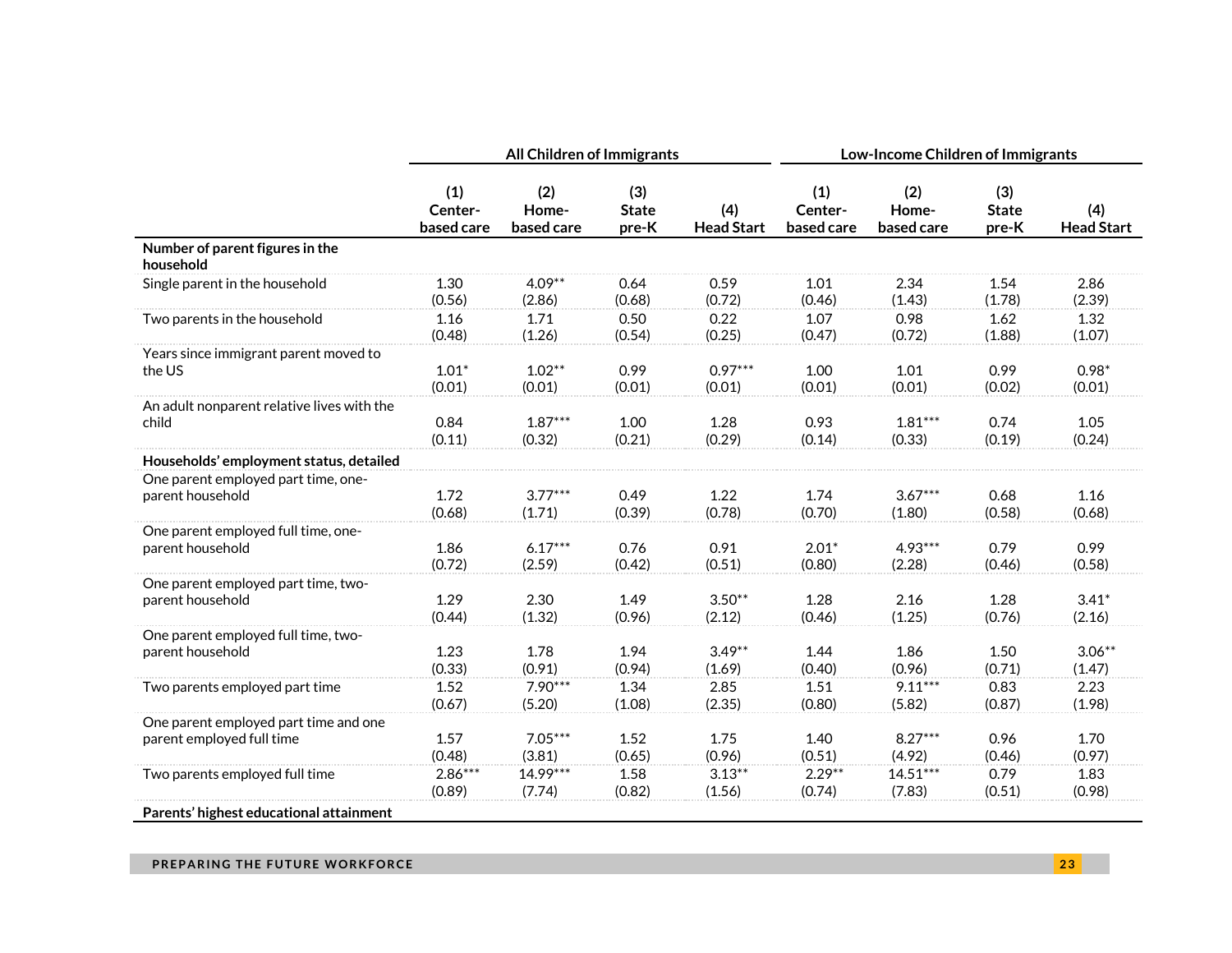|                                                    |                              | All Children of Immigrants |                              |                          | Low-Income Children of Immigrants |                            |                              |                          |  |
|----------------------------------------------------|------------------------------|----------------------------|------------------------------|--------------------------|-----------------------------------|----------------------------|------------------------------|--------------------------|--|
|                                                    | (1)<br>Center-<br>based care | (2)<br>Home-<br>based care | (3)<br><b>State</b><br>pre-K | (4)<br><b>Head Start</b> | (1)<br>Center-<br>based care      | (2)<br>Home-<br>based care | (3)<br><b>State</b><br>pre-K | (4)<br><b>Head Start</b> |  |
| High school diploma, some college, or              |                              |                            |                              |                          |                                   |                            |                              |                          |  |
| vocational education                               | 1.30<br>(0.22)               | $1.51*$<br>(0.32)          | 1.05<br>(0.28)               | 0.78<br>(0.20)           | $1.44**$<br>(0.25)                | 1.37<br>(0.28)             | 0.96<br>(0.29)               | 0.71<br>(0.19)           |  |
| Bachelor's degree or higher                        | $2.24***$<br>(0.49)          | 1.40<br>(0.37)             | $0.46**$<br>(0.16)           | $0.25***$<br>(0.08)      | $2.33***$<br>(0.60)               | 1.26<br>(0.46)             | 0.62<br>(0.22)               | $0.28***$<br>(0.10)      |  |
| Census region of child's school in<br>kindergarten |                              |                            |                              |                          |                                   |                            |                              |                          |  |
| Midwest                                            | 1.18                         | 1.36                       | 0.62                         | 1.44                     | 1.01                              | 1.24                       | 0.73                         | $2.54*$                  |  |
|                                                    | (0.31)                       | (0.42)                     | (0.24)                       | (0.47)                   | (0.36)                            | (0.47)                     | (0.42)                       | (1.26)                   |  |
| South                                              | $0.67*$                      | $0.57**$                   | 1.65                         | 0.89                     | $0.61*$                           | $0.51***$                  | 1.43                         | 0.84                     |  |
|                                                    | (0.15)                       | (0.15)                     | (0.59)                       | (0.28)                   | (0.18)                            | (0.17)                     | (0.59)                       | (0.34)                   |  |
| West                                               | 0.88<br>(0.23)               | 1.30<br>(0.36)             | 0.89<br>(0.27)               | 1.28<br>(0.38)           | 0.84<br>(0.27)                    | 1.27<br>(0.42)             | 1.10<br>(0.45)               | 1.86<br>(0.82)           |  |
| Location type of child's school in<br>kindergarten |                              |                            |                              |                          |                                   |                            |                              |                          |  |
| Suburb                                             | $1.52**$<br>(0.29)           | $1.36*$<br>(0.22)          | $0.62**$<br>(0.13)           | 0.92<br>(0.22)           | $1.78***$<br>(0.33)               | $1.45***$<br>(0.25)        | 0.73<br>(0.21)               | 0.99<br>(0.30)           |  |
| Town                                               | 0.74<br>(0.30)               | 1.22<br>(0.44)             | 1.73<br>(1.17)               | 1.99<br>(1.14)           | 0.94<br>(0.43)                    | 1.61<br>(1.05)             | 0.86<br>(0.88)               | 1.00<br>(0.66)           |  |
| Rural                                              | 0.85<br>(0.20)               | 0.79<br>(0.24)             | 1.04<br>(0.35)               | 1.94<br>(0.84)           | 0.87<br>(0.25)                    | 0.51<br>(0.23)             | 0.78<br>(0.52)               | 1.88<br>(1.02)           |  |
| Constant                                           | $0.02***$<br>(0.02)          | $0.00***$<br>(0.00)        | $42.62*$<br>(93.10)          | 700.77***<br>(1,528.09)  | $0.02**$<br>(0.03)                | $0.00***$<br>(0.00)        | 2.15<br>(8.56)               | 62.33<br>(196.73)        |  |
| N                                                  | 3,150                        | 3,150                      | 1,770                        | 1,770                    | 1.890                             | 1.890                      | 940                          | 940                      |  |

**Source:** Authors' estimates using the Early Childhood Longitudinal Study, Kindergarten Class of 2010–11.

**Notes:** ELLs = English language learners. Standard errors in parentheses derived from jackknife replication variation estimation. Parental care is the reference category in Models 1 and 2. Models 3 and 4 are conditional on enrollment in center-based care; centers other than Head Start and state prekindergarten centers form the reference category. Estimates are weighted by the appropriate sample weights. All *N*s have been rounded to the nearest 10 in accordance with National Center for Education Statistics requirements. \*\*\* *p* < 0.01; \*\* *p* < 0.05; \* *p* < 0.1.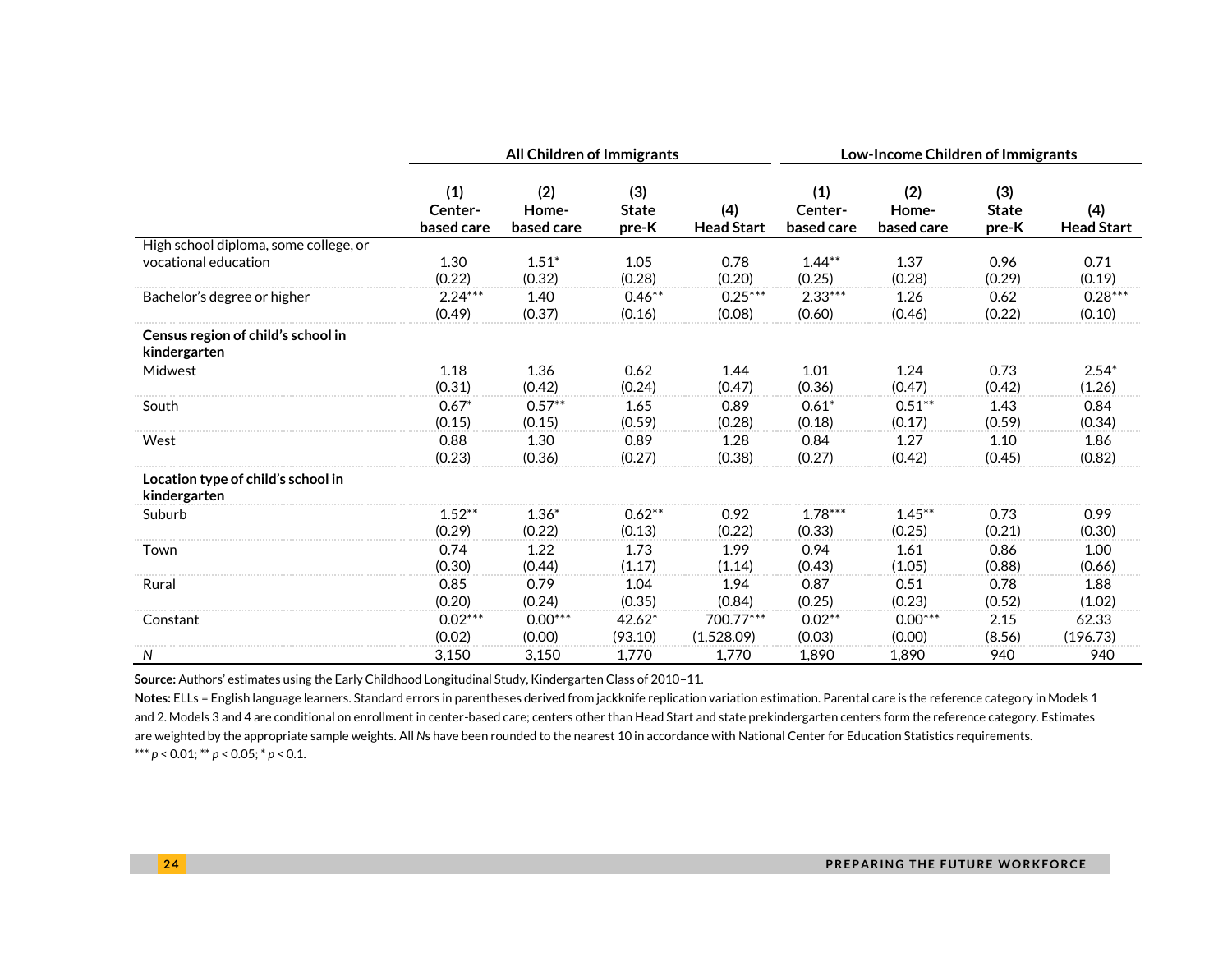In line with expectations, the strongest predictor of center-based participation is having two parents employed full time (a nearly three times higher likelihood of participation, compared with children with no parents employed). Parents of higher formal education and income and children who are located in the suburbs, are the oldest of their siblings, and are older at kindergarten entry are also more likely to enroll in center-based programs (between 20 percent and 220 percent more likely than their peers). These findings hold for low-income children of immigrants, with three additions: lowincome girls, low-income Hispanic children, and low-income children in one-parent households with a full-time working parent are all more likely to participate in center-based programs (between 27 percent and more than twice as likely as their peers).

Among children of immigrants enrolled in center-based programs, several child and family characteristics predict participation in state prekindergarten and Head Start relative to other centers. Here, we focus on results for low-income children most likely to be eligible for all three arrangements. Hispanic children are more likely to participate in state prekindergarten or Head Start than other center-based care (roughly three times as likely). Otherwise, selection patterns appear to differ between these two public programs. Black children are more than seven times more likely to participate in Head Start but no more likely to participate in state prekindergarten than other centers. State prekindergarten is more likely to enroll children with limited English skills (who participate in an English language program for English language learners in kindergarten) and children young for their grade at kindergarten entry (more than twice as likely than rates of enrollment in other center-based programs, possibly because of age-related eligibility rules). Children with one nonworking parent in a two-parent household, those whose primary home language is not English, and those who are located in the Midwest are all more likely to participate in Head Start than other centers (between 77 percent and 341 percent more likely).

*In addition to child and family background characteristics, early care and education program features affect participation.* We cannot observe the often-complex search and selection processes undertaken by young families but find, for example, that children of immigrants who experience nonparental care are slightly more likely to enroll in programs full time than part time (68 percent versus 64 percent of children of US-born parents). This difference appears to be driven by higher-income families, because 70 percent of all low-income children (from immigrant and US-born families) attend early care and education full time.

While most caregiving may be done in English, caregivers with diverse language capabilities can bridge children's home and early learning experiences and may help make preschool programs functionally accessible and welcoming for immigrant families. Children of immigrants are more likely to have a caregiver whose primary language is one other than English (27 percent among all children of immigrants and 13 percent of children of immigrants enrolled in center-based care, versus 2 percent for children of US-born parents). This difference increases among low-income children (36 percent for all low-income children of immigrants and 20 percent of low-income children of immigrants enrolled in center-based care, versus 3 percent of children of US-born parents). Caregivers speak a range of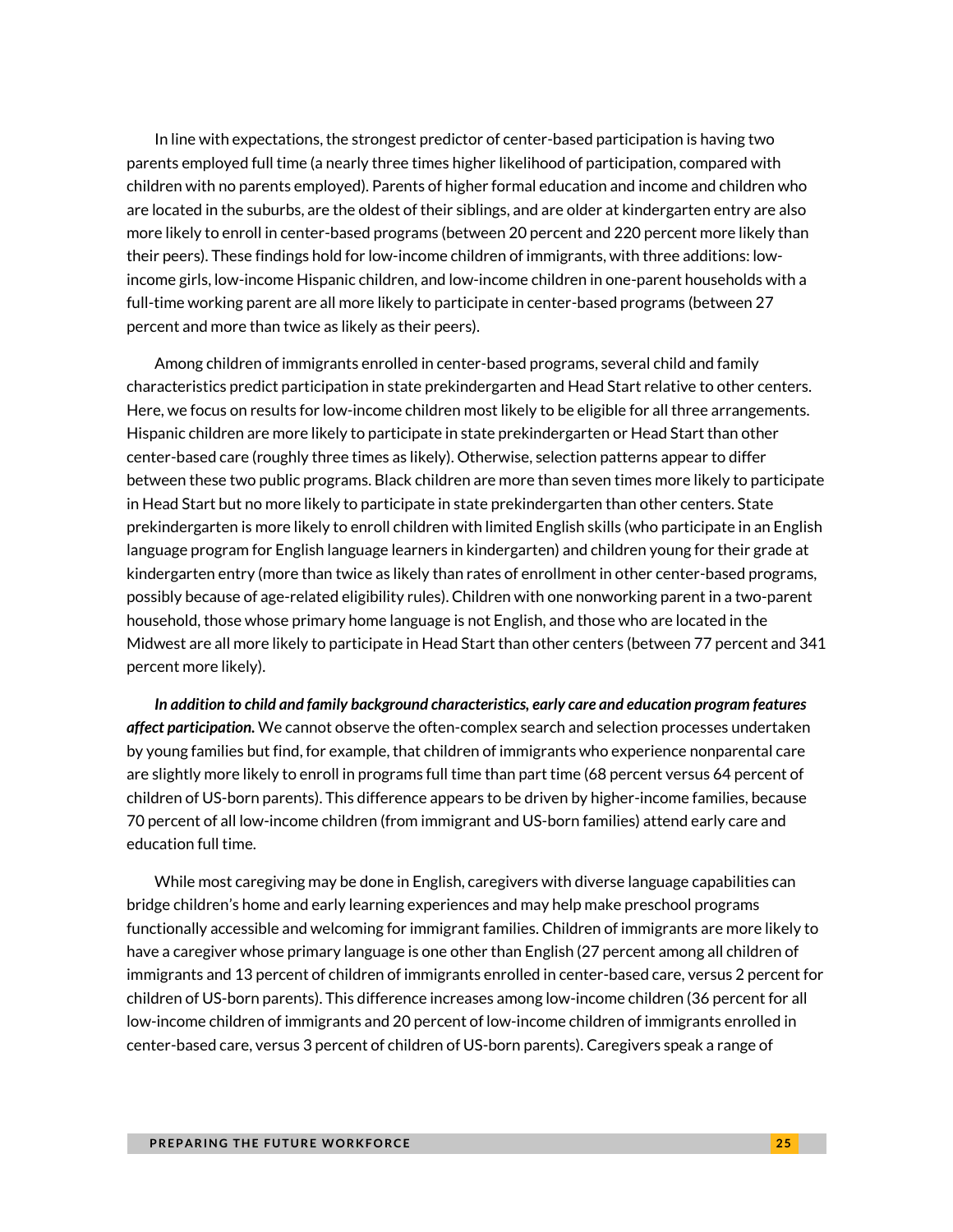languages, most commonly Spanish and Chinese (accounting for about 18 and 1 percent of children of immigrants, respectively).

*Participation in center-based preschool matters for children of immigrants—particularly low-income children of immigrants.* While this study is primarily descriptive, and others cited above provide rigorous causal evidence of program effectiveness, ECLS-K:2011 data provide a rare opportunity to examine associations between participation and outcomes for children who will be prime working age at midcentury. Accordingly, we estimate regressions of children's academic performance and educational trajectories on early care and education sector, controlling for child and family background characteristics. Because center-based programs often blend funding from state prekindergarten, Head Start, and other sources, and because we cannot fully control for the eligibility criteria that determine selection into many state prekindergarten and Head Start programs, we model associations for all center-based programs relative to home-based programs and parental care.

Consistent with prior research, we find significant, positive associations between center-based preschool participation and children's performance at kindergarten entry (table 4, panel 1). Our preferred models (with controls) show center-based participation is associated with higher math scores (2.22 item response theory scale points or 0.21 standard deviations; *p* < 0.01), lower rates of in-grade retention in kindergarten (6 percentage points; *p* < 0.01), and a higher likelihood that children have an Individualized Education Program (4 percentage points; *p* < 0.10). These findings are both statistically and practically significant. Associations between center-based participation and performance in reading, executive function, self-control, and interpersonal skills are indistinguishable from chance.

Center-based preschool appears to benefit low-income children of immigrants and US-born parents similarly, with one important exception: in-grade retention. We fit the same models as above, this time expanding the sample to include all low-income children, and add interactions between early care and education sector and immigrant background to test differential benefits for children of immigrants (table 4, panel 2). Interactions are generally indistinguishable from chance after including the rich set of available controls (as in Magnuson, Lahaie, and Waldfogel 2006). But center-based care participation is associated with a larger reduction in rates of in-grade retention in kindergarten for children of immigrants compared with children of US-born parents (4 percentage points versus 2 percentage points; *p* <0.10). While our findings are not causal, they are promising and suggest a need for future research.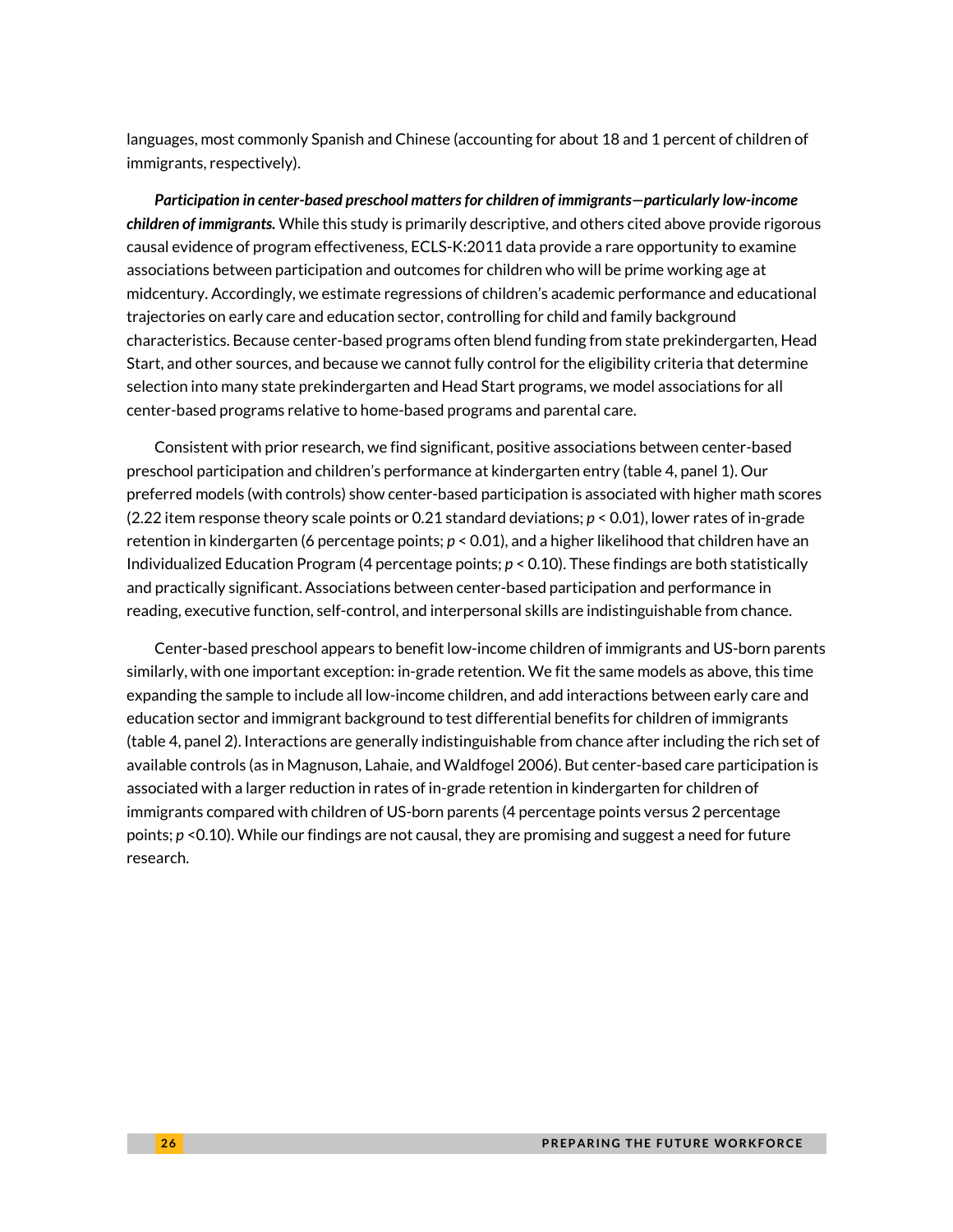#### TABLE 4

**Associations among Early Care and Education Participation and Fall Kindergarten Outcomes among Low-Income Children** *Children entering kindergarten in fall 2010*

|                                                     | Math                |                         |                     | <b>Reading</b>          |                     | <b>Executive function</b> |                     | <b>Retained in</b><br>kindergarten                                                                  | <b>Child has IEP</b> |                          | Self-control         |                          | Interpersonal skills |                          |
|-----------------------------------------------------|---------------------|-------------------------|---------------------|-------------------------|---------------------|---------------------------|---------------------|-----------------------------------------------------------------------------------------------------|----------------------|--------------------------|----------------------|--------------------------|----------------------|--------------------------|
|                                                     | (1)<br><b>Basic</b> | (2)<br>With<br>controls | (3)<br><b>Basic</b> | (4)<br>With<br>controls | (5)<br><b>Basic</b> | (6)<br>With<br>controls   | (7)<br><b>Basic</b> | (8)<br>With<br>controls                                                                             | (9)<br><b>Basic</b>  | (10)<br>With<br>controls | (11)<br><b>Basic</b> | (12)<br>With<br>controls | (13)<br><b>Basic</b> | (14)<br>With<br>controls |
|                                                     |                     |                         |                     |                         |                     |                           |                     | Panel 1. Associations among children of immigrants                                                  |                      |                          |                      |                          |                      |                          |
| Center-                                             |                     |                         |                     |                         |                     |                           |                     |                                                                                                     |                      |                          |                      |                          |                      |                          |
| based care                                          | $3.22*$<br>(0.69)   | $2.22*$<br>(0.78)       | $2.00*$<br>(0.47)   | 0.71<br>(0.51)          | $2.82+$<br>(1.07)   | 1.75<br>(1.15)            | $-0.08*$<br>(0.02)  | $-0.06*$<br>(0.02)                                                                                  | $0.04+$<br>(0.02)    | $0.04+$<br>(0.02)        | $-0.01$<br>(0.05)    | $-0.10$<br>(0.07)        | $-0.00$<br>(0.05)    | $-0.12$<br>(0.07)        |
| Home-                                               |                     |                         |                     |                         |                     |                           |                     |                                                                                                     |                      |                          |                      |                          |                      |                          |
| based care                                          | 0.54<br>(0.67)      | 0.12<br>(0.75)          | $-0.19$<br>(0.60)   | $-0.67$<br>(0.56)       | 0.06<br>(1.28)      | $-1.07$<br>(1.40)         | $-0.08+$<br>(0.03)  | $-0.04\pm$<br>(0.02)                                                                                | $-0.02$<br>(0.02)    | $-0.02$<br>(0.02)        | 0.02<br>(0.06)       | $-0.01$<br>(0.07)        | 0.02<br>(0.06)       | $-0.04$<br>(0.07)        |
| Constant                                            | $23.11*$<br>(0.68)  | $-1.39$<br>(8.09)       | 32.50<br>(0.46)     | $18.52*$<br>(5.60)      | 85.50<br>(0.76)     | $106.57*$<br>(12.67)      | $0.12*$<br>(0.03)   | $2.12*$<br>(0.35)                                                                                   | $0.06*$<br>(0.01)    | 0.28<br>(0.24)           | $3.06*$<br>(0.05)    | $1.81*$<br>(0.46)        | $2.93*$<br>(0.04)    | $1.02+$<br>(0.49)        |
| N                                                   | 1,210               | 1,210                   | 1,210               | 1,210                   | 1,100               | 1,100                     | 1,260               | 1,260                                                                                               | 1,200                | 1,200                    | 1,050                | 1,050                    | 1,050                | 1,050                    |
| R-squared                                           | 0.03                | 0.21                    | 0.02                | 0.19                    | 0.01                | 0.20                      | 0.02                | 0.33                                                                                                | 0.01                 | 0.05                     | 0.00                 | 0.09                     | 0.00                 | 0.10                     |
|                                                     |                     |                         |                     |                         |                     |                           |                     | Panel 2. Differences in associations between children of immigrants and children of US-born parents |                      |                          |                      |                          |                      |                          |
| Center-<br>based care<br>and child of<br>immigrants | $2.27*$             | 0.77                    | 1.08                | $-0.01$                 | 2.22                | 0.85                      | $-0.07*$            | $-0.04$ <sup>+</sup>                                                                                | $-0.01$              | $-0.01$                  | 0.07                 | 0.02                     | 0.05                 | $-0.00$                  |
|                                                     | (0.82)              | (0.87)                  | (0.69)              | (0.69)                  | (1.42)              | (1.18)                    | (0.02)              | (0.02)                                                                                              | (0.03)               | (0.03)                   | (0.05)               | (0.06)                   | (0.06)               | (0.06)                   |
| Home-<br>based care<br>and child of<br>immigrants   | 0.07                | $-1.47$                 | $-0.41$             | $-1.36‡$                | $-0.46$             | $-1.59$                   | $-0.08*$            | $-0.04$                                                                                             | $-0.07‡$             | $-0.06 \pm 1$            | 0.02                 | $-0.02$                  | 0.04                 | $-0.01$                  |
|                                                     | (0.86)              | (0.80)                  | (0.78)              | (0.65)                  | (1.64)              | (1.36)                    | (0.03)              | (0.03)                                                                                              | (0.03)               | (0.03)                   | (0.07)               | (0.07)                   | (0.07)               | (0.06)                   |
| Center-<br>based care                               | 0.94 <sub>‡</sub>   | $0.78+$                 | $0.92+$             | 0.76                    | 0.60                | 0.43                      | $-0.01$             | $-0.02$ <sup>+</sup>                                                                                | 0.05 <sup>‡</sup>    | $0.06 \ddagger$          | $-0.08*$             | $-0.08*$                 | $-0.06\pm$           | $-0.04$ <sup>+</sup>     |
|                                                     | (0.47)              | (0.42)                  | (0.46)              | (0.46)                  | (0.85)              | (0.85)                    | (0.01)              | (0.01)                                                                                              | (0.02)               | (0.02)                   | (0.02)               | (0.03)                   | (0.02)               | (0.03)                   |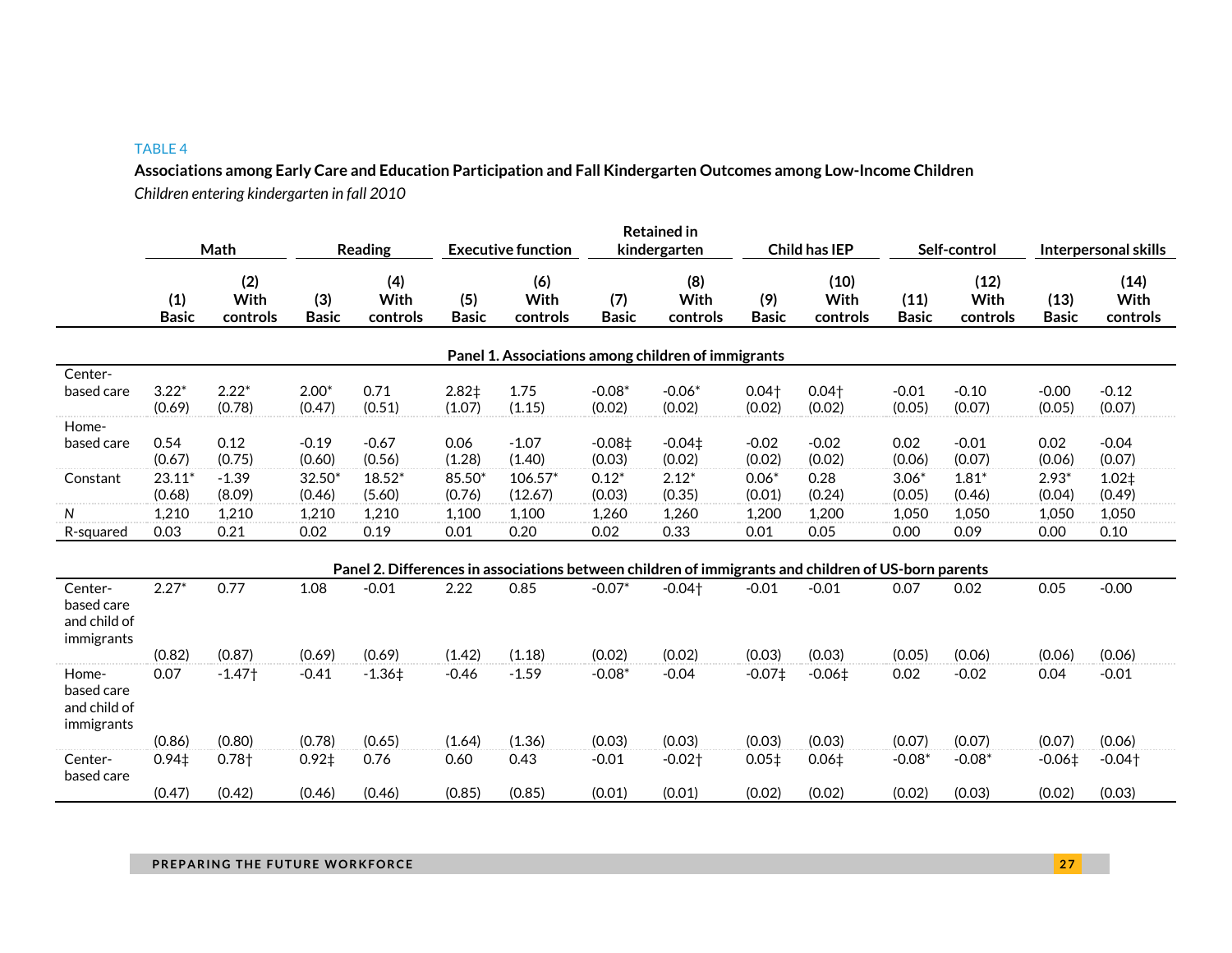|                        |                             |                         |                     |                         |                           |                         |                     | <b>Retained in</b>      |                             |                          |                      |                          |                       |                                |
|------------------------|-----------------------------|-------------------------|---------------------|-------------------------|---------------------------|-------------------------|---------------------|-------------------------|-----------------------------|--------------------------|----------------------|--------------------------|-----------------------|--------------------------------|
|                        |                             | Math                    |                     | <b>Reading</b>          | <b>Executive function</b> |                         | kindergarten        |                         |                             | <b>Child has IEP</b>     | Self-control         |                          |                       | Interpersonal skills           |
|                        | (1)<br><b>Basic</b>         | (2)<br>With<br>controls | (3)<br><b>Basic</b> | (4)<br>With<br>controls | (5)<br><b>Basic</b>       | (6)<br>With<br>controls | (7)<br><b>Basic</b> | (8)<br>With<br>controls | (9)<br><b>Basic</b>         | (10)<br>With<br>controls | (11)<br><b>Basic</b> | (12)<br>With<br>controls | (13)<br><b>Basic</b>  | (14)<br>With<br>controls       |
| Home-<br>based care    | 0.47                        | 0.68                    | 0.23                | 0.39                    | 0.52                      | 0.43                    | 0.01                | $-0.00$                 | 0.04 <sup>‡</sup>           | $0.06*$                  | $-0.00$              | 0.02                     | $-0.02$               | $-0.00$                        |
|                        | (0.60)                      | (0.46)                  | (0.41)              | (0.33)                  | (1.01)                    | (0.96)                  | (0.01)              | (0.02)                  | (0.02)                      | (0.02)                   | (0.04)               | (0.04)                   | (0.03)                | (0.03)                         |
| Child of<br>immigrants | $-4.44*$                    | 0.32                    | $-2.60*$            | 0.41                    | $-4.92*$                  | $-0.29$                 | $0.05+$             | 0.03                    | $-0.03$                     | 0.01                     | 0.01                 | 0.00                     | $-0.04$               | $-0.05$                        |
|                        | (0.70)                      | (0.79)                  | (0.64)              | (0.64)                  | (1.16)                    | (1.15)                  | (0.03)              | (0.02)                  | (0.02)                      | (0.03)                   | (0.05)               | (0.05)                   | (0.04)                | (0.05)                         |
| Constant               | 0.94 <sub>‡</sub><br>(0.47) | $0.78+$<br>(0.42)       | $0.92+$<br>(0.46)   | 0.76<br>(0.46)          | 0.60<br>(0.85)            | 0.43<br>(0.85)          | $-0.01$<br>(0.01)   | $-0.02+$<br>(0.01)      | 0.05 <sup>‡</sup><br>(0.02) | $0.06 \pm$<br>(0.02)     | $-0.08*$<br>(0.02)   | $-0.08*$<br>(0.03)       | $-0.06 \pm$<br>(0.02) | $-0.04$ <sup>+</sup><br>(0.03) |
|                        | 0.47                        | 0.68                    | 0.23                | 0.39                    | 0.52                      | 0.43                    | 0.01                | $-0.00$                 | 0.04 <sub>‡</sub>           | $0.06*$                  | $-0.00$              | 0.02                     | $-0.02$               | $-0.00$                        |
| R-squared              | (0.60)                      | (0.46)                  | (0.41)              | (0.33)                  | (1.01)                    | (0.96)                  | (0.01)              | (0.02)                  | (0.02)                      | (0.02)                   | (0.04)               | (0.04)                   | (0.03)                | (0.03)                         |

**Source:** Authors' estimates using the Early Childhood Longitudinal Study, Kindergarten Class of 2010–11.

**Notes:** IEP = Individualized Education Program. Standard errors in parentheses derived from jackknife replication variation estimation. Parental care is the reference category. All models control for child age, sex, race and ethnicity, whether the child is an immigrant, whether the child is the oldest of their siblings, primary home language, log family income, number of parent figures in the household, employment status of the household, household food security, census region of child's kindergarten school, whether the child attended early care and education full- or part-time, and whether the child has an IEP (in all models except where IEP status is an outcome). Estimates are weighted by the appropriate sample weights. All *N*s have been rounded to the nearest 10 in accordance with National Center for Education Statistics requirements.

 $* p < 0.01, \frac{1}{7} p < 0.05, \frac{1}{7} p < 0.10.$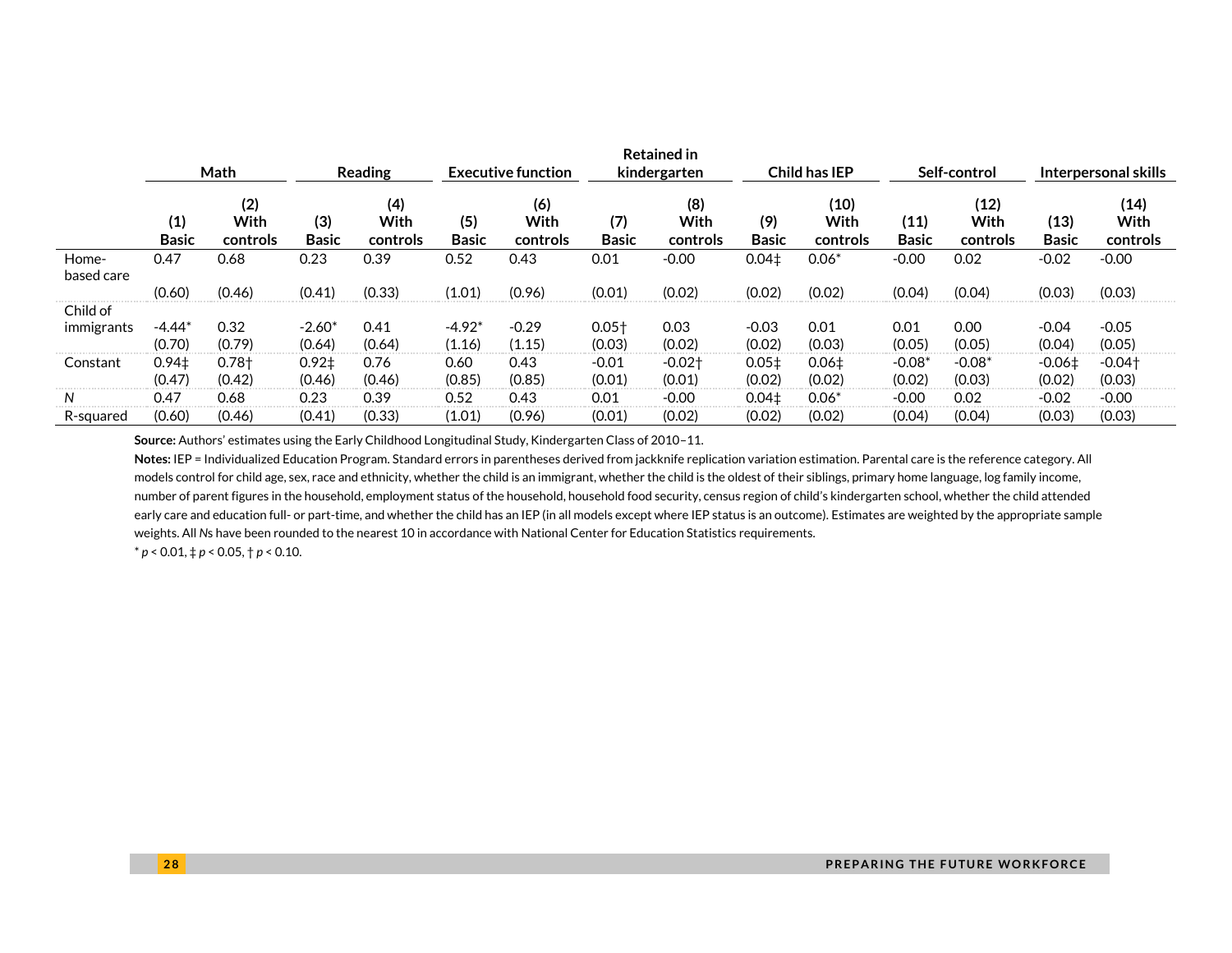*Finally, patterns of participation in public early care and education programs documented in this study are not unique.* Because our data focus on children in kindergarten, we also examined whether narrowing gaps in access to public preschool hold for kindergarten, as well. Kindergarten is the first year of near-universally available (though generally not mandatory) public education, and we would expect widely accessible, affordable early learning opportunities to appeal to immigrant and US-born families alike. Results confirm our expectations: children of immigrants and children of US-born parents show nearly identical enrollment patterns in half- and full-day public kindergarten (figure 3). (Additionally, we find small gaps in private kindergarten participation.) Public investment has made kindergarten, like state prekindergarten and Head Start, accessible to families of all backgrounds.

#### FIGURE 3

#### **Public and Private Kindergarten Participation, by Half- and Full-Day Schedule**



 $\blacksquare$  Higher-income children of immigrants  $\blacksquare$  Higher-income children of US-born parents

**Low-income children of immigrants** Low-income children of US-born parents

**Source:** Authors' estimates using the Early Childhood Longitudinal Study, Kindergarten Class of 2010–11.

**Note:** Estimates are weighted by the appropriate sample weights.

### **What Are the Implications of These Findings for the Long-Term Economic Growth and Well-Being of the US, and for Federal, State, and Local Policies Related to Program Access and Quality?**

Future American economic growth depends on immigrants and their children (National Academics of Sciences, Engineering, and Medicine 2017). Programs and policies that prepare children of immigrants to succeed in school and lay the groundwork for their future contributions to national prosperity are critical for federal, state, and many local governments. High-quality early care and education is among the most efficient and effective levers for accomplishing these goals (Bartik et al. 2016; Garcia et al. 2016). We find that public investments in state prekindergarten and Head Start are addressing longstanding disparities in access to early care and education.<sup>11</sup> We also find that children of immigrants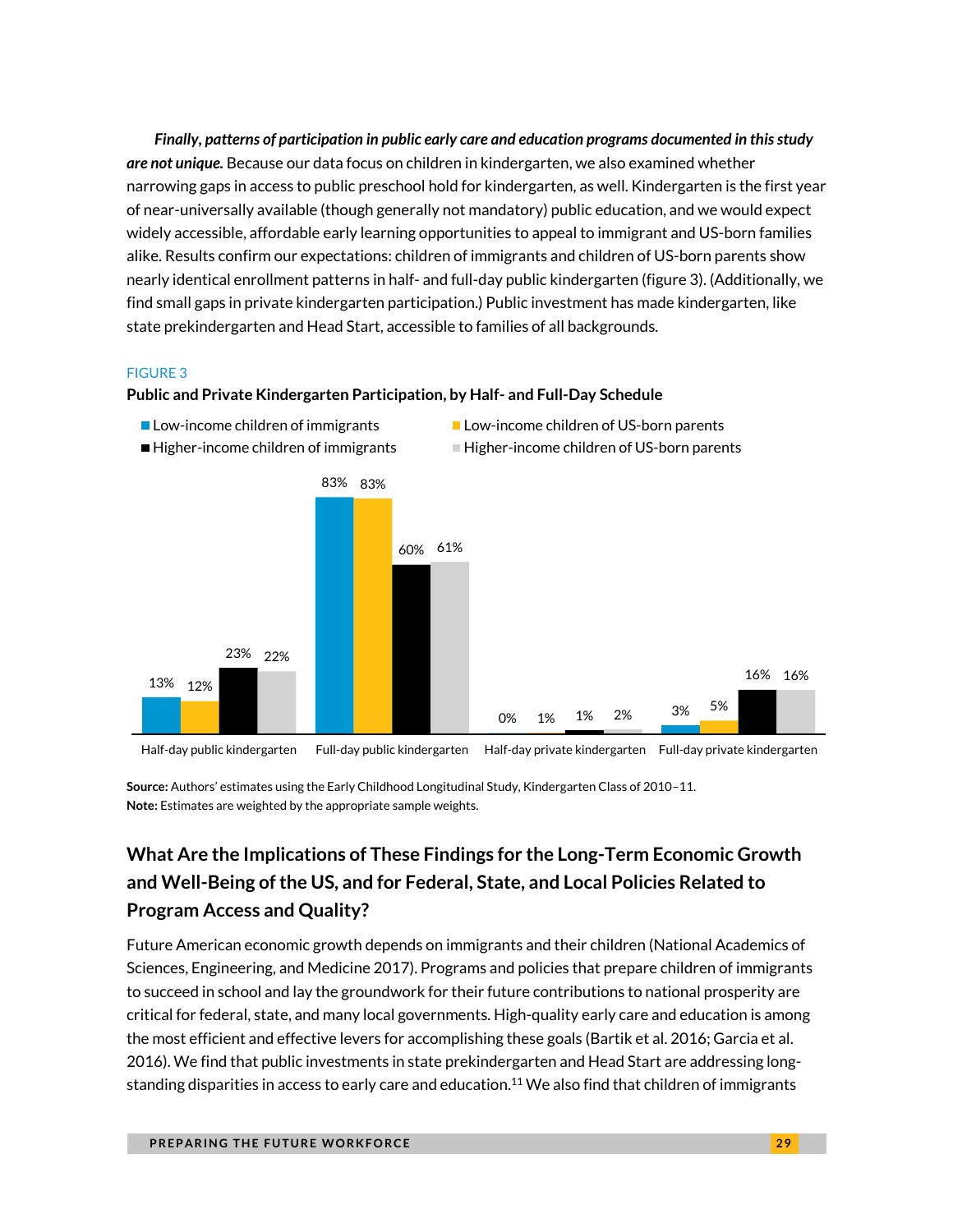benefit from these and other center-based ECE programs and that these benefits are important because children of immigrants have greater need and less access to other public supports than do children of US-born parents, on average. Together, the results of our analyses suggest that expansion of public investments in ECE is warranted.

*State prekindergarten and Head Start are wellsuited to begin children of immigrants on the path to success in 2050.* These programs focus on school readiness and have histories of adaptation to the needs of local families and communities (Lascarides and Hinitz 2000; Rose 2012). They concentrate resources in teaching staff, staff supports, and learning materials and operate during half- or school-day schedules. They are also likely to have resources to facilitate enrollment and continued participation (e.g., funds to conduct outreach in multiple languages, offer translation and interpretation services, and hire and develop a culturally and linguistically diverse workforce). Though these programs may not provide adequate child care coverage for full-time working families, 45 percent of all children of immigrants live in households with one nonworking parent, and 23 percent have other adult relatives in the home (table 1). For families who need or would prefer child care as a work support, additional federal and state resources from the Child Care and Development Fund, Out of School Time Programs, and other programs may supplement these investments and provide wraparound care, though subsidy use among immigrant families is generally low, and cost can remain a barrier (Johnson, Han, Ruhm, and Waldfogel 2014).<sup>12</sup>

Our findings shed some light on the specific appeal of center-based programs, especially state prekindergarten and Head Start. We find that parental employment, education, and income are all associated with greater participation in center-based care, and children of Hispanic ethnicity and limited English proficiency are more likely to enroll in state prekindergarten and Head Start, in particular (table 3). In addition, children of immigrants are more likely than children of US-born parents to have teachers whose primary language is one other than English: more than 20 percent of lowincome children of immigrants in state prekindergarten and Head Start have access to such teachers, who can support students and families in their home languages. Thus, programs that are appealing to working families, reduce barriers to enrollment by providing interpretation and translation supports, are culturally and linguistically accessible, and are located in immigrant communities are most likely to see continued growth—pending funding for additional enrollment (Adams and McDaniel 2012; Gelatt, Adams, and Huerta 2014; Greenberg, Adams, and Michie 2016; Hanson, Adams, and Koball 2016; Park and McHugh 2014).

*It is difficult to estimate the return on investment of expanding high-quality early care and education for children of immigrants.* The Washington State Institute for Public Policy synthesizes existing research on the effects of state and local preschool programs on *all* children, computing a net present value of these programs, their benefit-to-cost ratio, and the likelihood that benefits will outweigh costs using Monte Carlo simulation.<sup>13</sup> They estimate the benefit-to-cost ratio of state and local preschool at \$5.74, with net benefits accruing 23 years after initial investment because of improved rates of employment, earnings, and health, and reductions in crime, total costs of K–12 special education, and K–12 grade repetition.14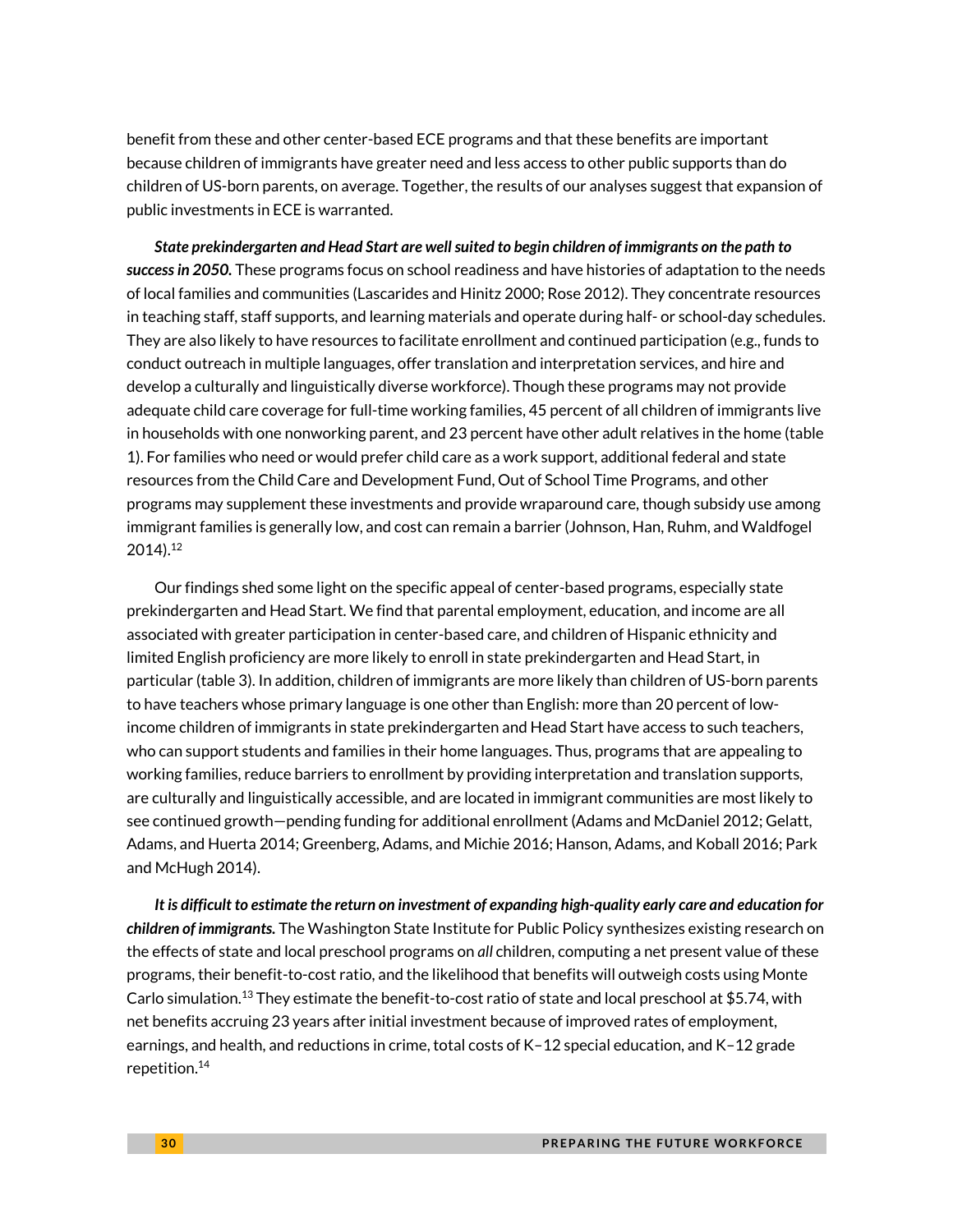Children of immigrants and children of US-born parents differ along dimensions of need, rates of referral for special services, and associated costs. For example, the ECLS-K:2011 shows 8 percent of children of immigrants in special education in the fall of kindergarten versus 10 percent of children of US-born parents; conversely, 41 percent of low-income children of immigrants participate in English language programs in kindergarten versus 1 percent of children of US-born parents. Our findings on reduced in-grade retention for children of immigrants who participate in center-based care suggest substantial cost savings (Xia and Kirby 2009), raising the cost-benefit ratio for public investments in state prekindergarten, Head Start, and child care subsidies (table 4). In addition, immigrant parents differ from US-born parents in their levels of formal education, labor force participation patterns, and family structure. These initial differences may lead to variation in the effects of preschool growth on parents' economic contributions (Fitzpatrick 2010; Malik 2018).

*Recent developments in early care and education policy are promising.* State prekindergarten programs have grown rapidly in recent years, serving more than 1.5 million children with \$7.6 billion in the 2016–17 school year (Friedman-Krauss et al. 2018). Of the 20 states with higher-than-average prekindergarten enrollment, 7 are traditional or new destinations for immigrants—important investments considering that immigrant children often live in low-spending states (Isaacs and Edelstein 2017).<sup>15</sup> Head Start has grown more slowly, but Head Start spending totaled \$6.5 billion and enrolled more than 670,000 children in the same year (Friedman-Krauss et al. 2018). The Child Care and Development Block Grant Act of 2014, which reauthorized the federal child care subsidy program, and historic doubling of funds in 2018 further expanded public resources for ECE. These gains occurred after the collection of the ECLS-K:2011 and likely benefited children of immigrants. Yet, in 2009-10, we still found 45 percent of low-income children of immigrants enrolled in center-based preschool (figure 2).

*Recent developments in American immigration policy and enforcement may counter gains in access afforded by expanding early care and education.* One qualitative study conducted in six states suggests that immigrant families with young children are living in increasing fear and isolation and that early care and education programs are observing declines in enrollment among these families (Cervantes, Ullrich, and Matthews 2018). Efforts to attach immigration consequences to the use of select public benefits may cause "chilling effects" in the use of all social programs, including public preschool, and among documented immigrants and US citizen children (Batalova, Fix, and Greenberg 2018). Any policies that dampen the use of early care and education among immigrant families will forgo the benefits to participating children and to the long-term economic growth and well-being of the US documented by this study and others (Magnuson, Lahaie, and Waldfogel 2006; Votruba-Drzal et al. 2015).

# Conclusion

This study offers a portrait of children of immigrants who entered kindergarten in fall 2010, prepare to enter high school at the time of this paper's publication, and will be of prime working age at midcentury. These children are critical for America's economic future and our national prosperity. Public policies and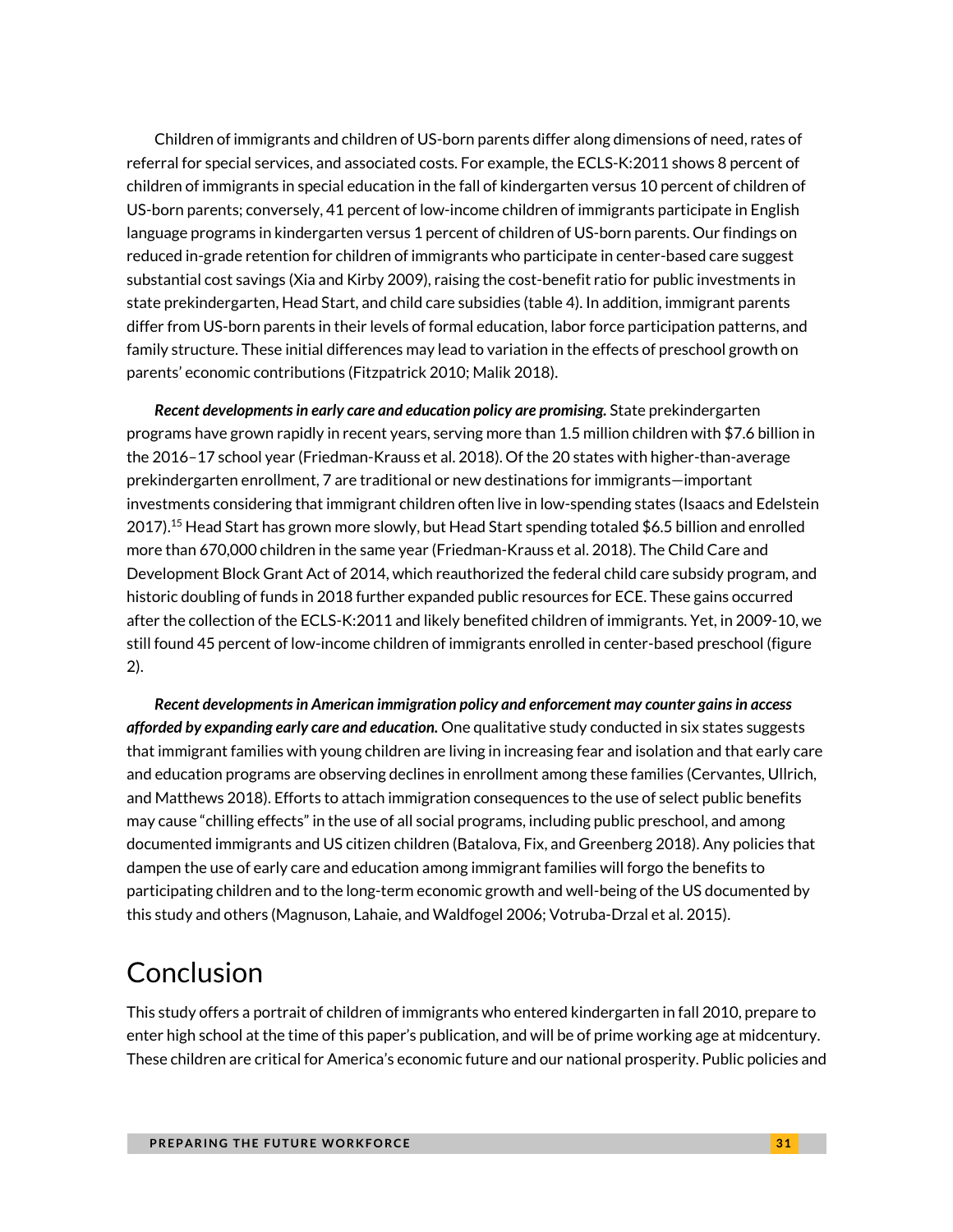programs that support their growth and development, including high-quality early care and education, are wise public investments.

As these children mature, additional policies and programs can help prepare them for success in school and beyond. For example, bilingual education programs improve academic performance, especially when home and school languages match (Steele et al. 2017). Full access to core academic content is critical for children's future educational and labor market outcomes (Umansky 2016). Investments in training and professional development for teachers can improve their effectiveness with English language learners and other children of immigrants (Faltis and Valdés 2016; Master et al. 2016). And supports for first generation and nontraditional college students, including outreach to families, scholarships, help with application and enrollment processes, and sustained mentoring, are likely to benefit these children (Hoxby and Turner 2013).

In 2050, more than one in five American workers will have grown up in an immigrant family. These individuals will live in all regions of the country; in cities, suburbs, and rural areas; with diverse educational, social, and employment trajectories. Federal, state, and local investments across the life course can help prepare our future workforce. Federal, state, and local immigration policies can encourage take up of those investments and condition the climate surrounding immigrant families. Our economic and fiscal future depends on the children of immigrants.

### Notes

- $1$  Jeffrey S. Passel and D'Vera Cohn, "Immigration Projected to Drive Growth in US Working-Age Population through at Least 2035," *Fact Tank* (blog), Pew Research Center, March 8, 2017, [http://www.pewresearch.org/fact-tank/2017/03/08/immigration-projected-to-drive-growth-in-u-s-working](http://www.pewresearch.org/fact-tank/2017/03/08/immigration-projected-to-drive-growth-in-u-s-working-age-population-through-at-least-2035/)[age-population-through-at-least-2035/.](http://www.pewresearch.org/fact-tank/2017/03/08/immigration-projected-to-drive-growth-in-u-s-working-age-population-through-at-least-2035/)
- $^2$  Jeffrey S. Passel and D'Vera Cohn, "US Unauthorized Immigrant Total Dips to Lowest Level in a Decade," Pew Research Center, November 27, 2018[, http://www.pewhispanic.org/2018/11/27/u-s-unauthorized-immigrant](http://www.pewhispanic.org/2018/11/27/u-s-unauthorized-immigrant-total-dips-to-lowest-level-in-a-decade/)[total-dips-to-lowest-level-in-a-decade/.](http://www.pewhispanic.org/2018/11/27/u-s-unauthorized-immigrant-total-dips-to-lowest-level-in-a-decade/)
- $3$  The working-age population in 2050 will also include first-generation immigrants who arrived after age 5, or the start of kindergarten. Accordingly, our sample of children of immigrants and children of US-born parents captures most, but not all, of America's future workforce.
- 4 Importantly, a household's food security status may not have direct implications for a child's food security status, as parents and other adults are more likely to forgo meals, but may influence children's growth and development through other channels like parenting stress. See "Food Security in the US: Key Statistics and Graphics," US Department of Agriculture, Economic Research Service, last updated September 5, 2018, [https://www.ers.usda.gov/topics/food-nutrition-assistance/food-security-in-the-us/key-statistics](https://www.ers.usda.gov/topics/food-nutrition-assistance/food-security-in-the-us/key-statistics-graphics.aspx)[graphics.aspx.](https://www.ers.usda.gov/topics/food-nutrition-assistance/food-security-in-the-us/key-statistics-graphics.aspx)
- 5 Jie Zong and Jeanne Batalova, "The Limited English Proficient Population in the United States," Migration Policy Institute, July 8, 2015[, https://www.migrationpolicy.org/article/limited-english-proficient-population-united](https://www.migrationpolicy.org/article/limited-english-proficient-population-united-states)[states.](https://www.migrationpolicy.org/article/limited-english-proficient-population-united-states)
- $6$  Of the 15,780 children who have preLAS scores in this survey, 15,290 children took their math assessment in English, 310 took their math assessment in Spanish, and the remaining 190 children did not take a math assessment (these numbers have been rounded to the nearest 10 in accordance with National Center for Education Statistics requirements). Among children who did not take the math assessment, 120 had English as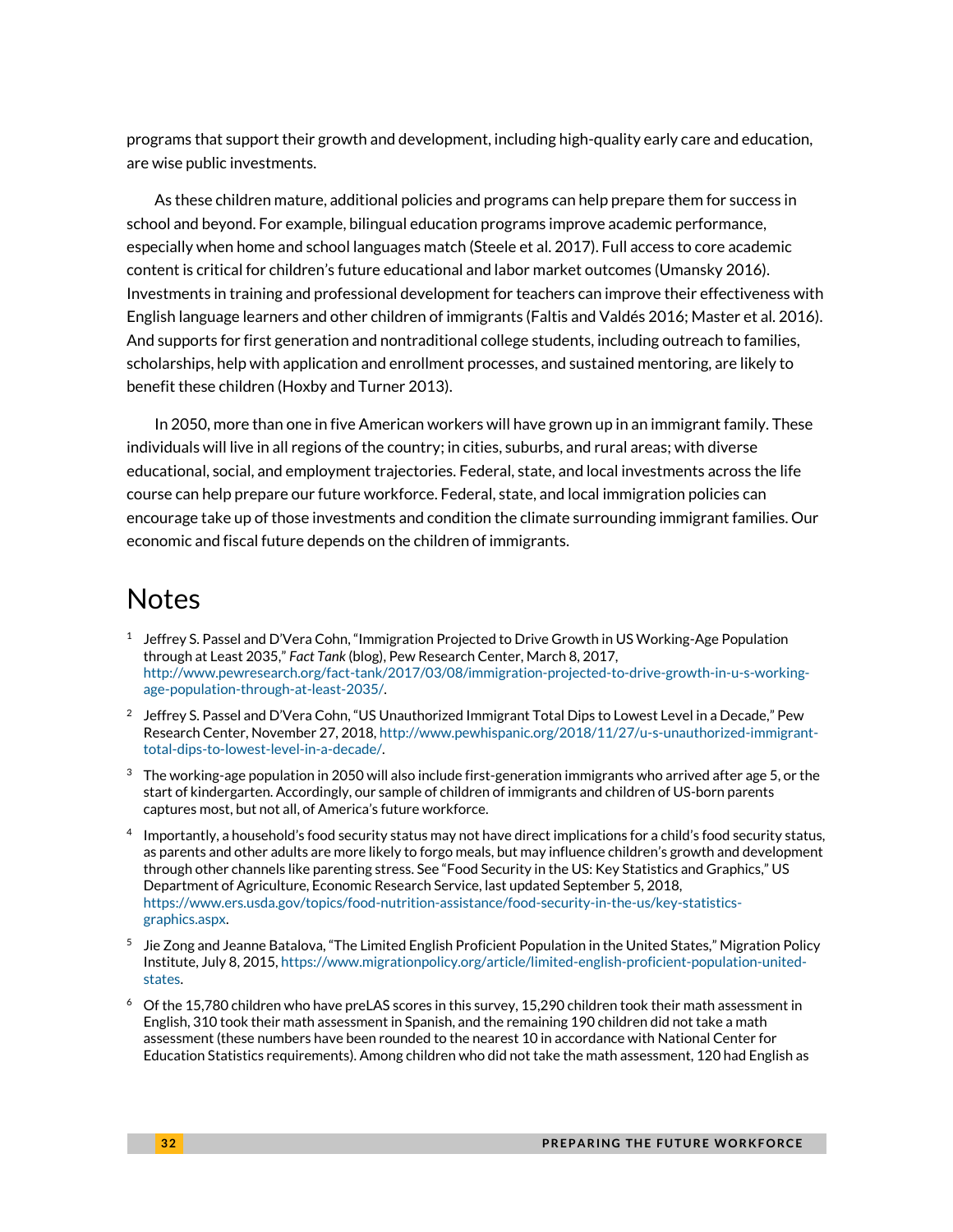their home language, none had Spanish as their home language, and 70 had a home language other than English or Spanish. The numbers for the reading assessment follow a similar trend except that only 110 children did not take the assessment. Of these, 100 had English as their home language and 10 children had a home language other than English and Spanish.

- $^7$  For more information on "hard to count" populations and where they live, the Census 2020 Hard to Count map application is available at "Mapping Hard to Count (HTC) Communities for a Fair and Accurate 2020 Census," HTC 2020, accessed February 9, 2019, [https://www.censushardtocountmaps2020.us/.](https://www.censushardtocountmaps2020.us/)
- 8 "Supplemental Nutrition Assistance Program (SNAP): SNAP Policy on Noncitizen Eligibility," US Department of Agriculture, Food and Nutrition Service, last updated March 24, 2017[, https://www.fns.usda.gov/snap/snap](https://www.fns.usda.gov/snap/snap-policy-non-citizen-eligibility)[policy-non-citizen-eligibility](https://www.fns.usda.gov/snap/snap-policy-non-citizen-eligibility); "Fact Sheet: Immigrants and Public Benefits," National Immigration Forum, August 21, 2018[, https://immigrationforum.org/article/fact-sheet-immigrants-and-public-benefits/.](https://immigrationforum.org/article/fact-sheet-immigrants-and-public-benefits/)
- $9$  Federal guidance released in October 2018 may influence take-up but not eligibility for these benefits. "Inadmissability on Public Charge Grounds" (Department of Homeland Security 8 CFR Parts 103, 212, 213, 214, 245 and 248) attaches immigration status consequences for use of public benefits, including TANF and SNAP. These consequences are likely to induce "chilling effects" in the use of benefits among qualified immigrants and their families despite their continued eligibility (Batalova, Fix, and Greenberg 2018).
- $^{10}$  Julia Gelatt, Hamutal Bernstein, and Heather Koball, "State Immigration Policy Resource," Urban Institute, May 4, 2017[, https://www.urban.org/features/state-immigration-policy-resource.](https://www.urban.org/features/state-immigration-policy-resource)
- $11$  Data limitations make it difficult to document how enrollment patterns have changed. Specifically, a lack of reliable data on state prekindergarten participation during program expansion in the 1990s and 2000s challenge our ability to understand whether and how these programs attracted immigrant families to early care and education who would have otherwise used home-based or parental care. For example, Magnuson, Lahaie, and Waldfogel (2006) examine preschool participation among children of immigrants in the Early Childhood Longitudinal Study, Kindergarten Class of 1998–99 and find higher rates of enrollment than we do using the ECLS-K:2011. While our studies have definitional differences, they also have contextual ones. For example, the ECLS-K:2011 was conducted in the wake of the Great Recession, while the ECLS-K:1999 was conducted during a period of economic prosperity; these circumstances affect public budgets for early learning programs, families' eligibility to attend programs that are means tested, and families' child care needs, given differential rates of unemployment. The country also saw greater unauthorized immigration and immigration enforcement in 2010– 11 than 1998–99 (Pew Research Center 2015). Analyses of state and local data may shed additional light on how disparities in access to early care and education have changed and what role public investments have played.
- $12$  The ECLS-K:2011 does not include information on subsidy receipt in the year before kindergarten entry, an important limitation of this dataset.
- $^{13}$  "State and District Early Childhood Education Programs: Pre-K to 12 Education," Washington State Institute for Public Policy, accessed February 7, 2019[, http://www.wsipp.wa.gov/BenefitCost/Program/270.](http://www.wsipp.wa.gov/BenefitCost/Program/270)
- <sup>14</sup> "State and District Early Childhood Education Programs," Washington State Institute for Public Policy.
- <sup>15</sup> Aaron Terrazas, "Immigrants in New-Destination States," Migration Policy Institute, February 8, 2011, [https://www.migrationpolicy.org/article/immigrants-new-destination-states.](https://www.migrationpolicy.org/article/immigrants-new-destination-states)

### References

- Adams, Gina, and Hannah Matthews. 2013. *[Confronting the Child Care Eligibility Maze: Simplifying and Aligning with](https://www.urban.org/research/publication/confronting-child-care-eligibility-maze)  [Other Work Supports](https://www.urban.org/research/publication/confronting-child-care-eligibility-maze)*. Washington, DC: Urban Institute.
- Adams, Gina, and Marla McDaniel. 2012. *[Access to the Illinois Preschool for All Initiative: Insights from Five Lower](https://www.urban.org/sites/default/files/publication/26241/412704-Access-to-the-Illinois-Preschool-for-All-Initiative-Insights-from-Five-Lower-Incidence-Immigrant-Groups-in-Northern-Cook-County.PDF)  Incidence [Immigrant Groups in Northern Cook County.](https://www.urban.org/sites/default/files/publication/26241/412704-Access-to-the-Illinois-Preschool-for-All-Initiative-Insights-from-Five-Lower-Incidence-Immigrant-Groups-in-Northern-Cook-County.PDF)* Washington, DC: Urban Institute.
- Bartik, Timothy J., Jonathan A. Belford, William T. Gormley, and Sara Anderson. 2016. *[A Benefit-Cost Analysis of the](https://research.upjohn.org/cgi/viewcontent.cgi?article=1279&context=up_workingpapers)  [Tulsa Universal Pre-K Program](https://research.upjohn.org/cgi/viewcontent.cgi?article=1279&context=up_workingpapers)*. Working Paper 16-261. Kalamazoo, MI: W.E. Upjohn Institute for Employment Research.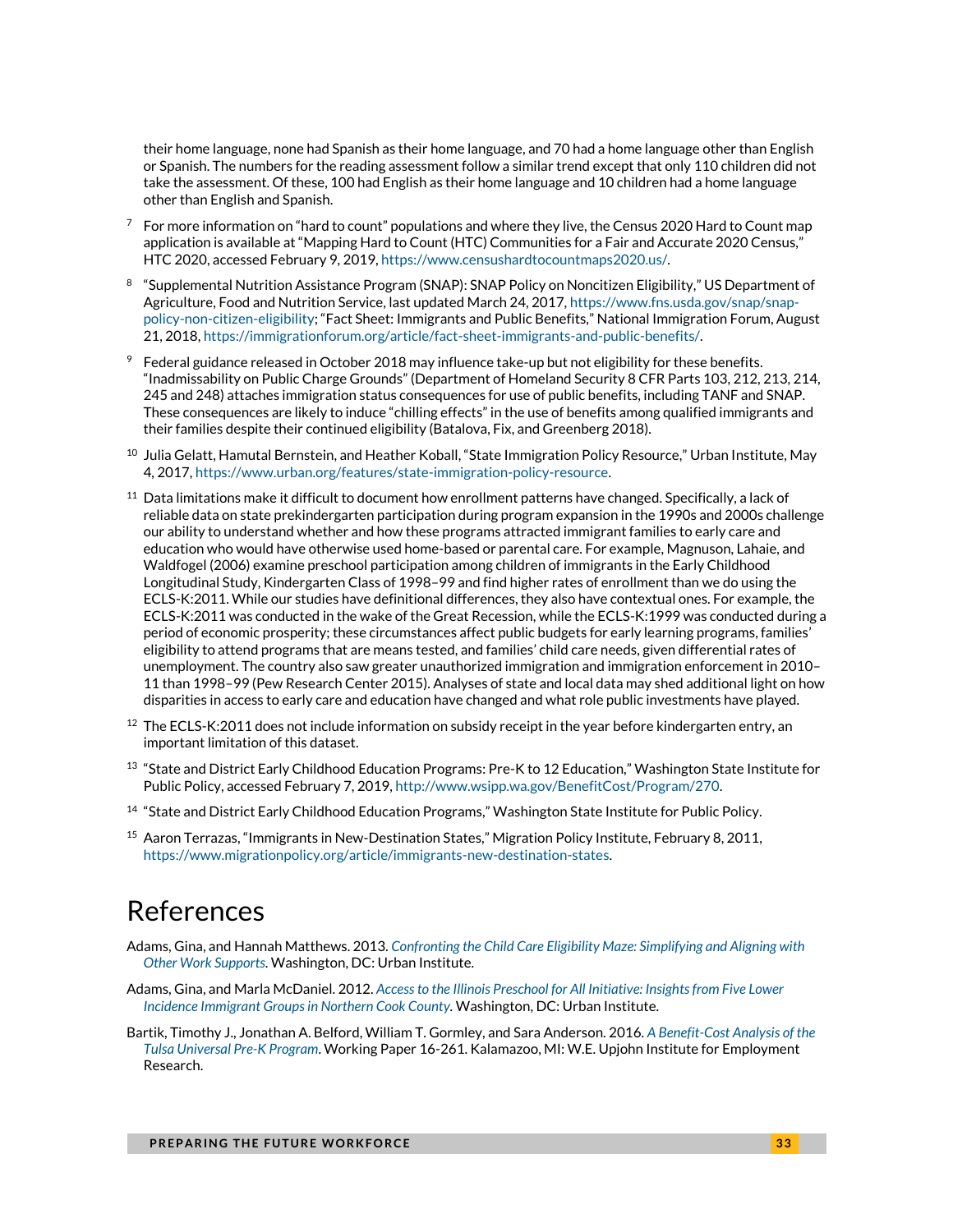- Bassok, Daphna, Maria Fitzpatrick, Erica Greenberg, and Susanna Loeb. 2016. "Within- and Between-Sector Quality Differences in Early Childhood Education and Care." *Child Development* 87 (5): 1627–45.
- Bassok, Daphna. 2010. "Do Black and Hispanic Children Benefit More from Preschool? Understanding Differences in Preschool Effects across Racial Groups." *Child Development* 81 (6): 1828–45.
- Batalova, Jeanne, Michael Fix, and Mark Greenberg. 2018. *[Chilling Effects: The Expected Public Charge Rule and Its](https://www.migrationpolicy.org/research/chilling-effects-expected-public-charge-rule-impact-legal-immigrant-families)  [Impact on Legal Immigrant Families](https://www.migrationpolicy.org/research/chilling-effects-expected-public-charge-rule-impact-legal-immigrant-families)' Public Benefits Use.* Washington, DC: Migration Policy Institute.
- Cervantes, Wendy, and Christina Walker. 2017. "Five Reasons Trump'[s Immigration Orders Harm Children.](https://www.clasp.org/publications/report/brief/five-reasons-trump-s-immigration-orders-harm-children)" Washington, DC: Center for Law and Social Policy.
- Cervantes, Wendy, Rebecca Ullrich, and Hannah Matthews. 2018. *Our Children'[s Fear: Immigration Policy](https://www.clasp.org/publications/report/brief/our-childrens-fear-immigration-policys-effects-young-children)'s Effects on [Young Children](https://www.clasp.org/publications/report/brief/our-childrens-fear-immigration-policys-effects-young-children)*. Washington, DC: Center for Law and Social Policy.
- Chien, Nina. 2015. "[Estimates of Child Care Eligibility and Receipt for Fiscal Year 2012.](https://aspe.hhs.gov/pdf-report/estimates-child-care-eligibility-and-receipt-fiscal-year-2012)" Washington, DC: US Department of Health and Human Services, Office of the Assistant Secretary for Planning and Evaluation.
- Cohen, Elissa, Sarah Minton, Megan Thompson, Elizabeth Crowe, and Linda Giannarelli. 2016. *[Welfare Rules](https://www.acf.hhs.gov/opre/resource/welfare-rules-databook-state-tanf-policies-as-of-july-2015)  [Databook: State TANF Policies as of July 2015.](https://www.acf.hhs.gov/opre/resource/welfare-rules-databook-state-tanf-policies-as-of-july-2015)* Washington, DC: US Department of Health and Human Services, Administration for Children and Families, Office of Planning, Research, and Evaluation.
- Corcoran, Lisa, Katrina Steinley, and Sarah Grady 2017. *Early Childhood Program Participation, From the National Household Education Surveys Program of 2016: First Look.* Washington, DC: US Department of Education, Institute of Education Sciences, National Center for Education Statistics.
- Crosnoe, Robert. 2007. "Early Child Care and the School Readiness of Children from Mexican Immigrant Families." *International Migration Review* 41 (1): 152–81.
- Crosnoe, Robert, and Ruth N. López Turley. 2011. "K–12 Educational Outcomes of Immigrant Youth." *Future of Children* 21 (1): 129–52.
- Currie, Janet, and Duncan Thomas. 1999. "Does Head Start Help Hispanic Children?" *Journal of Public Economics* 74 (2): 235–62.
- Dodge, Kenneth, Yu Bai, Helen F. Ladd, and Clara G. Muschkin. 2016. "Impact of North Carolina's Early Childhood Programs and Policies on Educational Outcomes in Elementary School." *Child Development* 88 (3): 996–1014.
- Faltis, Christian J., and Guadalupe Valdés. 2016. "Preparing Teachers for Teaching in and Advocating for Linguistically Diverse Classrooms: A Vade Mecum for Teacher Educators." In *Handbook of Research on Teaching*, 5th ed., edited by Drew H. Gitomer and Courtney A. Bell, 549–92. Washington, DC: American Educational Research Association.
- Fitzpatrick, Maria Donovan. 2010. "Preschoolers Enrolled and Mothers at Work? The Effects of Universal Prekindergarten." *Journal of Labor Economics* 28 (1): 51–85.
- Fortuny, Karina, Donald J. Hernandez, and Ajay Chaudry. 2010. "[Young Children of Immigrants: The Leading Edge](https://www.urban.org/research/publication/young-children-immigrants-leading-edge-americas-future)  [of America](https://www.urban.org/research/publication/young-children-immigrants-leading-edge-americas-future)'s Future." Washington, DC: Urban Institute.
- Friedman-Krauss, Allison H., W. Steven Barnett, G.G. Weisenfeld, Richard Kasmin, Nicole DiCrecchio, and Michelle Horowitz. 2018. *[The State of Preschool 2017.](http://nieer.org/state-preschool-yearbooks/yearbook2017)* New Brunswick, NJ: Rutgers Graduate School of Education, National Institute for Early Education Research.
- Frey, William H. 2018. *Diversity Explosion: How New Racial Demographics Are Remaking America*. Washington, DC: Brookings Institution.
- García, Jorge Luis, James J. Heckman, Duncan Ermini Leaf, and María José Prados. 2016. "The Life-Cycle Benefits of an Influential Early Childhood Program." Working Paper 2016-035. Chicago: University of Chicago.
- Gelatt, Julia, Gina Adams, and Sandra Huerta. 2014. *[Supporting Immigrant Families](https://www.urban.org/research/publication/supporting-immigrant-families-access-prekindergarten)' Access to Prekindergarten.* Washington, DC: Urban Institute.
- Gelatt, Julia, Gina Adams, and William Monson. 2014. "[Immigration and the Changing Landscape for Local](https://www.urban.org/research/publication/immigration-and-changing-landscape-local-service-delivery) Service [Delivery: Demographic Shifts in Cities and Neighborhoods](https://www.urban.org/research/publication/immigration-and-changing-landscape-local-service-delivery)*.*" Washington, DC: Urban Institute.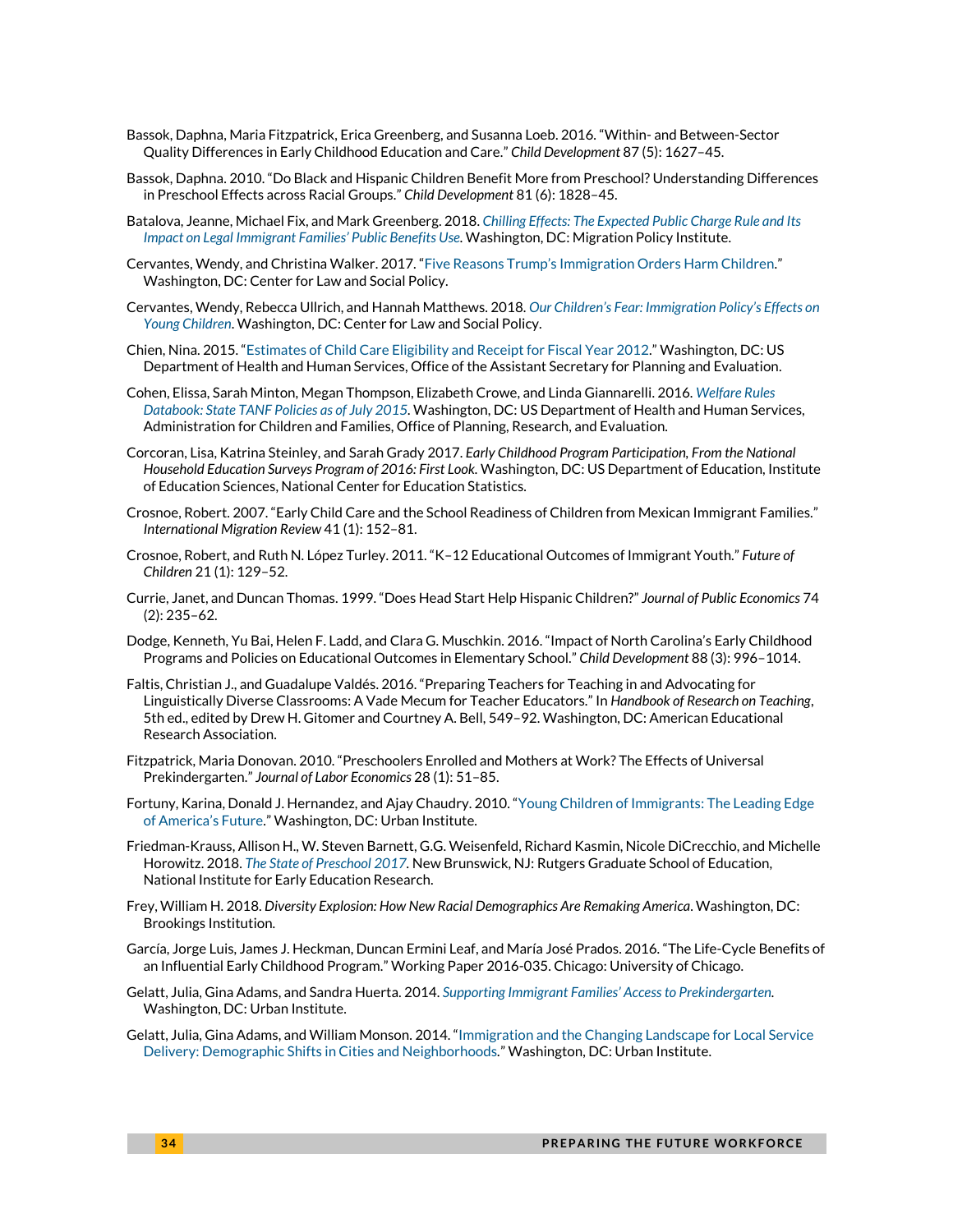- Gormley, William T., Jr. 2008. "The Effects of Oklahoma's Pre-K Program on Hispanic Children." *Social Science Quarterly* 89 (4): 916–36.
- Gormley, William T., Jr., Ted Gayer, Deborah Phillips, and Brittany Dawson. 2005. "The Effects of Universal Pre-K on Cognitive Development." *Developmental Psychology* 41 (6): 872–84*.*
- Greenberg, Erica, Gina Adams, and Molly Michie. 2016. *[Barriers to Preschool Participation for Low-Income Children of](https://www.urban.org/research/publication/barriers-preschool-participation-low-income-children-immigrants-silicon-valley-part-ii)  [Immigrants in Silicon Valley: Part II.](https://www.urban.org/research/publication/barriers-preschool-participation-low-income-children-immigrants-silicon-valley-part-ii)* Washington, DC: Urban Institute.
- Greenberg, Erica, Molly Michie, and Gina Adams. 2018. *[Expanding Preschool Access for Children of Immigrants.](https://www.urban.org/research/publication/expanding-preschool-access-children-immigrants)* Washington, DC: Urban Institute.
- Greenberg, Erica, Olivia Healy, and Teresa Derrick-Mills. 2018. *[Assessing Quality across the Center-Based Early Care](https://www.urban.org/research/publication/assessing-quality-across-center-based-early-care-and-education-workforce)  [and Education Workforce: Evidence from the National Survey of Early Care and Education.](https://www.urban.org/research/publication/assessing-quality-across-center-based-early-care-and-education-workforce)* Washington, DC: Urban Institute.
- Grunewald, Rob. 2018. "Early Childhood Investments: Paving the Way for the Future Workforce." In *[Investing in](https://www.investinwork.org/-/media/Files/volume-one/Volume%201%20-%20Investing%20in%20Workers.pdf?la=en)  America'[s Workforce: Improving Outcomes for Workers and Employers](https://www.investinwork.org/-/media/Files/volume-one/Volume%201%20-%20Investing%20in%20Workers.pdf?la=en)*, edited by Stuart Andreason, Todd Greene, Heath Prince, and Carl E. Van Horn, 297–314. Kalamazoo, MI: W.E. Upjohn Institute for Employment Research.
- Guzman, Lina, Shelby Hickman, Kimberly Turner, and Lisa Gennetian. 2016. "[Hispanic Children](https://www.childtrends.org/publications/hispanic-childrens-participation-early-care-education-parents-perceptions-care-arrangements-relatives-availability-provide-care)'s Participation in Early Care and Education: Parents' [Perceptions of Care Arrangements, and Relatives](https://www.childtrends.org/publications/hispanic-childrens-participation-early-care-education-parents-perceptions-care-arrangements-relatives-availability-provide-care)' Availability to Provide [Care.](https://www.childtrends.org/publications/hispanic-childrens-participation-early-care-education-parents-perceptions-care-arrangements-relatives-availability-provide-care)" Bethesda, MD: National Research Center on Hispanic Children and Families.
- Ha, Yoonsook, Marci Ybarra, and Anna D. Johnson. 2017. "Variation in Early Cognitive Development by Maternal Immigrant Documentation Status." *Early Childhood Research Quarterly* 41 (4): 184–95.
- Hanson, Devlin, Gina Adams, and Heather Koball. 2016*[. Preschool Participation for Low-Income Children and Low](https://www.urban.org/research/publication/preschool-participation-low-income-children-and-low-income-children-immigrants-silicon-valley-part-i-demographic-profile)  [Income Children of Immigrants in Silicon Valley: Part I, A Demographic Profile](https://www.urban.org/research/publication/preschool-participation-low-income-children-and-low-income-children-immigrants-silicon-valley-part-i-demographic-profile)*. Washington, DC: Urban Institute.
- Hoxby, Caroline, and Sarah Turner. 2013. "[Expanding College Opportunities for High-Achieving, Low-Income](https://siepr.stanford.edu/research/publications/expanding-college-opportunities-high-achieving-low-income-students)  [Students.](https://siepr.stanford.edu/research/publications/expanding-college-opportunities-high-achieving-low-income-students)" Discussion Paper 12-014. Stanford, CA: Stanford Institute for Economic Policy Research.
- Hull, Marie C., and Jonathan Norris. 2018. "The Skill Development of Children of Immigrants." Discussion Paper 11724. Bonn, Germany: Institute for the Study of Labor.
- Huston, Aletha C., Young Eun Chang, and Lisa Gennetian. 2002. *[Family and Individual Predictors of Child Care Use by](https://www.mdrc.org/sites/default/files/full_102.pdf)  [Low-Income Families in Different Policy Contexts](https://www.mdrc.org/sites/default/files/full_102.pdf)*. Working Paper 9. New York: MDRC.
- Isaacs, Julia B., and Sara Edelstein. 2017. *[Unequal Playing Field: State Differences in Spending on Children in 2013.](https://www.urban.org/research/publication/unequal-playing-field)* Washington, DC: Urban Institute.
- Johnson, Anna D., Christina Padilla, and Elizabeth Votruba-Drzal. 2017. "Predictors of Public Early Care and Education Use among Children of Low-Income Immigrants." *Children and Youth Services Review* 73:24–36.
- Johnson, Anna D., Wen-Jui Han, Christopher J. Ruhm, and Jane Waldfogel. 2014. "Child Care Subsidies and the School Readiness of Children of Immigrants." *Child Development* 85 (6): 2140–50.
- Karoly, Lynn. A, and Gabriella C. Gonzalez. 2011. "Early Care and Education for Children in Immigrant Families." *Immigrant Children* 21 (1): 71–101.
- Ladd, Helen F., Clara G. Muschkin, and Kenneth A. Dodge. 2014. "From Birth to School: Early Childhood Initiatives and Third‐Grade Outcomes in North Carolina." *Journal of Policy Analysis and Management* 33 (1): 162–87.
- Lascarides, V. Celia, and Blythe F. Hinitz. 2000. *History of Early Childhood Education.* New York: Falmer Press.
- Loeb, Susanna, Margaret Bridges, Daphna Bassok, Bruce Fuller, and Russell W. Rumberger. 2007. "How Much Is Too Much? The Influence of Preschool Centers on Children's Social and Cognitive Development." *Economics of Education Review* 26 (1): 52–66.
- López, Michael, Todd Grindal, Wladimir Zanoni, and Robert Goerge. 2017. "[Hispanic Children](https://www.childtrends.org/publications/hispanic-children-chicago-ece)'s Participation in [Early Care and Education: A Look at Utilization Patterns of Chicago](https://www.childtrends.org/publications/hispanic-children-chicago-ece)'s Publicly Funded Programs." Bethesda, MD: National Research Center on Hispanic Children and Families.
- Magnuson, Katherine, Claudia Lahaie, and Jane Waldfogel. 2006. "Preschool and School Readiness of Children of Immigrants." *Social Science Quarterly* 87 (5): 1241–62.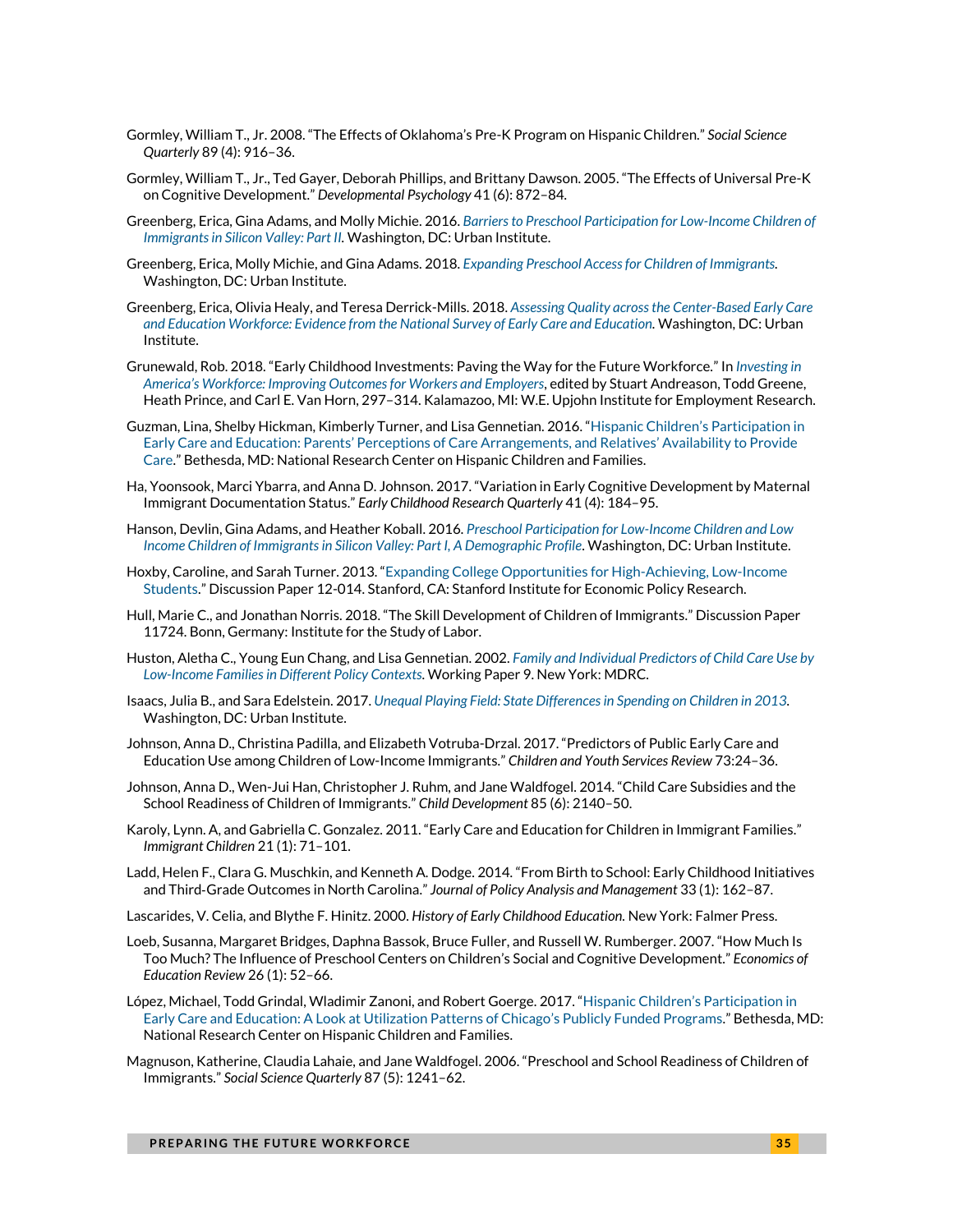- Malik, Rasheed. 2018. *The [Effects of Universal Preschool in Washington, DC: Children](https://www.americanprogress.org/issues/early-childhood/reports/2018/09/26/458208/effects-universal-preschool-washington-d-c/)'s Learning and Mothers' Earnings.* Washington, DC: Center for American Progress.
- Master, Benjamin, Susanna Loeb, Camille Whitney, and James Wyckoff. 2016. "Different Skills? Identifying Differentially Effective Teachers of English Language Learners." *Elementary School Journal* 117 (2): 261–84.
- Mendez, Julia, Danielle Crosby, and Demi Siskind. 2018. *[Access to Early Care and Education for Low-Income Hispanic](http://www.hispanicresearchcenter.org/wp-content/uploads/2018/09/Hispanics-Center-ECE-Synthesis-Brief-9.19.pdf)  [Children and Families: A Research Synthesis.](http://www.hispanicresearchcenter.org/wp-content/uploads/2018/09/Hispanics-Center-ECE-Synthesis-Brief-9.19.pdf)* Bethesda, MD: National Research Center on Hispanic Children and Families.
- Moffitt, Terrie E., Louise Arseneault, Daniel Belsky, Nigel Dickson, Robert J. Hancox, HonaLee Harrington, Renate Houts, et al. 2011. "A Gradient of Childhood Self-Control Predicts Health, Wealth, and Public Safety." *Proceedings of the National Academy of Sciences* 108 (7): 2693–98.
- Morris, Pamela A., Maia Connors, Allison Friedman-Krauss, Dana Charles McCoy, Christina Weiland, Avi Feller, Lindsay Page, et al. 2018. "New Findings on Impact Variation from the Head Start Impact Study: Informing the Scale-Up of Early Childhood Program*s.*" *American Educational Research Association Open* 4 (2): 1–16.
- Morrissey, Taryn W. 2009. "Multiple Child‐Care Arrangements and Young Children's Behavioral Outcomes." *Child Development* 80 (1): 59–76.
- National Academies of Sciences, Engineering, and Medicine. 2017. *The Economic and Fiscal Consequences of Immigration*. Washington, DC: National Academies Press.
- Park, Maki, and Margie McHugh. 2014. *Immigrant [Parents and Early Childhood Programs: Addressing Barriers of](https://www.migrationpolicy.org/research/immigrant-parents-early-childhood-programs-barriers)  [Literacy, Culture, and Systems Knowledge.](https://www.migrationpolicy.org/research/immigrant-parents-early-childhood-programs-barriers)* Washington, DC: Migration Policy Institute.
- Pew Research Center. 2013. *[Second-Generation Americans: A Portrait of the Adult Children of Immigrants.](http://www.pewsocialtrends.org/2013/02/07/second-generation-americans/)* Washington, DC: Pew Research Center.
- ———. 2015. *[Modern Immigration Wave Brings 59 Million to US, Driving Population Growth and Change through 2065:](http://www.pewhispanic.org/2015/09/28/modern-immigration-wave-brings-59-million-to-u-s-driving-population-growth-and-change-through-2065/)  Views of Immigration'[s Impact on US Society Mixed](http://www.pewhispanic.org/2015/09/28/modern-immigration-wave-brings-59-million-to-u-s-driving-population-growth-and-change-through-2065/)*. Washington, DC: Pew Research Center.
- Phillips, Deborah A., Mark W. Lipsey, Kenneth A. Dodge, Ron Haskins, Daphna Bassok, Margaret R. Burchinal, Greg J. Duncan, et al. 2017. *[Puzzling It Out: The Current State of Scientific Knowledge on Pre-Kindergarten Effects.](https://www.brookings.edu/research/puzzling-it-out-the-current-state-of-scientific-knowledge-on-pre-kindergarten-effects/)* Washington, DC: Brookings Institution; Durham, NC: Duke University, Center for Child and Family Policy.
- Puma, Mike, Stephen Bell, Ronna Cook, Camilla Heid, Pam Broene, Frank Jenkins, Andrew Mashburn, et al. 2012*. [Third Grade Follow-Up to the Head Start Impact Study Final Report](https://www.acf.hhs.gov/opre/resource/third-grade-follow-up-to-the-head-start-impact-study-final-report)*. Washington, DC: US Department of Health and Human Services, Administration for Children and Families, Office of Planning, Research, and Evaluation.
- Ros Pilarz, Alejandra. 2018. "Multiple Child Care Arrangements and School Readiness in Kindergarten." *Early Childhood Research Quarterly* 42:170–82
- Rose, Elizabeth. 2012. *The Promise of Preschool: From Head Start to Universal Prekindergarten*. New York: Oxford University Press.
- Sandstrom, Heather, and Julia Gelatt. 2017. "[Child Care Choices of Low-Income, Immigrant Families with Young](https://www.urban.org/research/publication/child-care-choices-low-income-immigrant-families-young-children)  [Children.](https://www.urban.org/research/publication/child-care-choices-low-income-immigrant-families-young-children)" Washington, DC: Urban Institute.
- Shonkoff, Jack P., and Deborah A. Phillips, eds. 2000. *From Neurons to Neighborhoods: The Science of Early Child Development.* Washington, DC: National Academy Press.
- Steele, Jennifer L., Robert O. Slater, Gema Zamarro, Trey Miller, Jennifer Li, Susan Burkhauser, and Michael Bacon. 2017. "Effects of Dual-Language Immersion Programs on Student Achievement: Evidence from Lottery Data." *American Educational Research Journal* 54 (1 suppl.): 282S–306S.
- Tourangeau, Karen, Christine Nord, Thanh Lê, Alberto G. Sorongon, Mary C. Hagedorn, Peggy Daly, Michelle Najarian, et al. 2013. *Early Childhood Longitudinal Study, Kindergarten Class of 2010–2011 (ECLS-K:2011): User's Manual for the ECLS-K:2011 Kindergarten Data File and Electronic Codebook.* Washington, DC: US Department of Education, Institute of Education Sciences, National Center for Education Statistics.
- Umansky, Ilana M. 2016. "Leveled and Exclusionary Tracking: English Learners' Access to Academic Content in Middle School." *American Educational Research Journal* 53 (6): 1792–833.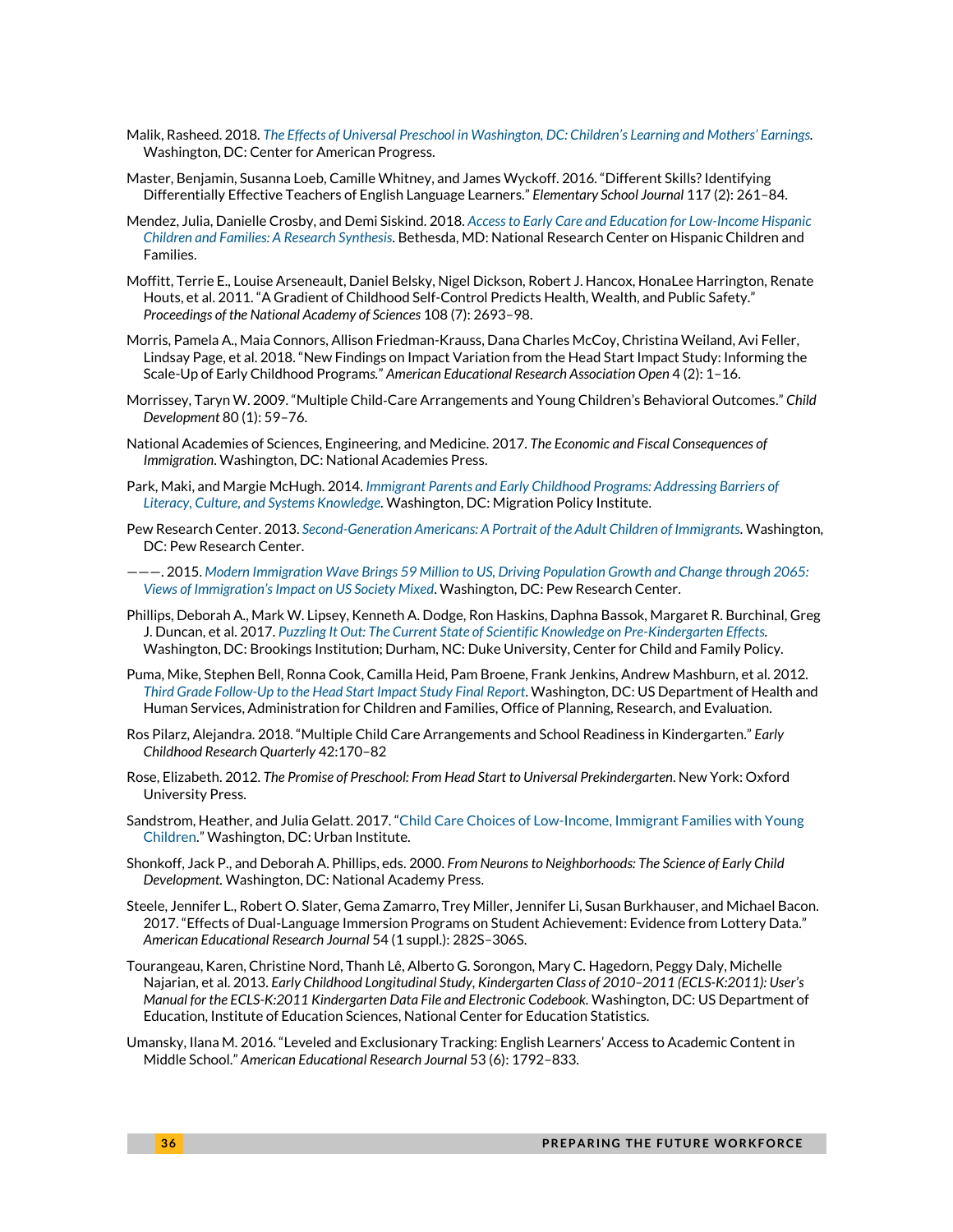- Votruba-Drzal, Elizabeth, Rebekah Levine Coley, Melissa Collins, and Portia Miller. 2015. "Center-Based Preschool and School Readiness Skills of Children from Immigrant Families." *Early Education and Development* 26 (4): 549– 73.
- Weiland, Christina, and Hiro Yoshikawa. 2013. "Impacts of a Prekindergarten Program on Children's Mathematics, Language, Literacy, Executive Function, and Emotional Skills." *Child Development* 84 (6): 2112–30.
- Xia, Nailing, and Sheila Nataraj Kirby. 2009. *[Retaining Students in Grade: A Literature Review of the Effects of Retention](https://www.rand.org/content/dam/rand/pubs/technical_reports/2009/RAND_TR678.pdf)  on Students' [Academic and Nonacademic Outcomes.](https://www.rand.org/content/dam/rand/pubs/technical_reports/2009/RAND_TR678.pdf)* Santa Monica, CA: RAND Corporation.
- Yoshikawa, Hirokazu, Christina Weiland, Jeanne Brooks-Gunn, Margaret R. Burchinal, Linda M. Espinosa, William T. Gormley, Jens Ludwig, et al. 2013. "[Investing in Our Future: The Evidence Base on Preschool](https://www.fcd-us.org/assets/2016/04/Evidence-Base-on-Preschool-Education-FINAL.pdf)*.*" Washington, DC: Society for Research in Child Development.
- Zucker, Eleanor, Carollee Howes, and Rosa Garza-Mourino. 2007. *[Research Report: Early Childhood Care and](https://ciccq.gseis.ucla.edu/publications/CICCQ_Latino%20ECE%20Preferences%20report_080307_FINAL.pdf)  [Education Preferences among Latino Families in Los Angeles.](https://ciccq.gseis.ucla.edu/publications/CICCQ_Latino%20ECE%20Preferences%20report_080307_FINAL.pdf)* Los Angeles: Center for Improving Child Care Quality.

### About the Authors



**Erica Greenberg** is a senior research associate in the Center on Education Data and Policy at the Urban Institute. Her research spans early childhood and K–12 education, focusing on programs and policies like public prekindergarten, Head Start, child care subsidies, and home visiting. She also investigates the causes, consequences, and measurement of educational inequality. Greenberg holds a BA from Yale University. She received her MA in political science and her PhD in education policy from Stanford University.



**Victoria Rosenboom** is a research analyst in the Center on Education Data and Policy. She supports research on K–12 and postsecondary education. Rosenboom has worked on projects about school choice, online education, and postsecondary living costs. She holds a BS in political science and mathematics from Nebraska Wesleyan University and an MPP from Georgetown University.



**Gina Adams**, a senior fellow in the Center on Labor, Human Services, and Population at the Urban Institute, is a national expert on factors that shape the affordability, quality, and supply of child care and early education services, and the ability of low-income families to benefit from them.